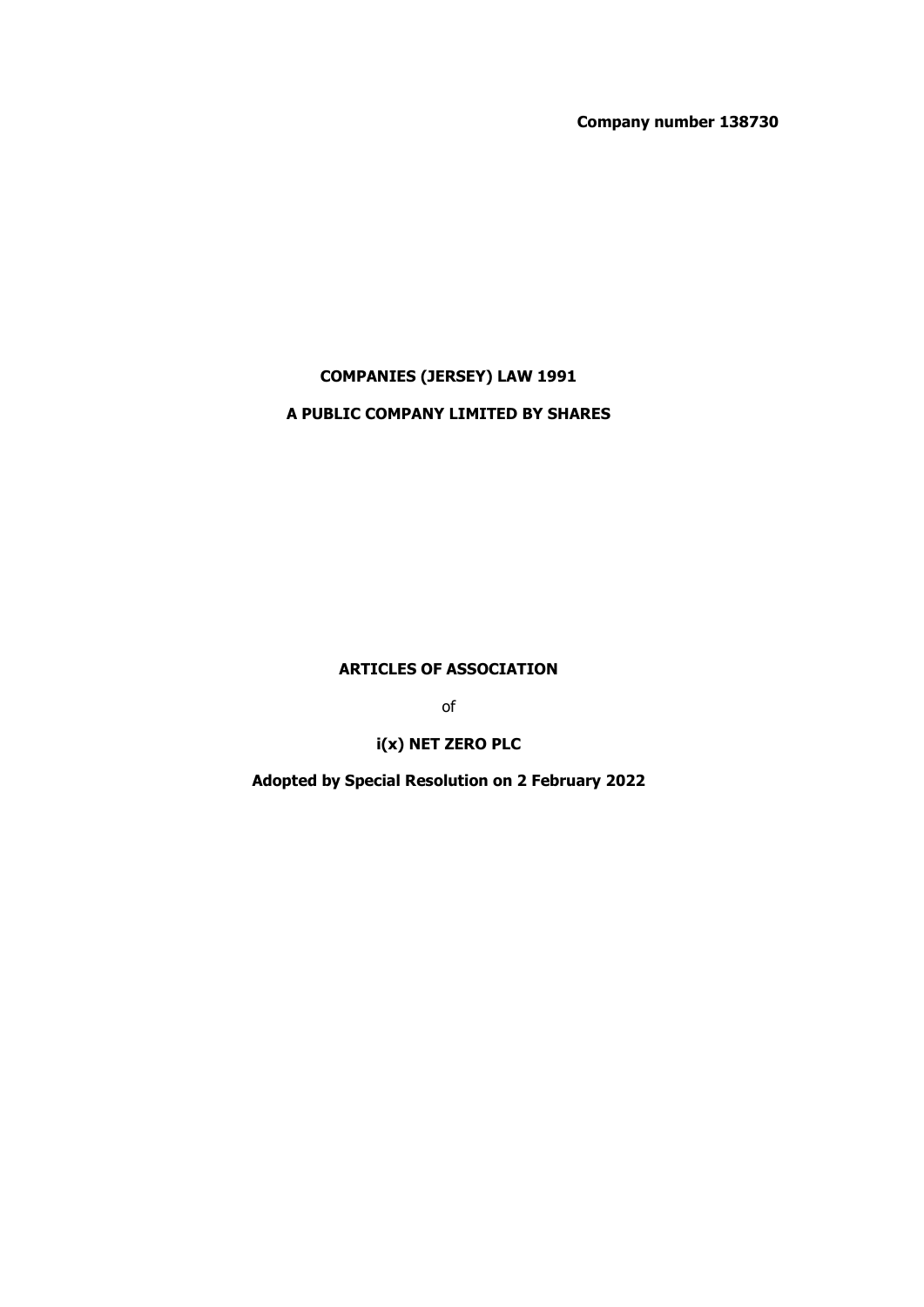# **Contents**

| <b>Article</b> | <b>Name</b><br>Page                                                           |  |
|----------------|-------------------------------------------------------------------------------|--|
| 1              |                                                                               |  |
| $\overline{2}$ |                                                                               |  |
| 3              |                                                                               |  |
| 4              | Allotment of Shares, with or without special rights, and pre-emption rights 9 |  |
| 5              |                                                                               |  |
| 6              |                                                                               |  |
| 7              |                                                                               |  |
| 8              |                                                                               |  |
| 9              |                                                                               |  |
| 10             |                                                                               |  |
| 11             |                                                                               |  |
| 12             |                                                                               |  |
| 13             |                                                                               |  |
| 14             |                                                                               |  |
| 15             |                                                                               |  |
| 16             |                                                                               |  |
| 17             |                                                                               |  |
| 18             |                                                                               |  |
| 19             |                                                                               |  |
| 20             |                                                                               |  |
| 21             |                                                                               |  |
| 22             |                                                                               |  |
| 23             |                                                                               |  |
| 24             |                                                                               |  |
| 25             | Arrears to be paid notwithstanding forfeiture or surrender  17                |  |
| 26             |                                                                               |  |
| 27             |                                                                               |  |
| 28             |                                                                               |  |
| 29             |                                                                               |  |
| 30             |                                                                               |  |
| 31             | Power to refuse registration of transfers of certificated shares 18           |  |
| 32             | Power to refuse registration of transfers of uncertificated shares 19         |  |
| 33             |                                                                               |  |
| 34             |                                                                               |  |
| 35             |                                                                               |  |
| 36             |                                                                               |  |
| 37             |                                                                               |  |
| 38             |                                                                               |  |
| 39             |                                                                               |  |
| 40             |                                                                               |  |
| 41             |                                                                               |  |
| 42             |                                                                               |  |
| 43             |                                                                               |  |
| 44             |                                                                               |  |
|                |                                                                               |  |
| 45             |                                                                               |  |
| 46             |                                                                               |  |
| 47             |                                                                               |  |
| 48             |                                                                               |  |
| 49             |                                                                               |  |
| 50             |                                                                               |  |
| 51             |                                                                               |  |
| 52             |                                                                               |  |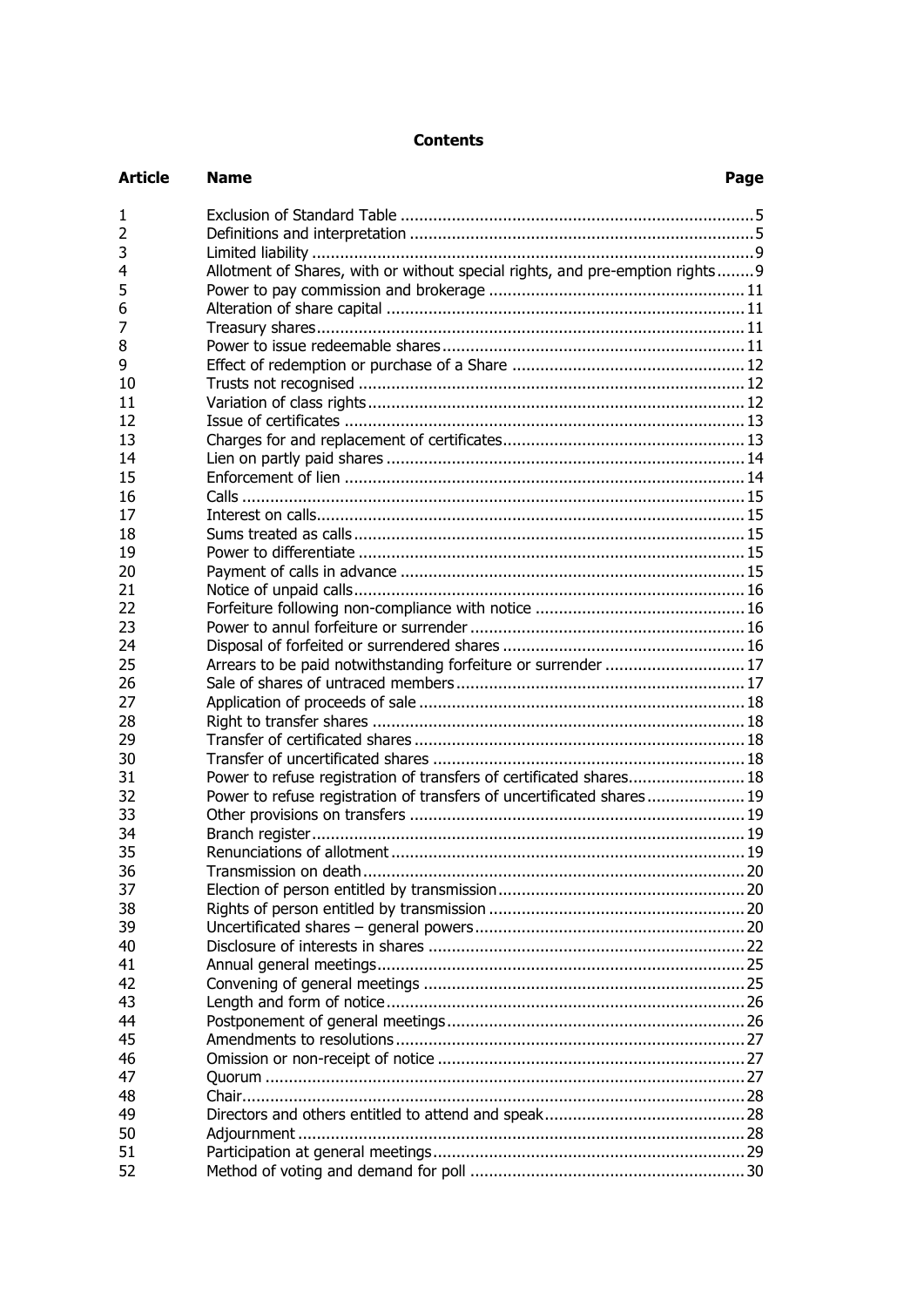| 53  |                                                              |  |
|-----|--------------------------------------------------------------|--|
| 54  |                                                              |  |
| 55  |                                                              |  |
| 56  |                                                              |  |
| 57  |                                                              |  |
| 58  |                                                              |  |
|     |                                                              |  |
| 59  |                                                              |  |
| 60  |                                                              |  |
| 61  |                                                              |  |
| 62  |                                                              |  |
| 63  |                                                              |  |
| 64  |                                                              |  |
| 65  |                                                              |  |
| 66  |                                                              |  |
| 67  |                                                              |  |
| 68  |                                                              |  |
| 69  |                                                              |  |
| 70  |                                                              |  |
|     |                                                              |  |
| 71  |                                                              |  |
| 72  |                                                              |  |
| 73  |                                                              |  |
| 74  |                                                              |  |
| 75  |                                                              |  |
| 76  |                                                              |  |
| 77  |                                                              |  |
| 78  |                                                              |  |
| 79  |                                                              |  |
| 80  |                                                              |  |
| 81  |                                                              |  |
| 82  |                                                              |  |
|     | General powers of the board to manage company's business  41 |  |
| 83  |                                                              |  |
| 84  |                                                              |  |
| 85  |                                                              |  |
| 86  |                                                              |  |
| 87  |                                                              |  |
| 88  |                                                              |  |
| 89  |                                                              |  |
| 90  |                                                              |  |
| 91  |                                                              |  |
| 92  |                                                              |  |
| 93  |                                                              |  |
| 94  |                                                              |  |
| 95  |                                                              |  |
|     |                                                              |  |
| 96  |                                                              |  |
| 97  |                                                              |  |
| 98  |                                                              |  |
| 99  |                                                              |  |
| 100 |                                                              |  |
| 101 |                                                              |  |
| 102 |                                                              |  |
| 103 |                                                              |  |
| 104 |                                                              |  |
| 105 |                                                              |  |
| 106 |                                                              |  |
| 107 |                                                              |  |
| 108 |                                                              |  |
|     |                                                              |  |
| 109 |                                                              |  |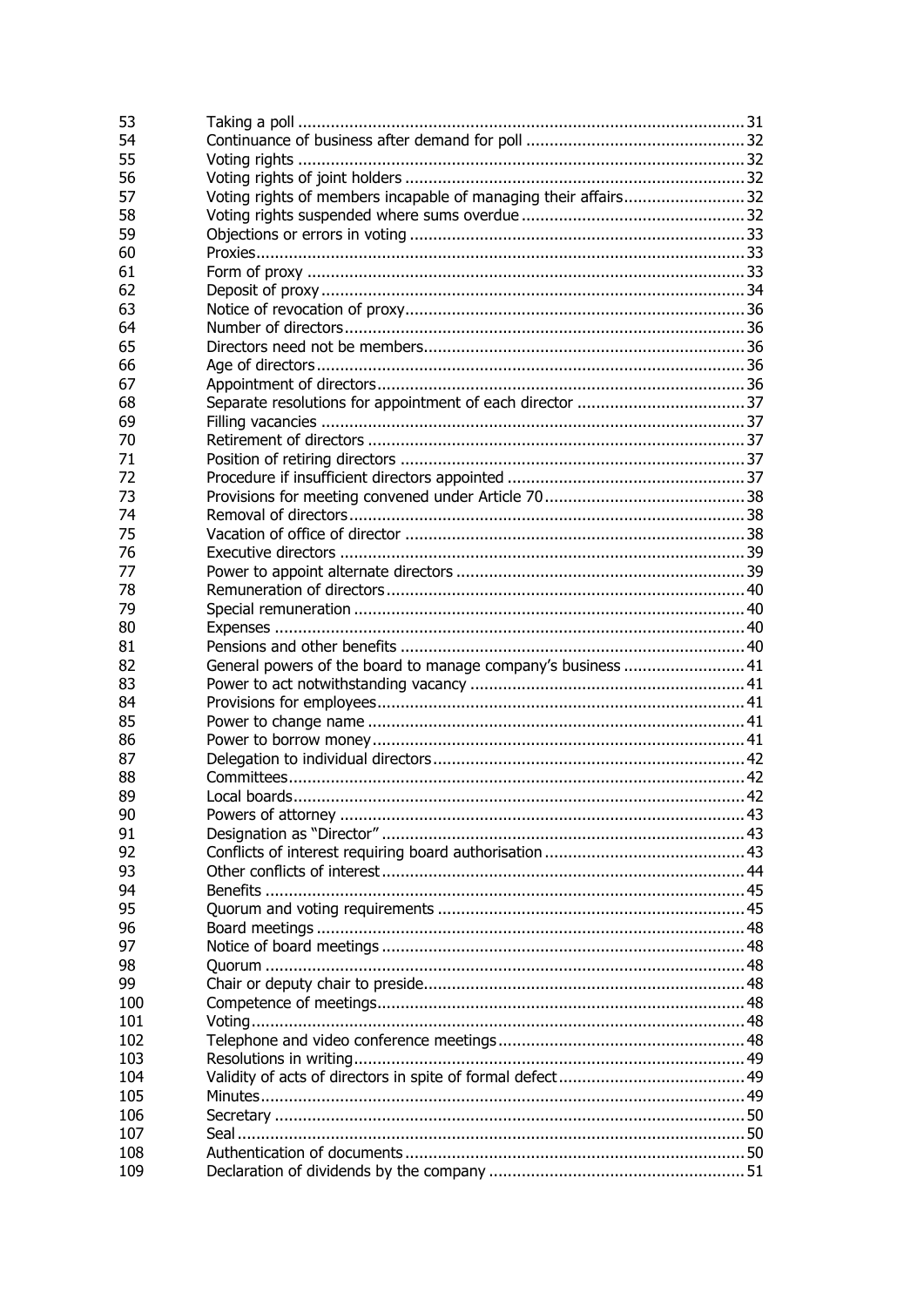| 110 |  |
|-----|--|
| 111 |  |
| 112 |  |
| 113 |  |
| 114 |  |
| 115 |  |
| 116 |  |
| 117 |  |
| 118 |  |
| 119 |  |
| 120 |  |
| 121 |  |
| 122 |  |
| 123 |  |
| 124 |  |
| 125 |  |
| 126 |  |
| 127 |  |
| 128 |  |
| 129 |  |
| 130 |  |
| 131 |  |
| 132 |  |
| 133 |  |
| 134 |  |
| 135 |  |
| 136 |  |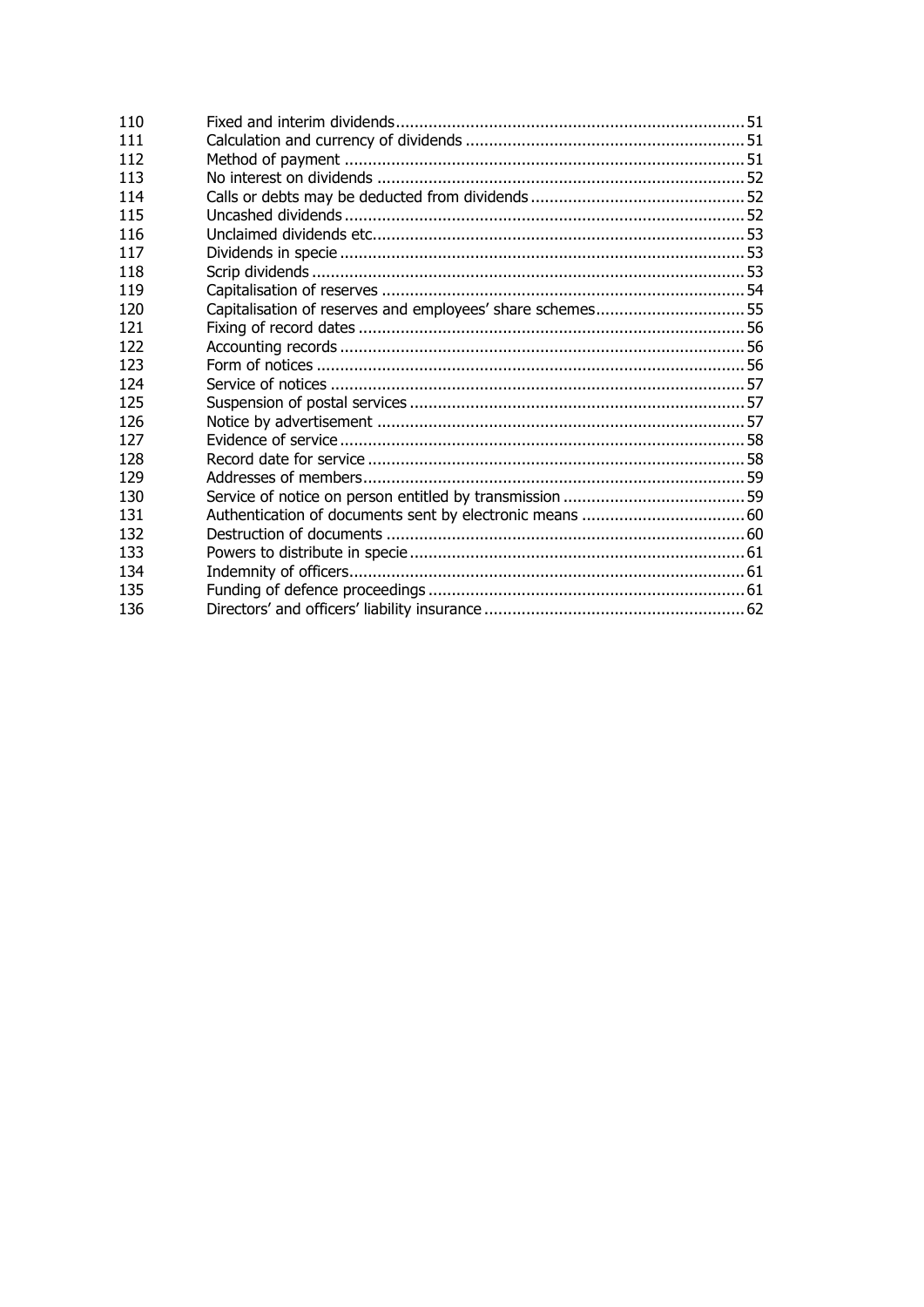## **COMPANIES (JERSEY) LAW 1991**

# **A PUBLIC COMPANY LIMITED BY SHARES**

## **ARTICLES OF ASSOCIATION**

**of** 

# **i(x) NET ZERO PLC**

#### <span id="page-4-0"></span>**PRELIMINARY**

#### 1 **EXCLUSION OF STANDARD TABLE**

1.1 The regulations contained in the Standard Table adopted pursuant to the Companies (Standard Table) (Jersey) Order 1992 and any other regulations contained in any statute or subordinate legislation are expressly excluded and do not apply to the Company.

#### <span id="page-4-1"></span>2 **DEFINITIONS AND INTERPRETATION**

2.1 In these Articles:

"**CA2006**" means the Companies Act 2006.

"**address**" means in relation to a notice or other communication in writing, a postal address and, in relation to a notice or another communication in Electronic form, a number or address used for the purposes of sending or receiving documents or information by Electronic means (including in the case of an uncertificated proxy instruction permitted pursuant to Article [62.3,](#page-33-1) an identification number of a participant in the operator's system concerned).

"**Articles**" means these articles of association, as amended from time to time and "**Article**" shall refer to an Article of these Articles.

"**Associated Company**" means a company or other body corporate which is (or, where the context admits, was at any relevant time) associated with the Company for the purposes of section 256 of CA2006.

"**board**" means the board of directors for the time being of the Company.

"**business day**" means a day (except Saturday or Sunday) on which banks in the City of London and St. Helier, Jersey are open for business.

"**certificated**" means in relation to a share, that title to the share is recorded on the register as being held in certificated form.

"**clear days**" means in relation to the period of a notice or other communication, that period excluding the day when the notice or other communication is given or deemed to be given and the day for which it is given or on which it is to take effect.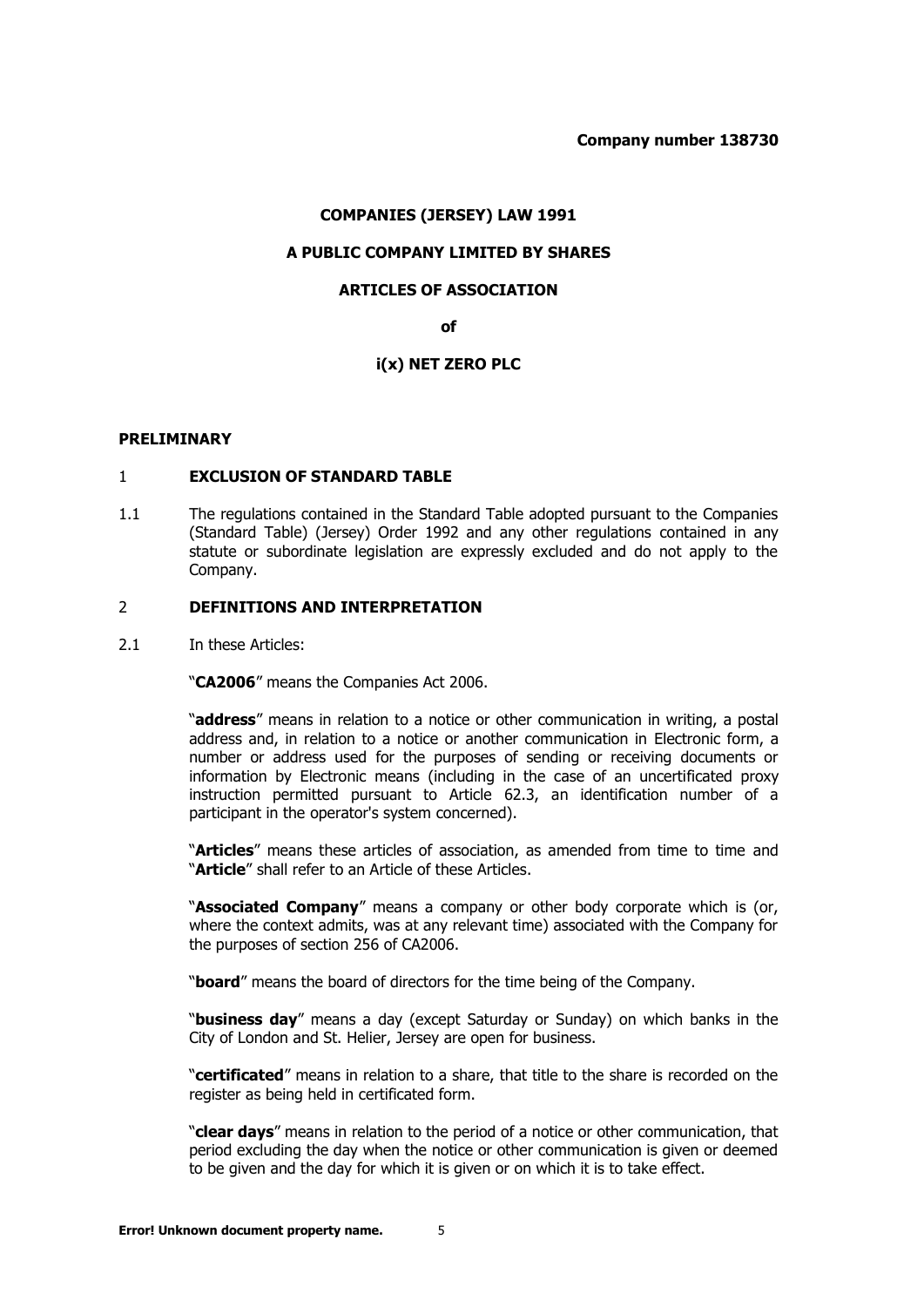"**committee**" means a committee of the board.

"**Company**" means i(x) Net Zero Plc.

"**director**" means a director for the time being of the Company.

"**Electronic**" has the meaning given to that term in the Electronic Communications (Jersey) Law 2000.

"**Electronic Record**" has the meaning given to that term in the Electronic Communications (Jersey) Law 2000.

"**Electronic Signature**" has the meaning given to that term in the Electronic Communications (Jersey) Law 2000.

"**financial institution**" has the meaning given to it in section 778(2) of CA2006.

"**Group**" means the Company and its subsidiaries from time to time.

"**Group Company**" means any company in the Group.

"**hard copy form**" has the meaning given to it in section 1168(2) of CA2006.

"**holder**" or "**member**" means in relation to any share, the member whose name is entered in the register as the holder of that share.

"**Law**" means the Companies (Jersey) Law 1991.

"**London Stock Exchange**" means London Stock Exchange PLC or other principal stock exchange in the United Kingdom for the time being.

"**office**" means the registered office for the time being of the Company.

"**Order**" means the Companies (Uncertificated Securities) (Jersey) Order 1999.

"**ordinary resolution**" means a resolution of a duly constituted general meeting of the Company passed by a simple majority of the votes cast by, or on behalf of, the members entitled to vote. The expression also includes a written resolution signed by or on behalf of a simple majority of the members who, at the date when the resolution is deemed to be passed, would be entitled to vote on the resolution if it were proposed at a meeting.

"**paid up**" means paid up or credited as paid up.

"**person entitled by transmission**" means a person whose entitlement to a share in consequence of the death or bankruptcy of a member or of any other event giving rise to its transmission by operation of law has been noted in the register.

"**register**" means the register of members of the Company comprising, in respect of certificated shares, the issuer register of members and, in respect of uncertificated shares, the authorized operator register of members.

"**registered address**" means in relation to a member, any address for the time being shown as a current address in relation to that person in the part of the register available for public inspection.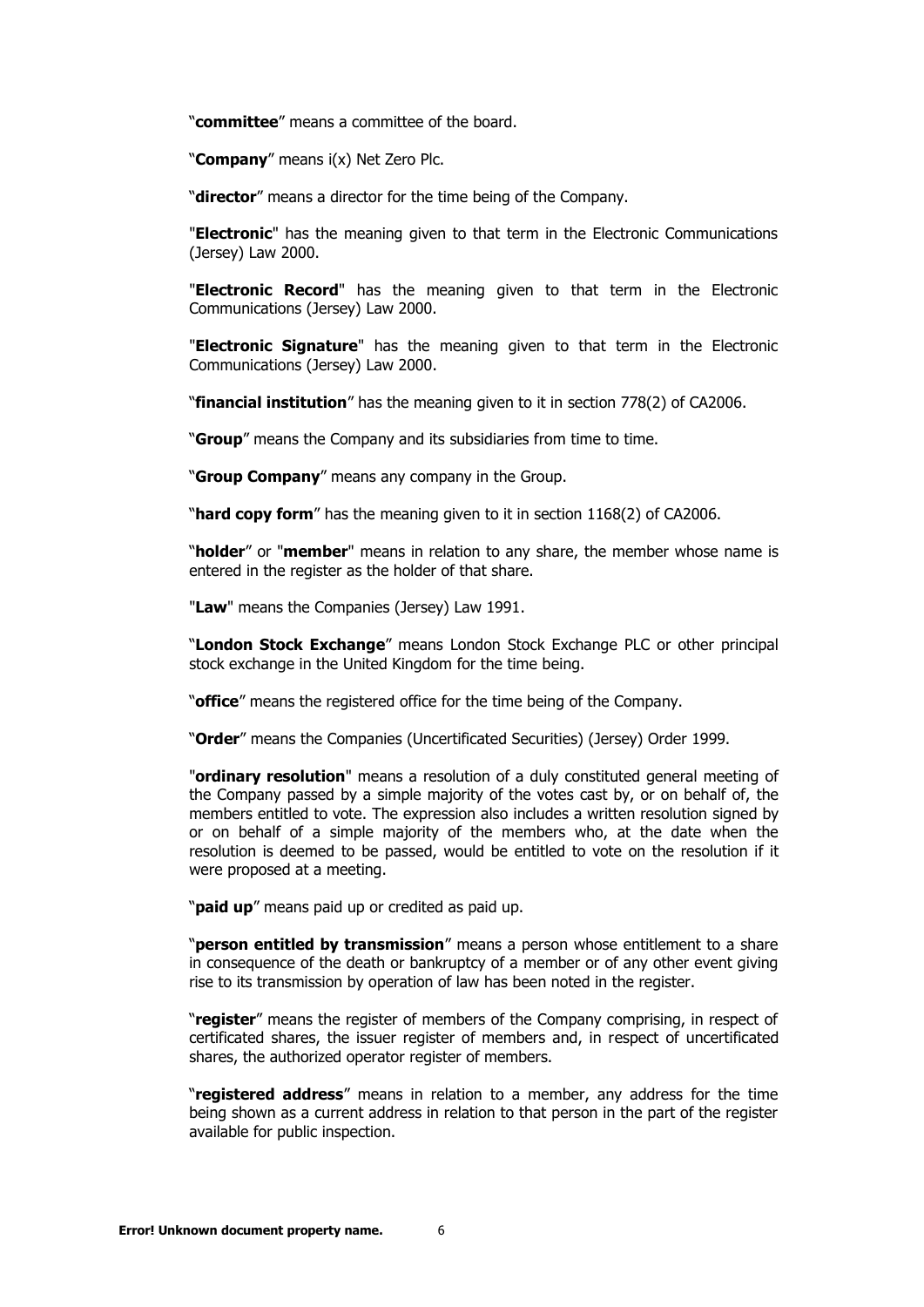"**rights issue**" means an offer or issue to or in favour of ordinary shareholders on the register on a date fixed by the board where the equity securities (as defined in section 560 of CA2006) respectively attributable to the interests of all those shareholders are proportionate (as nearly as practicable) to the respective number of ordinary shares held by them on that date subject to such exclusions or other arrangements as the board considers expedient in relation to fractional entitlements or legal or practical problems under the laws in any territory or the requirements of any relevant regulatory body or stock exchange.

"**seal**" means any common seal of the Company or any official seal or securities seal which the Company may have or be permitted to have under the Statutes.

"**secretary**" means the secretary of the Company or, if there are joint secretaries, any of the joint secretaries and includes an assistant or deputy secretary and any person appointed by the board to perform any of the duties of the secretary of the Company.

"**special resolution**" has the meaning given to that term in the Law. The expression also includes a written resolution signed by or on behalf of the requisite majority of members required for the passing of a special resolution who, at the date when the resolution is deemed to be passed, would be entitled to vote on the resolution if it were proposed at a meeting.

"**subsidiary**" has the meaning given to it in article 2 of the Law.

"**Statutes**" means the Law and every other statute, statutory instrument, regulation or order for the time being in force concerning companies registered under the Law.

"**uncertificated**" means in relation to a share, that title to the share is recorded on the register as being held in uncertificated form.

"**United Kingdom**" means the United Kingdom of Great Britain and Northern Ireland.

"**working day**" means a weekday (within the meaning of Part 1 of the Schedule to the Public Holidays and Bank Holidays (Jersey) Act 2020) other than: (a) a day specified in that Schedule as a day which is to be observed as a public holiday; or (b) a day noted in that Schedule as a day which is by custom observed as a general holiday.

"**writing**" means the representation or reproduction of words, symbols or other information in a visible form by any method or combination of methods, whether sent or supplied in Electronic form or otherwise.

"**year**" means a period of 12 months.

- 2.2 The expressions "**authorized operator**", "**participating security**", "**authenticated computer instruction**" and "**operator's system**" have the same meanings given to them in the Order.
- 2.3 Unless expressly provided otherwise, a reference to a statute or statutory provision includes a reference to:
	- (a) any statutory modification, consolidation or re-enactment of it to the extent in force from time to time;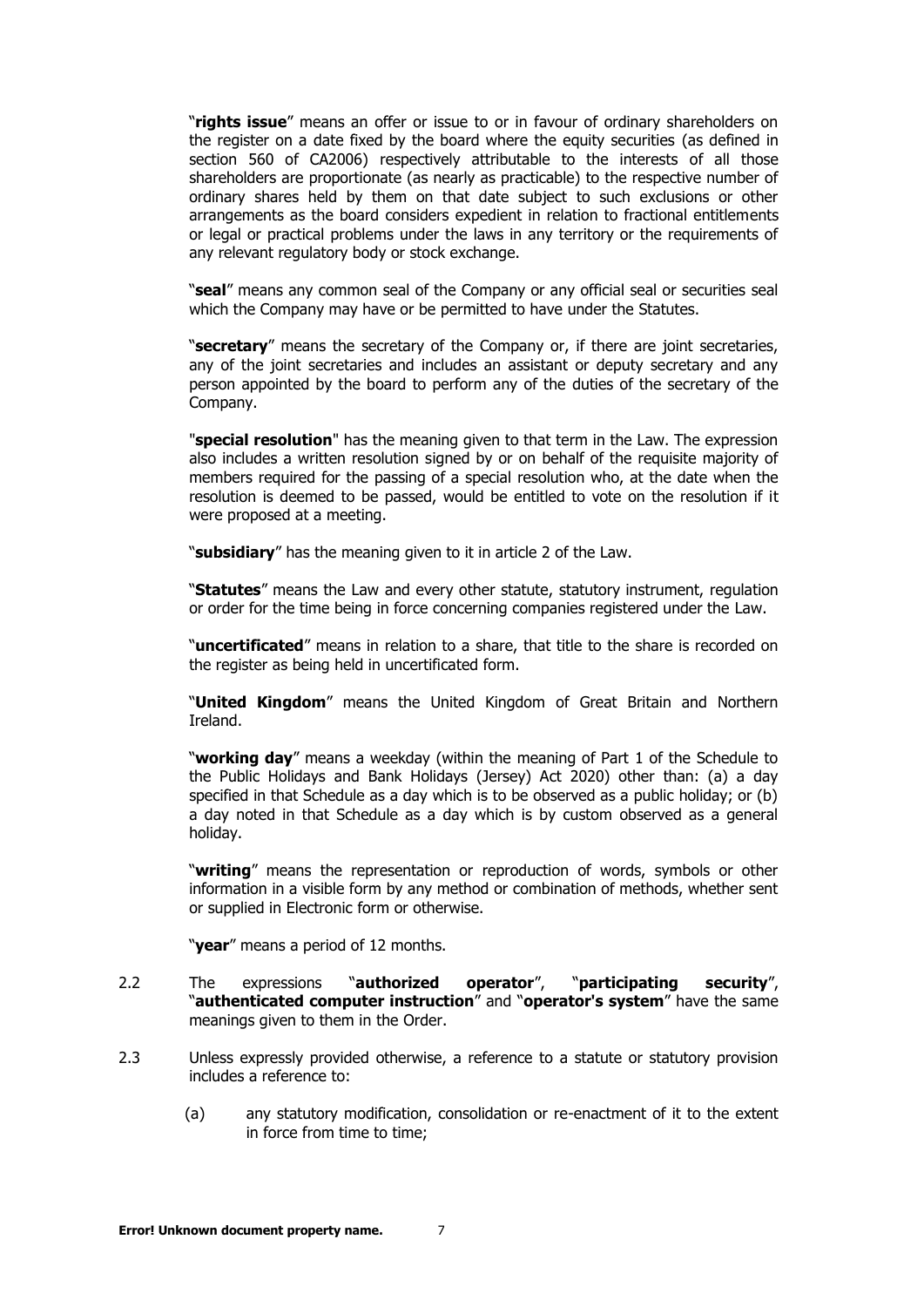- (b) all statutory instruments or subordinate legislation (as defined in section 21(1), Interpretation Act 1978) or orders from time to time made under it; and
- (c) any statute or statutory provision of which it is a modification, consolidation or re-enactment.
- 2.4 Any reference to:
	- (a) a person includes a legal or natural person, partnership, trust, company, government or local authority department or other body (whether corporate or unincorporated);
	- (b) an individual includes, where appropriate, his or her personal representatives;
	- (c) the singular includes the plural and vice versa; and
	- (d) one gender includes all genders.
- 2.5 References to "**electronic facility**" includes (without limitation) website addresses and conference call systems and any device, system, procedure, method or facility providing an Electronic means of attendance at or participation in (or both attendance at and participation in) a general meeting determined by the directors pursuant to Article [43.](#page-25-0)
- 2.6 References to a person's "**participation**" in the business of any general meeting includes without limitation and as relevant the right (including, in the case of a corporation, through a duly appointed representative) to speak, vote, be represented by a proxy and have access in hard copy or Electronic form to all documents which are required by the Statutes or these Articles to be made available at the meeting and participate and participating shall be construed accordingly.
- 2.7 Any reference to a "**meeting**" means a meeting convened and held in any manner permitted by these Articles, including without limitation a general meeting of the Company at which some or all persons entitled to be present attend and participate by means of electronic facility or facilities in accordance with these Articles, and such persons shall be deemed to be present at that meeting for all purposes of the Statutes and these Articles and attend and participate, attending and participating and attendance and participation shall be construed accordingly.
- 2.8 Any reference to a document being sealed or executed under seal or under the common seal of any body corporate (including the Company) or any similar expression includes a reference to it being executed in any other manner which has the same effect as if it were executed under seal.
- 2.9 Headings to these Articles are inserted for convenience only and shall not affect their construction.
- 2.10 Unless expressly provided otherwise, any words and expressions defined in the Statutes (as in force on the date of adoption of these Articles) shall have the same meanings in these Articles.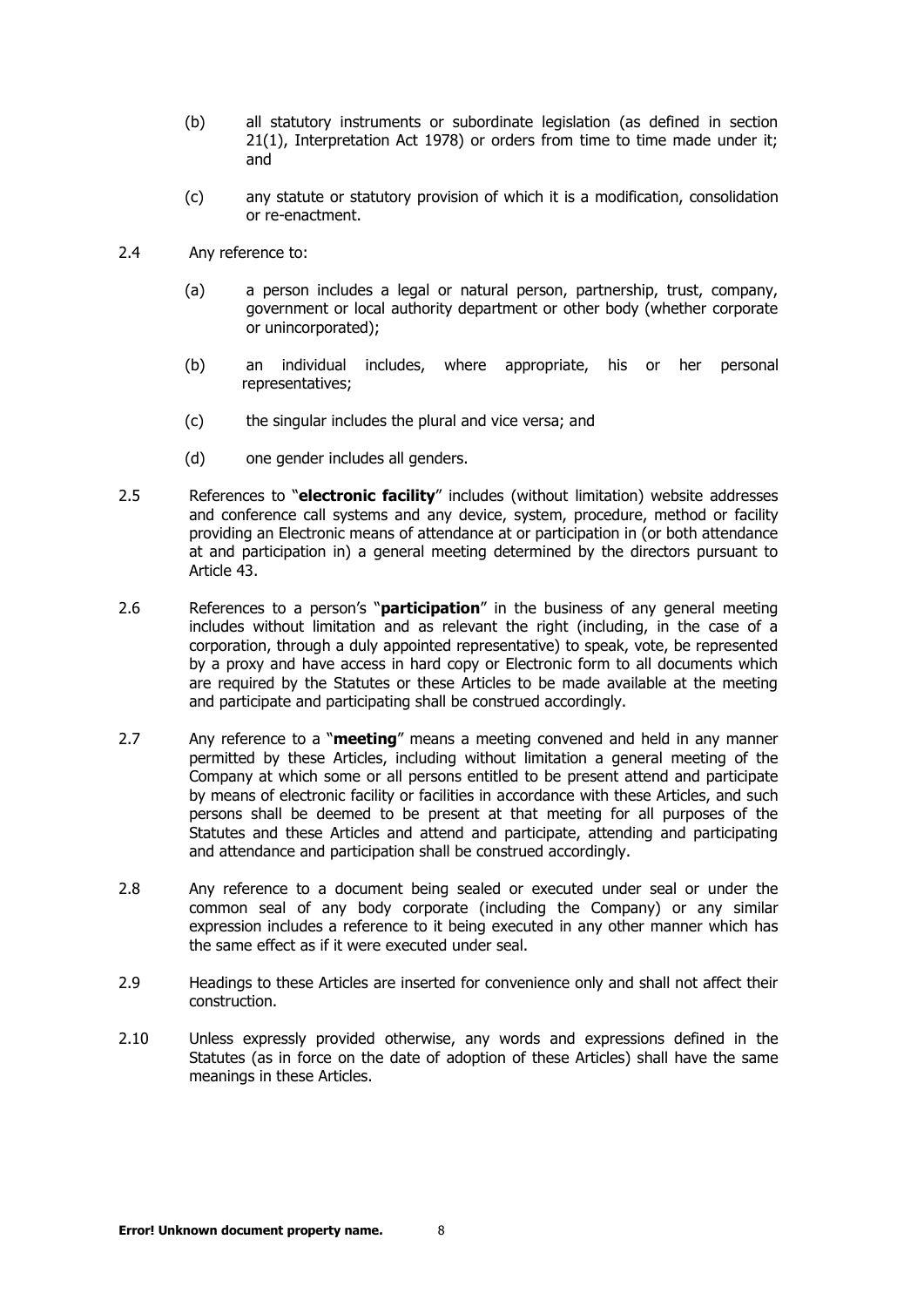#### <span id="page-8-0"></span>**SHARE CAPITAL**

## 3 **LIMITED LIABILITY**

The liability of the Company's members is limited to the amount, if any, unpaid on the shares held by them.

## <span id="page-8-1"></span>4 **ALLOTMENT OF SHARES, WITH OR WITHOUT SPECIAL RIGHTS, AND PRE-EMPTION RIGHTS**

- 4.1 Subject to the provisions of the Statutes and these Articles, the directors have general and unconditional authority to allot (with or without confirming rights of renunciation), grant options over or otherwise deal with any unissued shares of the Company to such persons at such times and on such terms and conditions as they may decide provided that any unissued shares may be issued with such rights or restrictions as to issuance as the Company may by ordinary resolution determine. No shares may be issued by the Company at a discount.
- <span id="page-8-2"></span>4.2 Subject to Article [4.9,](#page-9-0) the directors, when proposing to allot equity securities:
	- (a) shall not allot any of them on any terms to a person unless they have made an offer to each person who is a holder and who holds shares of the relevant class on the same or more favourable terms in proportion of those shares which is as nearly practicable equal to the proportion in number held by the holder of the relevant class of shares then in issue; and
	- (b) shall not allot any of those shares to a person unless the period during which any such offer may be accepted by the relevant current holders has expired or the Company has received notice of the acceptance or refusal of every offer so made from such holders.
- 4.3 In this Article [4:](#page-8-1)

## "**equity securities**" means

- (a) ordinary shares in the Company, or
- (b) rights to subscribe for, or to convert securities into, ordinary shares in the Company;

"**ordinary shares**" means shares other than shares that as respects dividends and capital carry a right to participate only up to a specified amount in a distribution.

References in this Article [4](#page-8-1) to the allotment of equity securities:

- (c) include the grant of a right to subscribe for, or to convert any securities into, ordinary shares in the Company, and
- (d) do not include the allotment of shares pursuant to such a right.

References in this Article [4](#page-8-1) to the allotment of equity securities include the sale of ordinary shares in the Company that immediately before the sale were held by the Company as treasury shares.

- 4.4 The provisions of Article [4.2](#page-8-2) shall not apply:
	- (a) in connection with a rights issue;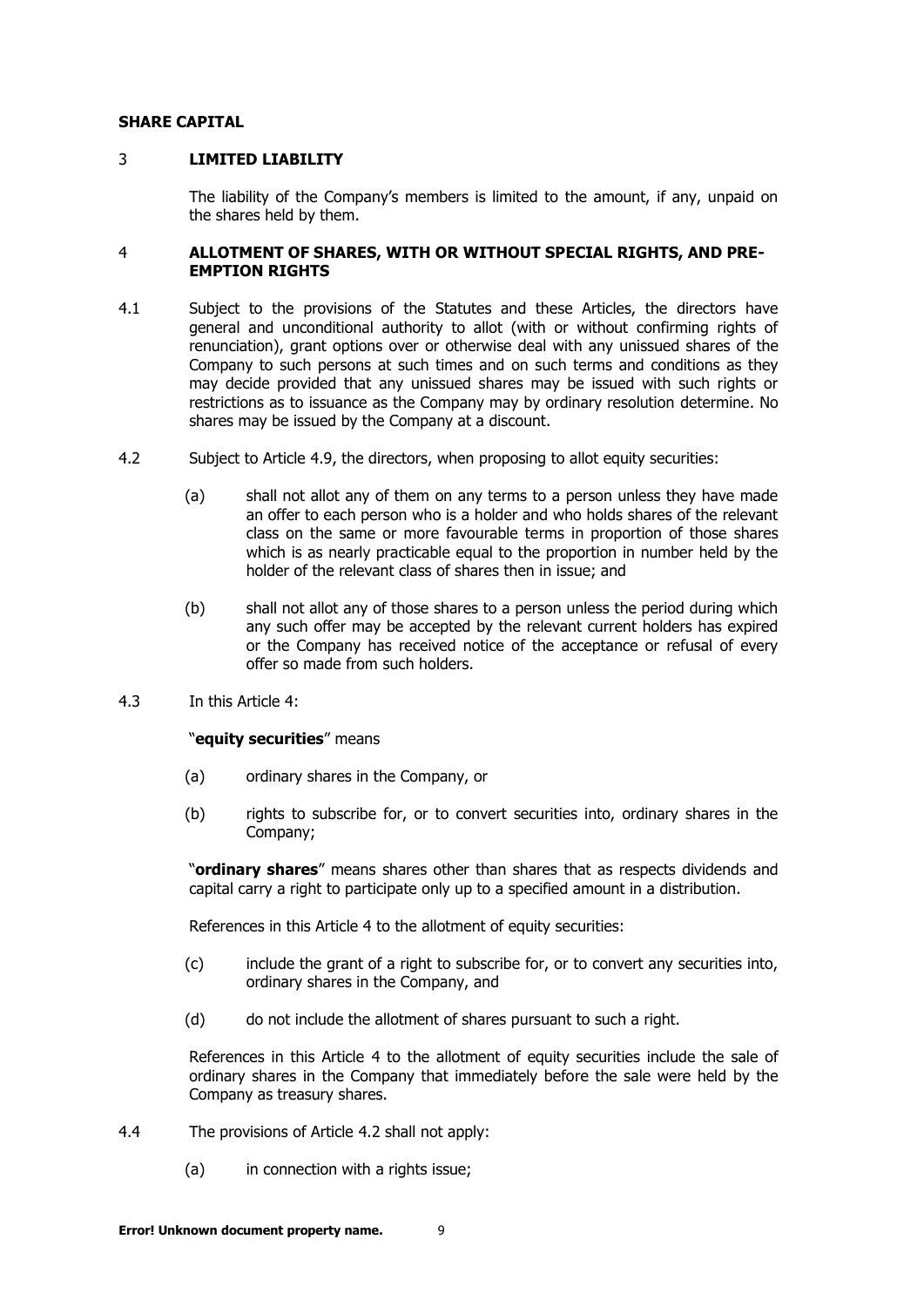- (b) to an allotment of equity securities if such equity securities are or are to be, wholly or partly paid otherwise than in cash; or
- (c) to any shares allotted or issued pursuant to the terms of an employee share scheme.
- 4.5 An offer made under Article [4.2:](#page-8-2)
	- (a) shall be made to holders in writing and shall be made to a holder either personally or by sending it by post to that holder or to his registered address or, if he has no registered address in the United Kingdom or Jersey, to the address in the United Kingdom or Jersey supplied by the holder to the Company for the giving of notice to him or by means of Electronic communication (in accordance with the Electronic Communications (Jersey) Law 2000). If sent by post the offer is deemed to be made at the date the letter would be delivered in the ordinary course of post. If sent by Electronic communication, the offer is deemed received by the holder within 24 hours of its dispatch; and
	- (b) where shares are held by two or more persons jointly, an offer may be made to the joint holder first named in the register in respect of the shares.
- 4.6 In the case of a holder's death or bankruptcy, the offer must be made:
	- (a) by sending it by post in a prepaid letter addressed to the persons claiming to be entitled to the shares in consequence of the death or bankruptcy by name, or by the title of the representatives of the deceased, or trustee of the bankruptcy, or by any like description, at the address in the United Kingdom or Jersey supplied for the purpose by those claiming; or
	- (b) until any such address has been so supplied giving the notice in any manner in which it would have been given if the death or bankruptcy has not occurred.
- 4.7 If the relevant holder in relation to an offer under Article [4.2](#page-8-2) has no registered address in the United Kingdom or Jersey for the service of notices on him or is the holder of a warrant for shares the offer may be made by causing it or a notice of where a copy may be obtained or inspected to be published in the London Gazette or the Financial Times.
- <span id="page-9-1"></span>4.8 An offer pursuant to Article [4.2](#page-8-2) must state a period of not less than 21 days during which it may be accepted and the offer shall not be withdrawn before the end of that period.
- <span id="page-9-0"></span>4.9 Notwithstanding the provisions of Articles [4.2](#page-8-2) to [4.8,](#page-9-1) the directors may be given by virtue of a special resolution, the power to allot shares either generally or in respect of a specific allotment such that:
	- (a) Article [4.2](#page-8-2) shall not apply to the allotment; or
	- (b) Article [4.2](#page-8-2) shall apply to the allotment with such modifications as the directors may determine; and
	- (c) the authority granted by the special resolution may be granted for such period of time as the special resolution permits and such authority may be revoked at any time by a further special resolution.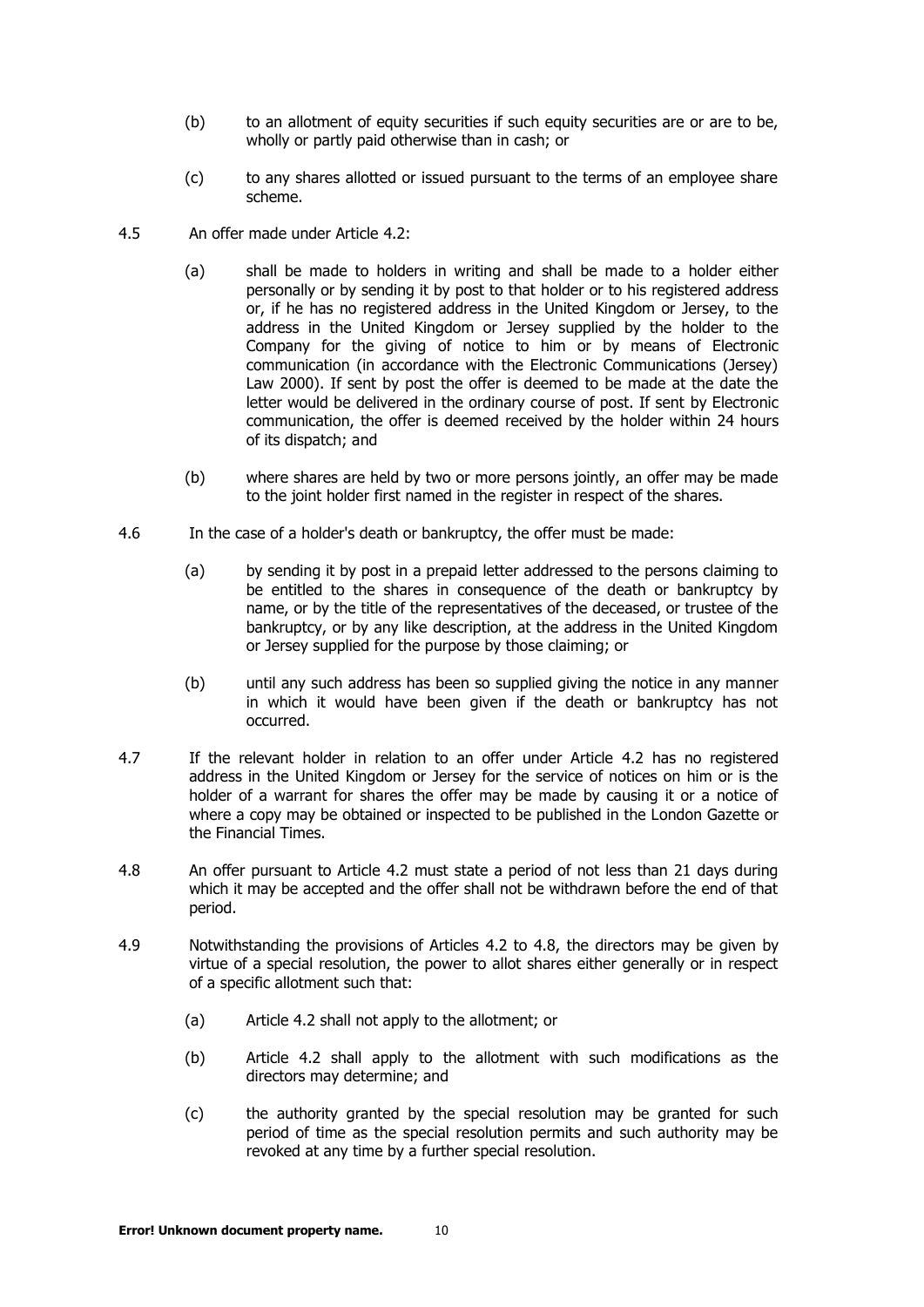- 4.10 A special resolution under Article 4.9 shall not be proposed in respect of a specific allotment unless it is recommend[ed b](#page-9-0)y the directors and there has been circulated, with the notice for the meeting at which the resolution is to be decided, a proposal to the holders entitled to have that notice a written statement by the directors setting out:
	- (a) their reasons for making the recommendations;
	- (b) the amount to be paid to the Company in respect of the shares to be allotted; and
	- (c) the directors' justification of that amount.

# <span id="page-10-0"></span>5 **POWER TO PAY COMMISSION AND BROKERAGE**

The Company may in connection with the issue of any shares exercise all powers of paying commission and brokerage conferred or permitted by the Statutes.

# <span id="page-10-1"></span>6 **ALTERATION OF SHARE CAPITAL**

- 6.1 The Company may alter its share capital in any manner permitted by the Statutes.
- 6.2 If as a result of any consolidation or sub-division of shares any members would become entitled to fractions of a share, the board may deal with the fractions as it thinks fit and in particular may (on behalf of those members) sell the shares representing the fractions to any person (including, subject to the provisions of the Statutes, the Company) and distribute the net proceeds of sale in due proportion among those members (except that any proceeds less than a sum fixed by the board may be retained for the benefit of the Company). For the purpose of any such sale the board may authorise some person to transfer the shares to or as directed by the purchaser, who shall not be bound to see to the application of the purchase money; nor shall his or her title to the shares be affected by any irregularity in or invalidity of the proceedings relating to the sale.

# <span id="page-10-2"></span>7 **TREASURY SHARES**

From time to time, the Company may hold its own shares as treasury shares and the directors may sell, transfer or cancel any treasury shares in accordance with the Law. For the avoidance of doubt, the Company shall not be entitled to vote or receive any distributions in respect of any treasury shares held by it.

## <span id="page-10-3"></span>8 **POWER TO ISSUE REDEEMABLE SHARES**

Subject to the provisions of the Statutes and to any rights attached to existing shares, the Company may by its directors:

- (a) issue shares that are to be redeemed or liable to be redeemed, at the option of the Company or the holder holding those redeemable shares, on the terms and in the manner its directors determine before the issue of those shares;
- (b) convert existing non-redeemable limited shares, whether issued or not, into shares that are to be redeemed or liable to be redeemed, at the option of the Company or the holder holding those redeemable shares, on the terms and in the manner its directors determine before the conversion of those shares; and
- (c) purchase all or any shares of any class including any redeemable shares.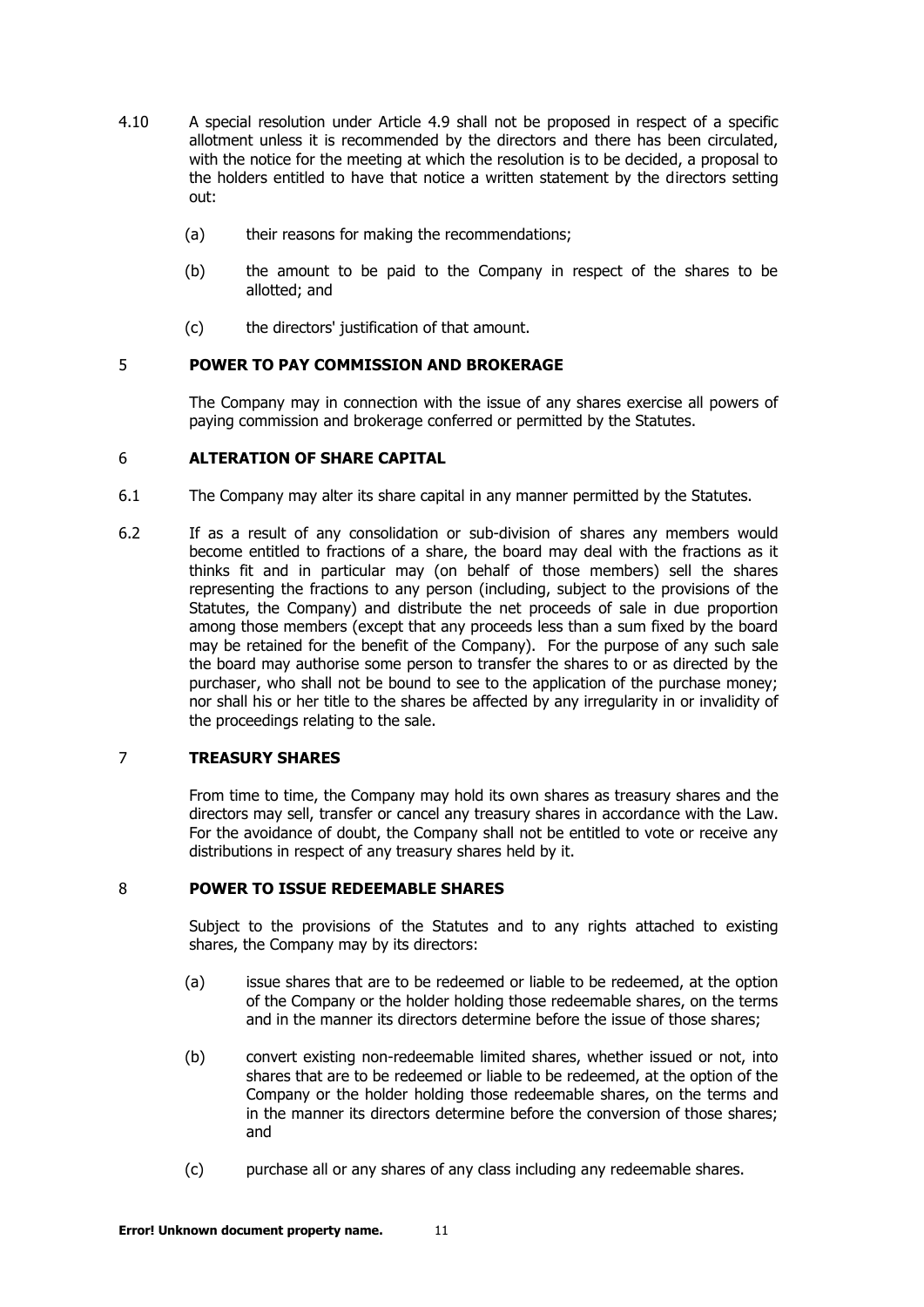The board may determine the terms, conditions and manner of redemption of any such shares. Such terms and conditions shall apply to the relevant shares as if the same were set out in these Articles.

#### <span id="page-11-0"></span>9 **EFFECT OF REDEMPTION OR PURCHASE OF A SHARE**

- 9.1 The Company may hold shares acquired by way of purchase or redemption in treasury in a manner authorised by the Law.
- 9.2 Upon the date of redemption or purchase of a share:
	- (a) the holder holding that share shall cease to be entitled to any rights in respect of the share other than the right to receive:
		- (i) the price for the share; and
		- (ii) any dividend declared in respect of the share prior to the date of redemption or purchase;
	- (b) the holder's name shall be removed from the register of members with respect to the share; and
	- (c) the share shall be cancelled or become a treasury share.

For the purpose of this Article, the date of redemption or purchase is the date when the redemption or purchase falls due.

9.3 The Company may make a payment in respect of the redemption or purchase of shares in any manner authorised by the Law, including out of capital or otherwise out of its profits or the proceeds of a fresh issue of shares.

## <span id="page-11-1"></span>10 **TRUSTS NOT RECOGNISED**

Except as required by law or these Articles or as ordered by a court of competent jurisdiction, no person shall be recognised by the Company as holding any share upon any trust and the Company shall not be bound by or required in any way to recognise (even when having notice of it) any interest or other right in or in respect of any share, except the holder's absolute right to the entirety of the share.

## <span id="page-11-2"></span>11 **VARIATION OF CLASS RIGHTS**

- 11.1 Subject to the provisions of the Statutes, whenever the capital of the Company is divided into different classes of shares, all or any of the rights for the time being attached to any class of shares in issue may from time to time (whether or not the Company is being wound up) be varied either with the consent in writing of the holders of not less than three-fourths in number of the issued shares of that class (excluding any shares of that class held as treasury shares) or with the sanction of a special resolution passed at a separate general meeting of the holders of those shares.
- 11.2 All the provisions of these Articles relating to general meetings of the Company or to the proceedings at general meetings shall, with any necessary modifications, apply to any such separate general meeting, except that:
	- (a) the necessary quorum at any such meeting (other than an adjourned meeting) shall be two persons present entitled to vote and holding or representing by proxy at least one-third in number of the issued shares of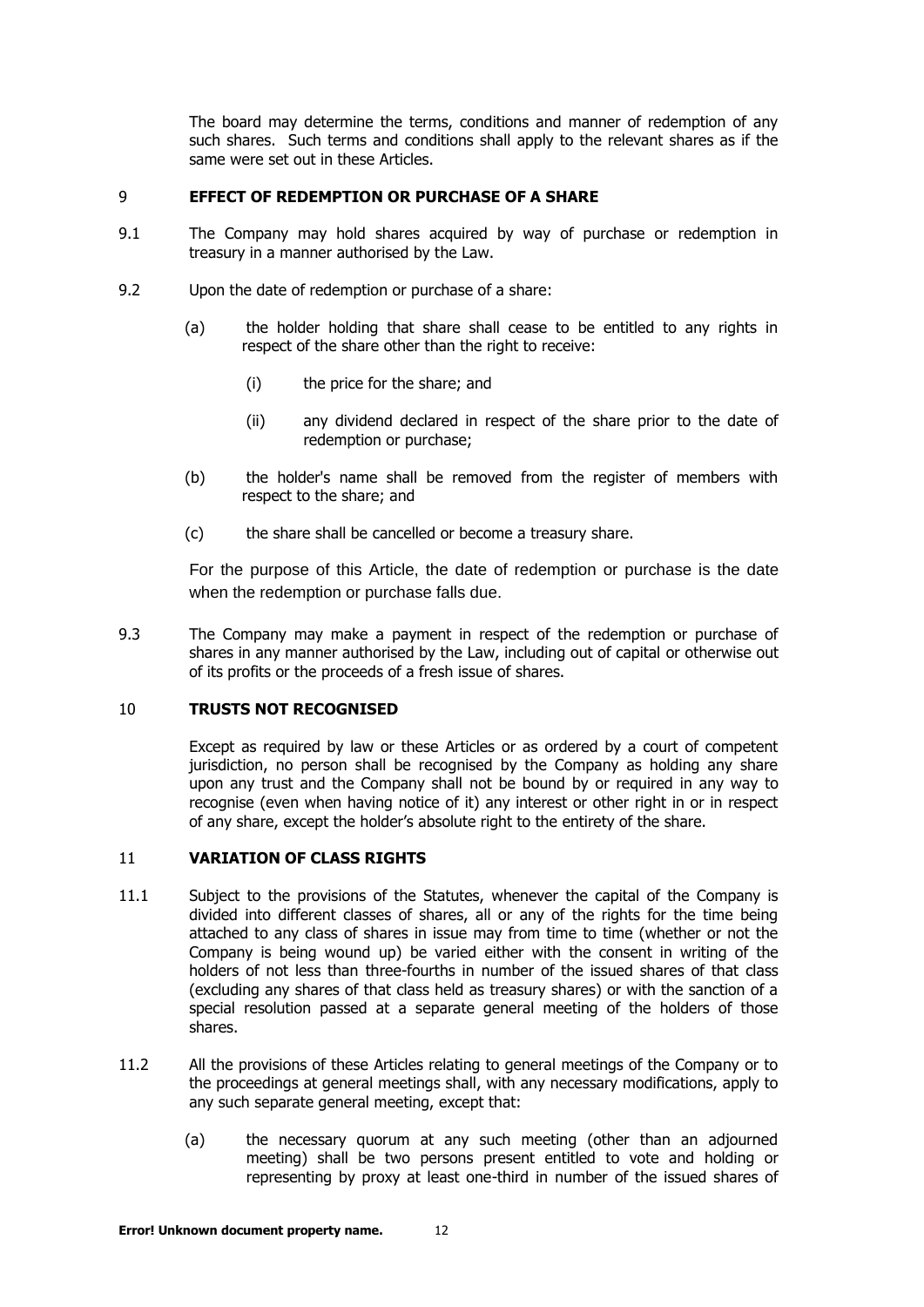the class in question (excluding any shares of that class held as treasury shares);

- (b) at an adjourned meeting the necessary quorum shall be one person present entitled to vote holding shares of the class in question or his or her proxy;
- (c) every holder of shares of the class shall have one vote in respect of every share of the class held by him (excluding any shares of that class held as treasury shares); and
- (d) a poll may be demanded by any one holder of shares of the class whether present in person or by proxy.
- 11.3 Unless otherwise expressly provided by the terms of their issue, the rights attached to any class of shares shall not be deemed to be varied or abrogated by:
	- (a) the creation or issue of further shares ranking *pari passu* with them but in no respect in priority thereto; or
	- (b) the purchase by the Company of any of its own shares or the holding of such shares as treasury shares in accordance with the provisions of the Statutes.

#### <span id="page-12-0"></span>**SHARE CERTIFICATES**

# 12 **ISSUE OF CERTIFICATES**

- 12.1 A person whose name is entered in the register as the holder of any certificated shares shall be entitled to receive without charge one certificate for all those shares, or one certificate for each class of those shares, but no certificate shall be issued to any member who is a financial institution unless it specifically requests the Company to issue one.
- 12.2 In the case of joint holders, the Company shall not be bound to issue more than one certificate for all the shares in any particular class registered in their joint names and delivery of a certificate for a share to any one of the joint holders shall be sufficient delivery to all.
- [12](#page-12-0).3 This Article 12 (*[Issue of certificates](#page-12-0)*) does not apply to uncertificated shares or to shares in respect of which a share warrant has been issued.
- 12.4 Every share certificate shall be executed under seal or as may be otherwise permitted by law and shall specify the number and class of the shares to which it relates and the amount or respective amounts paid upon the shares.
- 12.5 The Company shall enter in the register of members the number of shares which are held by each member in certificated form.

# <span id="page-12-1"></span>13 **CHARGES FOR AND REPLACEMENT OF CERTIFICATES**

- 13.1 Except as expressly provided to the contrary in these Articles, no fee shall be charged for the issue of a share certificate.
- 13.2 Any two or more certificates representing shares of any one class held by any member may at his or her request be cancelled and a single new certificate issued.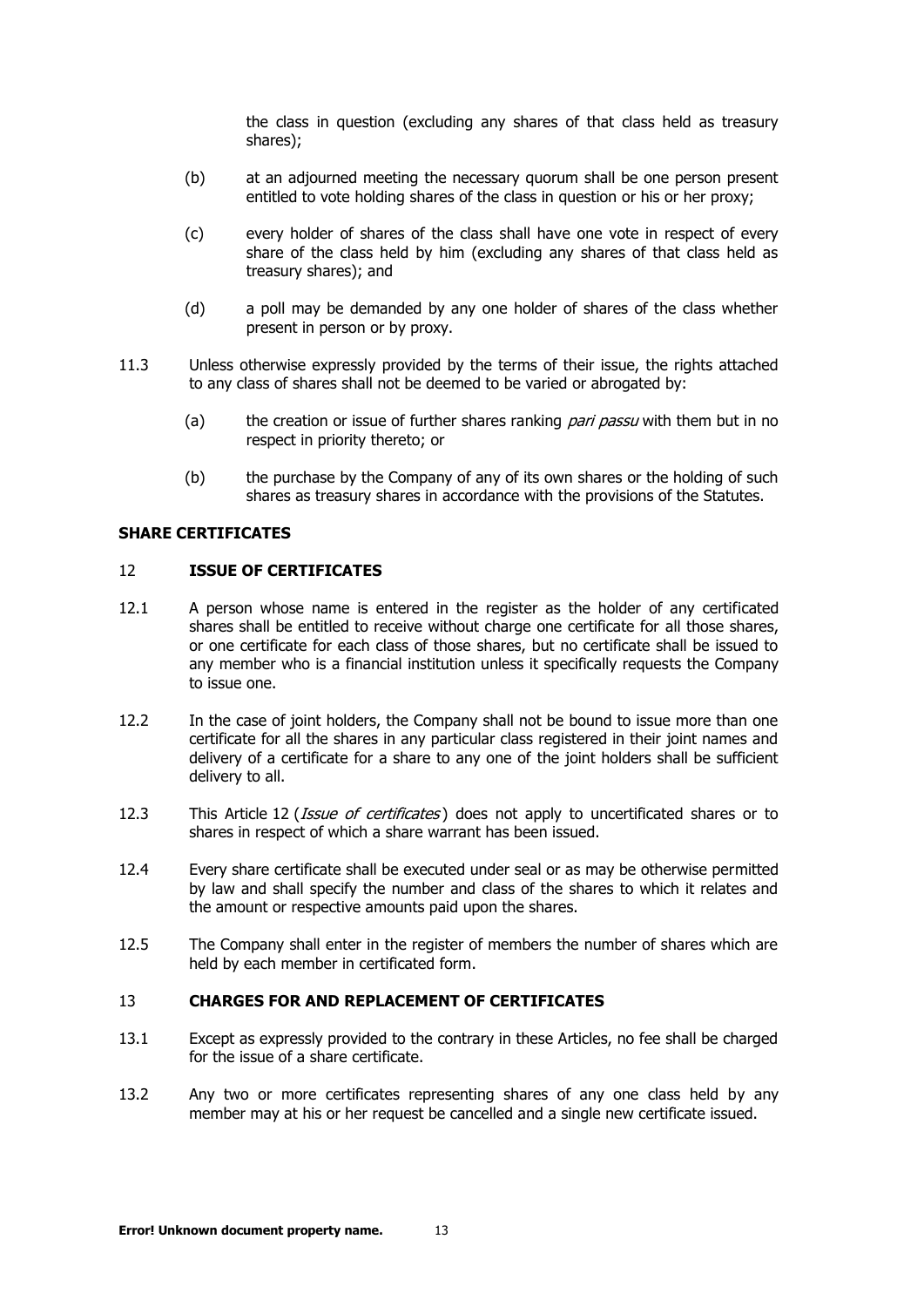- 13.3 Where a member has transferred part only of the shares comprised in a certificate, he or she shall be entitled without charge to a certificate for the balance of his or her shares.
- 13.4 If any member surrenders for cancellation a certificate representing shares held by him and requests the Company to issue two or more certificates representing those shares in such proportions as he or she may specify, the board may, if it thinks fit, comply with the request on payment of such fee (if any) as the board may decide.
- 13.5 In the case of shares held jointly by several persons any such request may be made by any one of the joint holders.
- 13.6 If a certificate is damaged or defaced or alleged to have been lost, stolen or destroyed, a new certificate representing the same shares may be issued on compliance with such conditions as to evidence and indemnity as the board may think fit without charge (other than exceptional out of pocket expenses) and, if damaged or defaced, on delivery up of the old certificate.

#### <span id="page-13-0"></span>**LIEN ON SHARES**

# 14 **LIEN ON PARTLY PAID SHARES**

- 14.1 The Company shall have a first and paramount lien on every share (not being a fully paid share) for all amounts payable to the Company (whether or not due) in respect of that share. The Company's lien on a share shall extend to every amount payable in respect of it by a holder or a holder's estate:
	- (a) either alone or jointly with any other person, whether or not that other person is a holder; and
	- (b) whether or not those moneys are presently payable.
- 14.2 The board may at any time either generally or in any particular case declare any share to be wholly or partly exempt from the provisions of this Article [14](#page-13-0) (*Lien on* [partly paid shares](#page-13-0) ).
- 14.3 Unless otherwise agreed, the registration of a transfer of a share shall operate as a waiver of the Company's lien (if any) on that share.

## <span id="page-13-1"></span>15 **ENFORCEMENT OF LIEN**

- 15.1 The Company may sell any share subject to a lien, in such manner as the board may decide, if any amount payable on the share is due and is not paid within 14 clear days after a notice has been served on the holder or any person entitled by transmission to the share demanding payment of that amount and giving notice of intention to sell in default.
- [15](#page-13-1).2 To give effect to any sale under this Article 15 (*[Enforcement of lien](#page-13-1)*), the board may authorise a person to transfer the share sold to, or in accordance with the directions of, the purchaser and the transferee shall not be bound to see to the application of the purchase money; nor shall his or her title to the share be affected by any irregularity in or invalidity of the proceedings connected with the sale.
- 15.3 The net proceeds after payment of the costs of the sale by the Company of any share on which it has a lien, shall be applied in or towards satisfaction of the amount due and any residue shall (subject to a like lien for any amounts not presently payable as existed on the share before the sale and on surrender, if required by the Company,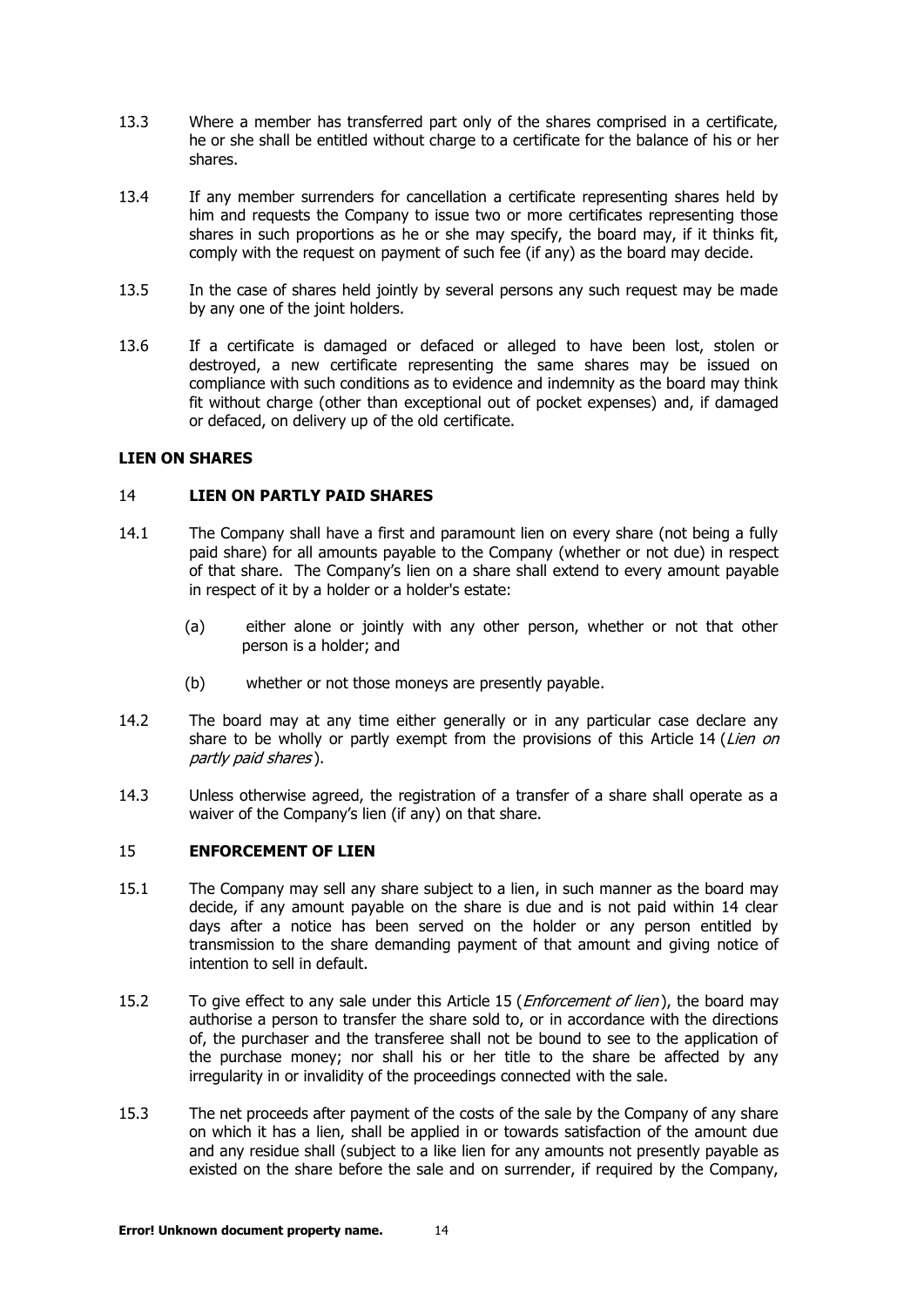for cancellation of the certificate for the shares sold) be paid to the holder or person entitled by transmission to the share immediately before the sale.

## <span id="page-14-0"></span>**CALLS ON SHARES**

#### 16 **CALLS**

- 16.1 Subject to the terms of allotment, the board may from time to time make calls on the members in respect of any monies unpaid on their shares and each member shall (subject to his or her receiving at least 14 days' notice specifying when and where payment is to be made) pay to the Company as required by the notice the amount called on his or her shares. A call may be revoked or postponed as the board may decide.
- 16.2 Any call may be made payable in one sum or by instalments and shall be deemed to be made at the time when the resolution of the board authorising that call is passed.
- 16.3 A person on whom a call is made shall remain liable for it notwithstanding the subsequent transfer of the share in respect of which the call is made.
- 16.4 The joint holders of a share shall be jointly and severally liable for the payment of all calls in respect of that share.

# <span id="page-14-1"></span>17 **INTEREST ON CALLS**

If a call remains unpaid after it has become due and payable, the person from whom it is due and payable shall pay interest on the amount unpaid from the date it is due and payable to the time of actual payment at such rate as the board may decide and shall pay all costs, charges and expenses that the Company may have incurred by reason of such non-payment but the board may waive payment of the interest, costs, charges or expenses, wholly or in part.

## <span id="page-14-2"></span>18 **SUMS TREATED AS CALLS**

A sum which by the terms of allotment of a share is payable on allotment, or at a fixed time, or by instalments at fixed times, shall for all purposes of these Articles be deemed to be a call duly made and payable on the date or dates fixed for payment and, if it is not paid, the provisions of these Articles shall apply as if that sum had become due and payable by virtue of a call.

#### <span id="page-14-3"></span>19 **POWER TO DIFFERENTIATE**

On any issue of shares the board may make arrangements for a difference between the allottees or holders of the shares as to the amount of calls to be paid and the times of payment.

# <span id="page-14-4"></span>20 **PAYMENT OF CALLS IN ADVANCE**

The board may, if it thinks fit, receive all or any part of the monies payable on a share beyond the sum actually called up on it if the holder is willing to make payment in advance and, on any monies so paid in advance, may (until they would otherwise be due) pay interest at such rate as the board may decide but no dividend shall be payable in respect of any monies so paid in advance.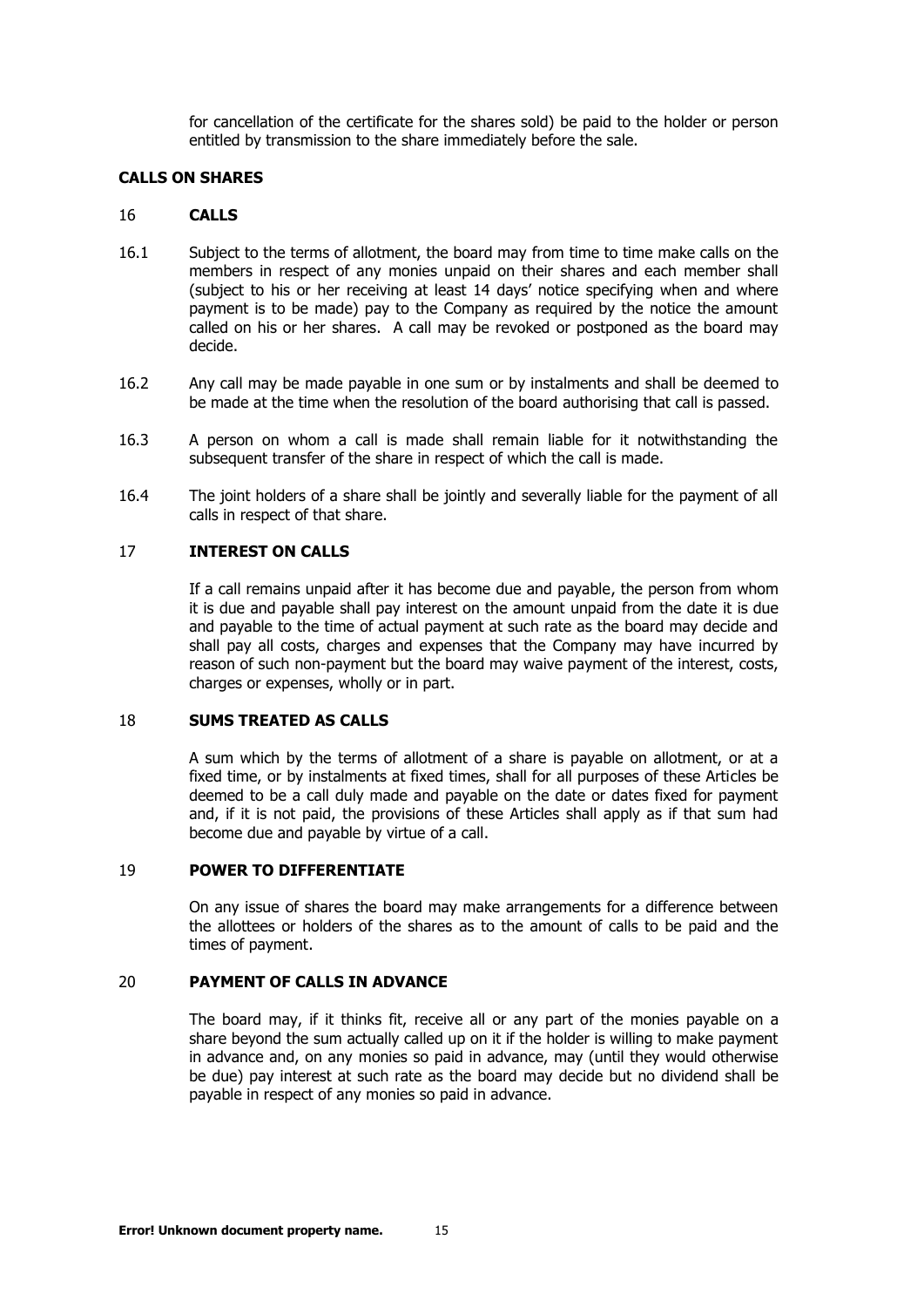#### <span id="page-15-0"></span>**FORFEITURE OF SHARES**

#### 21 **NOTICE OF UNPAID CALLS**

- 21.1 If the whole or any part of any call or instalment remains unpaid on any share after the due date for payment, the board may at any time serve a notice on the holder requiring him to pay so much of the call or instalment as remains unpaid, together with any accrued interest and any costs, charges and expenses that may have been incurred by the Company by reason of such non-payment.
- 21.2 The notice shall state a further day, being not less than seven days from the date of the notice, on or before which, and the place where, payment is to be made and shall state that, in the event of non-payment on or before the day and at the place appointed, the share in respect of which the call was made or instalment is payable will be liable to be forfeited.
- <span id="page-15-1"></span>21.3 The board may accept a surrender of any share liable to be forfeited.

## 22 **FORFEITURE FOLLOWING NON-COMPLIANCE WITH NOTICE**

- 22.1 If the requirements of a notice served under the preceding Article are not complied with, any share in respect of which it was given may (before the payment required by the notice is made) be forfeited by a resolution of the board. The forfeiture shall include all dividends declared and other monies payable in respect of the forfeited share and not actually paid before the forfeiture.
- 22.2 If a share is forfeited, notice of the forfeiture shall be given to the person who was before the forfeiture the holder of the share or (as the case may be) the person entitled to the share by transmission and an entry that notice of the forfeiture has been given, with the relevant date, shall be made in the register; but no forfeiture shall be invalidated by any omission or neglect to give such notice or to make such entry.

# <span id="page-15-2"></span>23 **POWER TO ANNUL FORFEITURE OR SURRENDER**

The board may, at any time before the forfeited or surrendered share has been sold, re-allotted or otherwise disposed of, annul the forfeiture or surrender upon payment of all calls and interest due on or incurred in respect of the share and on such further conditions (if any) as it thinks fit.

## <span id="page-15-3"></span>24 **DISPOSAL OF FORFEITED OR SURRENDERED SHARES**

- 24.1 Every share which is forfeited or surrendered shall become the property of the Company and (subject to the provisions of the Statutes) may be sold, re-allotted or otherwise disposed of, upon such terms and in such manner as the board shall decide either to the person who was, before the forfeiture, the holder of the share or to any other person and whether with or without all or any part of the amount previously paid up on the share being credited as so paid up. The board may for the purposes of a disposal authorise a person to transfer the forfeited or surrendered share to, or in accordance with the directions of, any person to whom the same has been sold or disposed of.
- 24.2 A statutory declaration by a director or the secretary that a share has been forfeited or surrendered on a specified date shall, as against all persons claiming to be entitled to the share, be conclusive evidence of the facts stated in it and shall (subject to the execution of any necessary transfer) constitute a good title to the share. The new holder of the share shall not be bound to see to the application of the consideration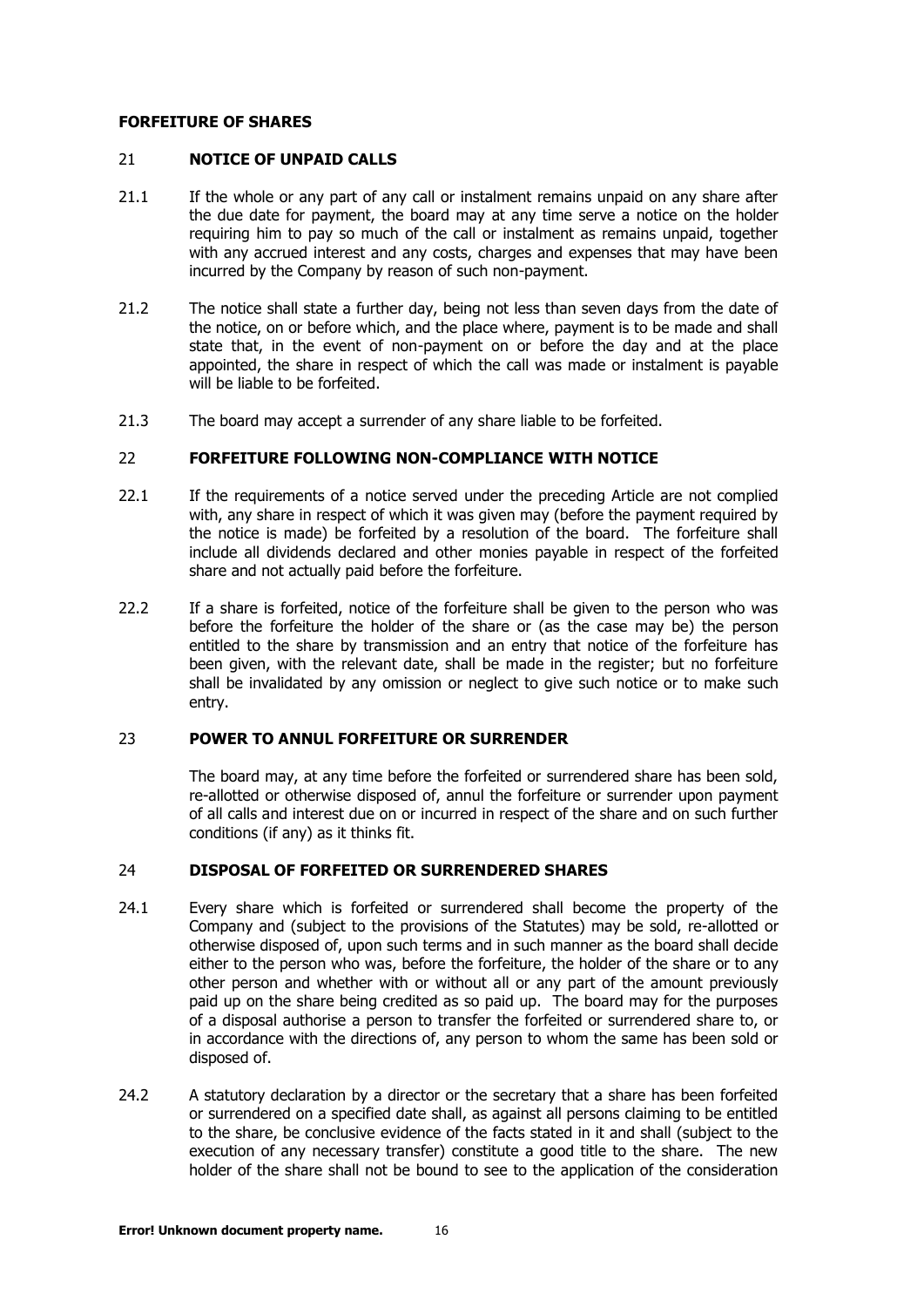for the disposal (if any); nor shall his or her title to the share be affected by any irregularity or invalidity in the proceedings connected with the forfeiture, surrender, sale, re-allotment or disposal of the share.

#### <span id="page-16-0"></span>25 **ARREARS TO BE PAID NOTWITHSTANDING FORFEITURE OR SURRENDER**

A person, any of whose shares have been forfeited or surrendered, shall cease to be a member in respect of the forfeited or surrendered share and shall surrender to the Company for cancellation the certificate for the share forfeited or surrendered, but shall remain liable (unless payment is waived in whole or in part by the board) to pay to the Company all monies payable by him on or in respect of that share at the time of forfeiture or surrender, together with interest and all costs, charges and expenses incurred by the Company by reason of such non-payment of the call or instalment payable in respect of the share which is forfeited or surrendered from the time of forfeiture or surrender until payment at such rate as the board shall decide, in the same manner as if the share had not been forfeited or surrendered. He or She shall also be liable to satisfy all the claims and demands (if any) which the Company might have enforced in respect of the share at the time of forfeiture or surrender. No deduction or allowance shall be made for the value of the share at the time of forfeiture or surrender or for any consideration received on its disposal.

#### <span id="page-16-1"></span>**UNTRACED MEMBERS**

#### <span id="page-16-2"></span>26 **SALE OF SHARES OF UNTRACED MEMBERS**

- <span id="page-16-5"></span><span id="page-16-4"></span><span id="page-16-3"></span>26.1 The Company may sell any share of a member, or any share to which a person is entitled by transmission, by giving to a person authorised to conduct business on the London Stock Exchange an instruction to sell it at the best price reasonably obtainable, if:
	- (a) during the relevant period at least three cash dividends have become payable in respect of the shares to be sold and have been sent by the Company in accordance with Article [112](#page-50-3) ([Method of payment](#page-50-3));
	- (b) no cash dividend payable during the relevant period in respect of the shares has either been claimed by presentation to the paying back of the relevant cheque or warrant or been satisfied by the transfer of funds to a bank account designated by the holder of, or person entitled by transmission to, the shares or by the transfer of funds by means of an operator's system at any time during the relevant period;
	- (c) so far as any director of the Company at the end of the relevant period is then aware, during the relevant period no communication has been received by the Company from the member or the person entitled by transmission to the shares;
	- (d) after expiry of the relevant period the Company has published advertisements in both a national newspaper and in a newspaper circulating in the area in which the registered address is located, in each case giving notice of its intention to sell the shares; and
	- (e) during the period of three months following the publication of those advertisements and after that period until the exercise of the power to sell the shares, the Company has not received any communication from the member or the person entitled by transmission to the shares.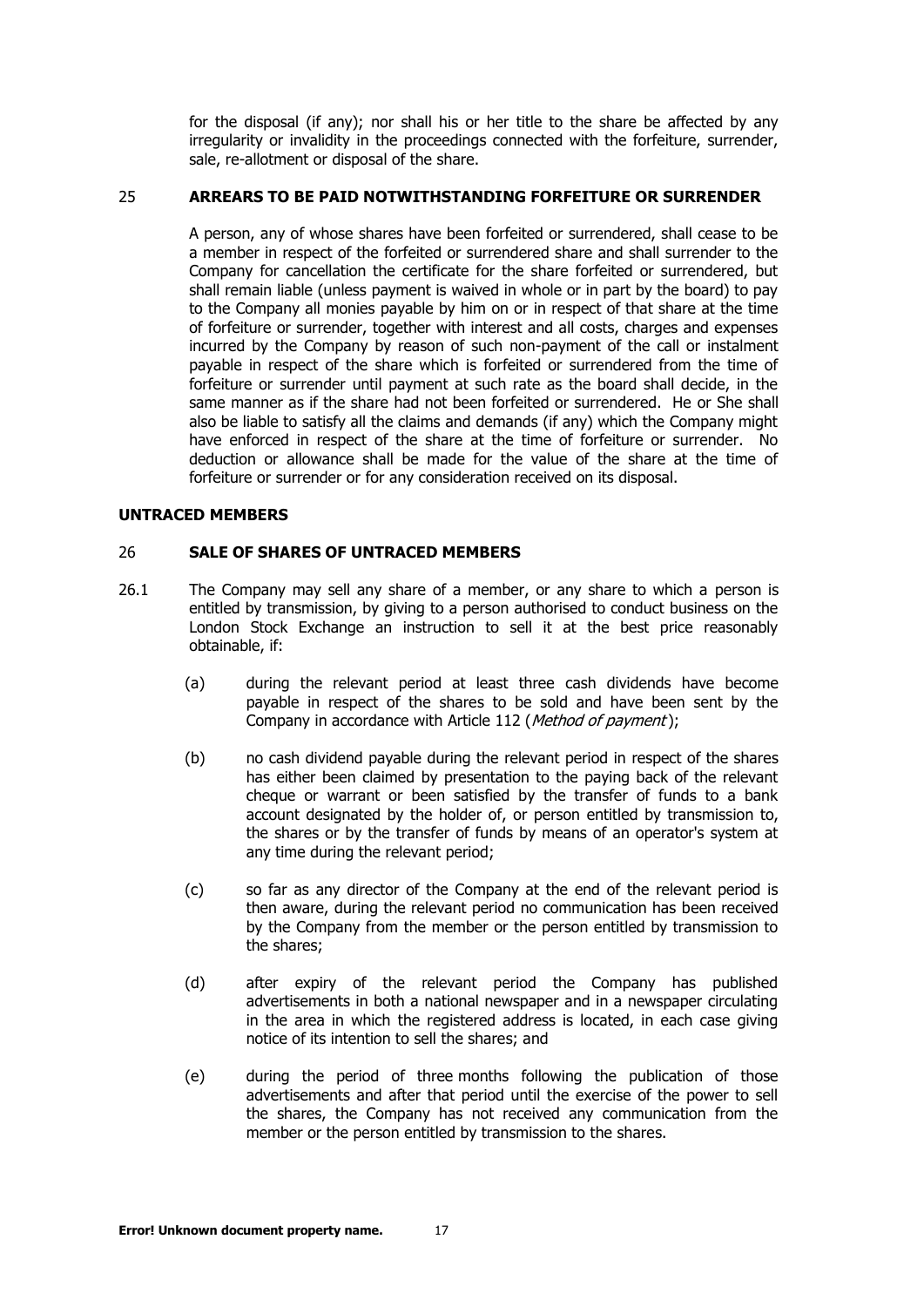For the purposes of this Article 26.1 the "**relevant period**" means the period of 10 years immediately preceding th[e date](#page-16-2) of publication of the first of any advertisement published pursuant to Article [26.1\(d\).](#page-16-3)

- <span id="page-17-5"></span>26.2 The Company shall also be entitled to sell at the best price reasonably obtainable any additional shares in the Company issued during the relevant period in respect of a share to which Article [26.1](#page-16-2) applies (or in respect of any share to which this Article [26.2](#page-17-5) applies) if the conditions in Article [26.1\(a\)](#page-16-4) to Article [26.1\(e\)](#page-16-5) (inclusive) are satisfied in relation to the additional shares.
- 26.3 To give effect to any sale, the board may authorise some person to transfer the share to, or in accordance with the directions of, the purchaser and the new holder of the share shall not be bound to see to the application of the purchase money; nor shall his or her title to the share be affected by any irregularity or invalidity in the proceedings connected with the sale.

# <span id="page-17-0"></span>27 **APPLICATION OF PROCEEDS OF SALE**

- 27.1 The Company shall account to the person entitled to the share at the date of sale for a sum equal to the net proceeds of sale and shall be deemed to be his or her debtor, and not a trustee for him, in respect of them.
- 27.2 Pending payment of the net proceeds of sale to such person, the proceeds may either be employed in the business of the Company or invested in such investments (other than shares of the Company or its holding company, if any) as the board may from time to time decide.
- 27.3 No interest shall be payable in respect of the net proceeds and the Company shall not be required to account for any monies earned on the net proceeds.

#### <span id="page-17-1"></span>**TRANSFER OF SHARES**

#### 28 **RIGHT TO TRANSFER SHARES**

Subject to these Articles, a member may transfer all or any of his or her shares in any manner which is permitted by the Statutes or in any other manner which is from time to time approved by the board.

#### <span id="page-17-2"></span>29 **TRANSFER OF CERTIFICATED SHARES**

A transfer of a certificated share shall be in writing in the usual common form or in any other form permitted by the Statutes or approved by the board. The instrument of transfer shall be executed by or on behalf of the transferor and, if the certificated share is not fully paid, by or on behalf of the transferee.

## <span id="page-17-3"></span>30 **TRANSFER OF UNCERTIFICATED SHARES**

Subject to these Articles, a member may transfer an uncertificated share by means of the computer system or in any other manner which is permitted by the Statutes and is from time to time approved by the board.

#### <span id="page-17-4"></span>31 **POWER TO REFUSE REGISTRATION OF TRANSFERS OF CERTIFICATED SHARES**

31.1 The board may, in its absolute discretion, refuse to register any transfer of a certificated share of any class which is not fully paid provided that the refusal does not prevent dealings in shares in the Company from taking place on an open and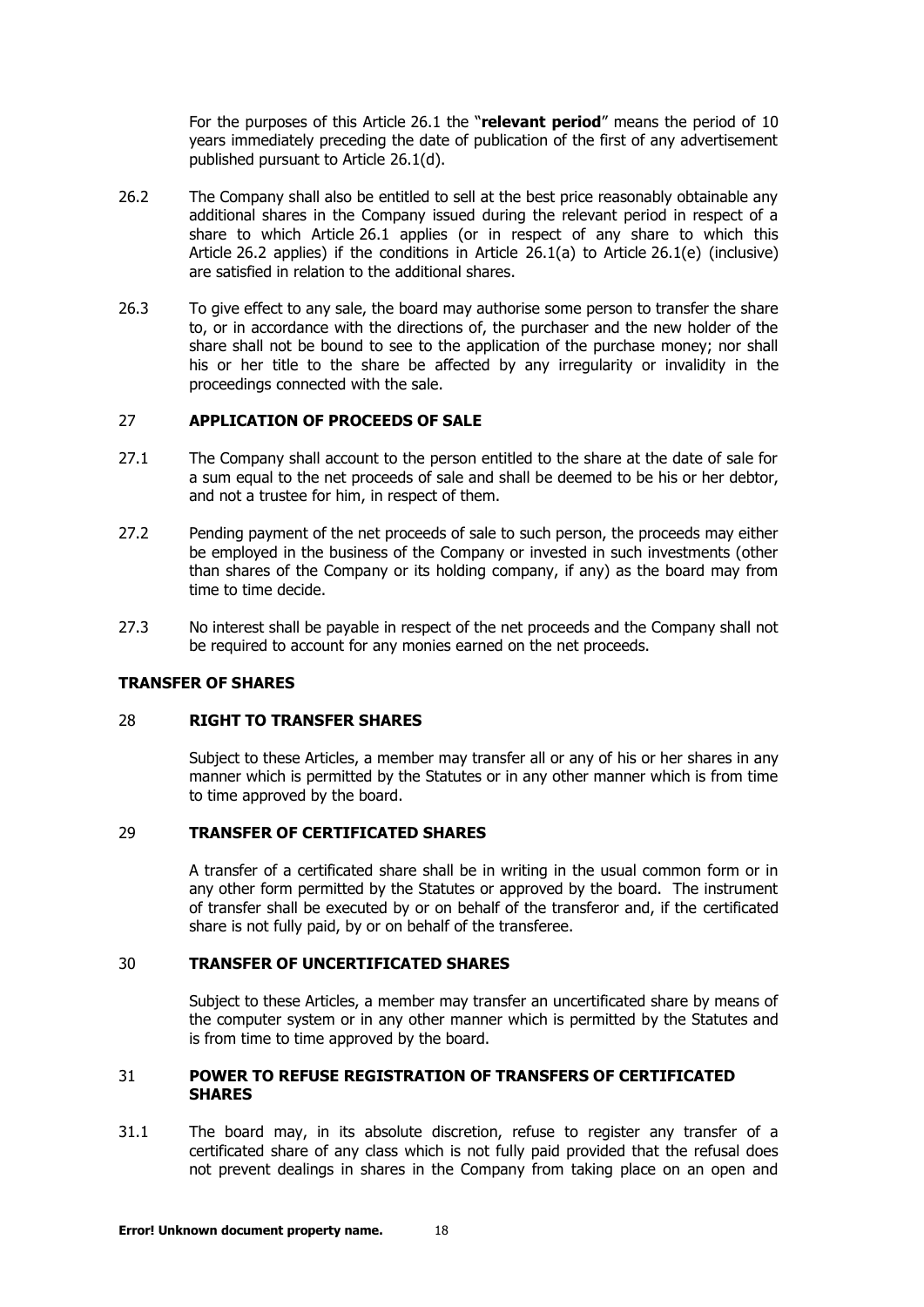proper basis.

- 31.2 The board may also decline to register any transfer of a certificated share unless:
	- (a) the transfer is in respect of only one class of shares;
	- (b) it is in favour of no more than four transferees; and
	- (c) the instrument of transfer is duly stamped or duly certified or otherwise shown to the satisfaction of the board to be exempt from stamp duty and is deposited at the office of the Company or such other place as the board may from time to time determine, accompanied by the certificate for the shares to which it relates if it has been issued, and such other evidence as the board may reasonably require to show the right of the transferor to make the transfer and if the transfer is signed by some other person on his or her behalf, the authority of that person so to do.

## <span id="page-18-0"></span>32 **POWER TO REFUSE REGISTRATION OF TRANSFERS OF UNCERTIFICATED SHARES**

The board may refuse to register any transfer of an uncertificated share where permitted by the Order.

# <span id="page-18-1"></span>33 **OTHER PROVISIONS ON TRANSFERS**

- 33.1 The transferor shall be deemed to remain the holder of the certificated shares transferred until the name of the transferee is entered in the register in respect of those shares.
- 33.2 No fee shall be charged in respect of the registration of any transfer, probate, letters of administration or other document or instruction relating to or affecting the title to any shares.
- 33.3 Any instrument of transfer which is registered shall, subject to Article [132](#page-59-1) ([Destruction of documents](#page-59-1)), be retained by the Company, but any instrument of transfer which the board refuses to register shall (except in any case of fraud) be returned to the person depositing the same with the notice of refusal.

#### <span id="page-18-2"></span>34 **BRANCH REGISTER**

- 34.1 Subject to Article [34.2](#page-18-4) and to the extent permitted by the Statutes, the Company or the board on behalf of the Company may cause to be kept in any territory a branch register of members resident in such territory and the board may make and vary such regulations as it thinks fit respecting the keeping of any such register.
- <span id="page-18-4"></span>34.2 A member of the Company who holds a share in uncertificated form shall not be entered as the holder of that share on an overseas branch register.

## <span id="page-18-3"></span>35 **RENUNCIATIONS OF ALLOTMENT**

For all purposes of these Articles relating to the registration of transfers of shares, the renunciation of the allotment of any shares by the allottee in favour of some other person shall be deemed to be a transfer and the board shall have the same powers of refusing to give effect to such a renunciation as if it were a transfer.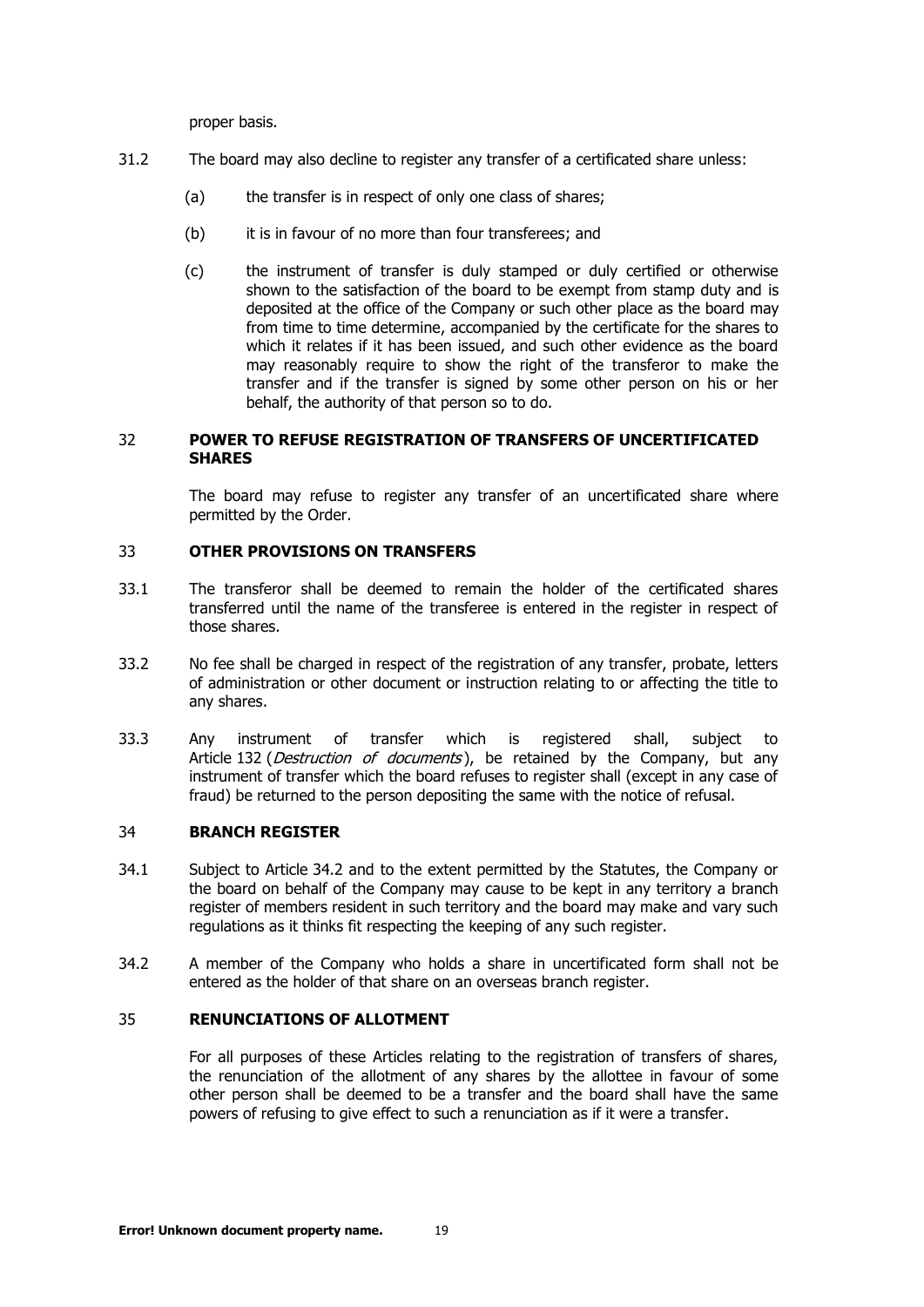#### <span id="page-19-0"></span>**TRANSMISSION OF SHARES**

#### 36 **TRANSMISSION ON DEATH**

If a member dies, the survivor, where the deceased was a joint holder, and his or her personal representatives where he or she was a sole or the only surviving holder, shall be the only person or persons recognised by the Company as having any title to his or her shares; but nothing in these Articles shall release the estate of a deceased holder from any liability in respect of any share held by him solely or jointly.

#### <span id="page-19-1"></span>37 **ELECTION OF PERSON ENTITLED BY TRANSMISSION**

- 37.1 A person becoming entitled to a share in consequence of the death or bankruptcy of a member or of any other event giving rise to a transmission by operation of law may, on producing such evidence as the board may require and subject as provided in this Article [37](#page-19-1) (*[Election of person entitled by transmission](#page-19-1)*), elect either to be registered himself or herself as the holder of the share or to have some person nominated by him registered as the holder of the share.
- 37.2 If he or she elects to be registered himself or herself, he or she shall give to the Company a notice signed by him to that effect. If he or she elects to have another person registered, he or she shall execute a transfer of the share to that person.
- 37.3 A person entitled by transmission to a share in uncertificated form who elects to have himself or herself or some other person registered as the holder of the share, shall take any action the board may require (including, without limitation, the signing of any document and the giving of any instruction by means of the operator's systems) to enable himself or herself or that person to be registered as the holder of the share.
- 37.4 All the provisions of these Articles relating to the transfer of shares shall apply to the notice or instrument of transfer as if it were an instrument of transfer signed by the person from whom the title by transmission is derived and the death or bankruptcy of the member had not occurred.

# <span id="page-19-2"></span>38 **RIGHTS OF PERSON ENTITLED BY TRANSMISSION**

- 38.1 A person becoming entitled to a share in consequence of a death or bankruptcy of a member or of any other event giving rise to a transmission by operation of law shall have the right to receive and give a discharge for any dividends or other monies payable in respect of the share and shall have the same rights in relation to the share as he or she would have if he or she were the holder except that, until he or she becomes the holder, he or she shall not be entitled to attend or vote at any general meeting of the Company or any separate general meeting of the holders of any class of shares in the Company.
- 38.2 The board may at any time give notice requiring any such person to elect either to be registered himself or herself or to transfer the share and, if after 90 days the notice has not been complied with, the board may withhold payment of all dividends or other monies payable in respect of the share until the requirements of the notice have been complied with.

## <span id="page-19-3"></span>**UNCERTIFICATED SHARES**

# 39 **UNCERTIFICATED SHARES – GENERAL POWERS**

39.1 Notwithstanding anything in these Articles to the contrary, any share may be issued, held, registered, converted to or transferred in uncertificated form and may be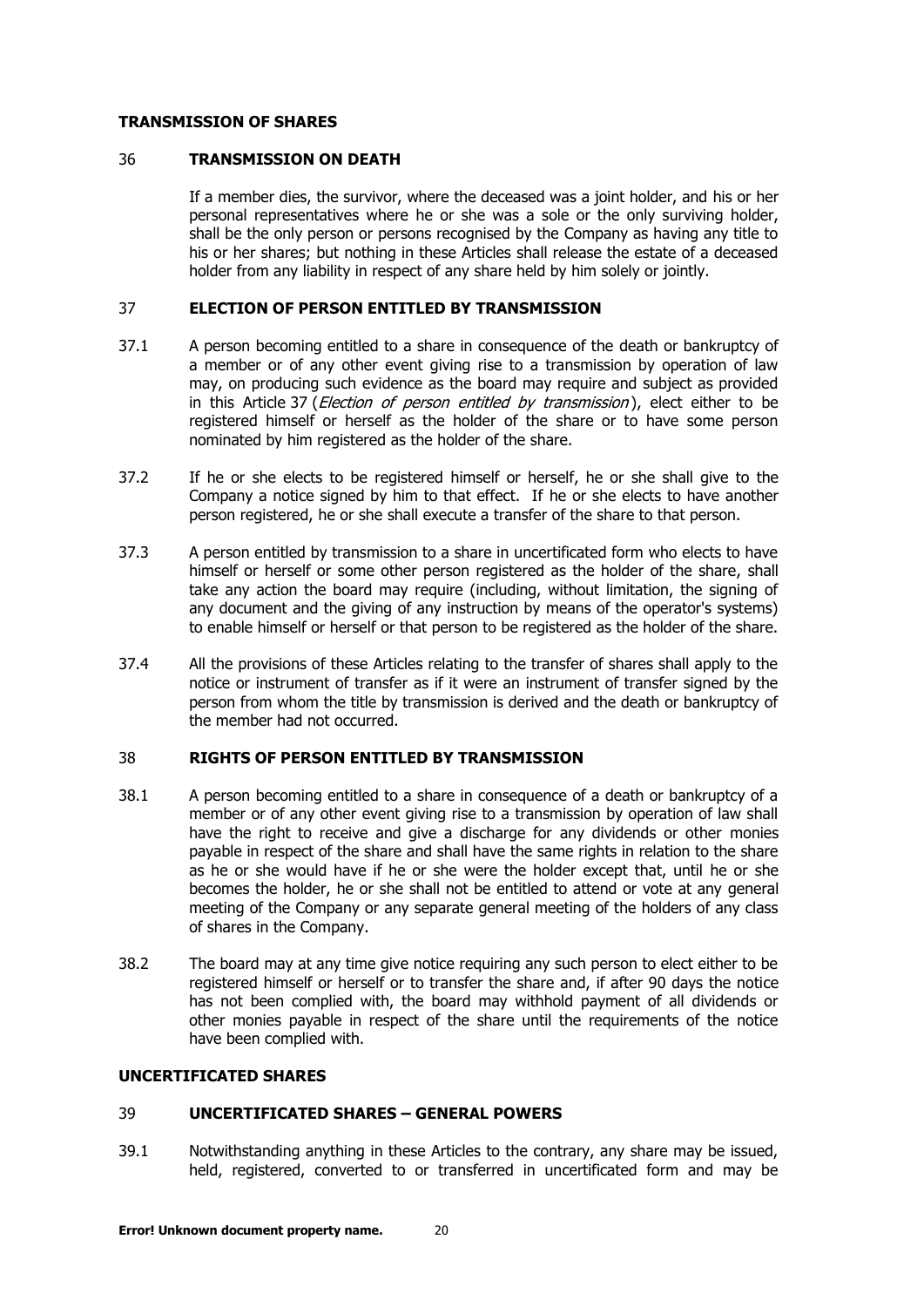converted from uncertificated form to certificated form in accordance with the Order and the requirements and practices of the authorized operator of the operator's system.

- 39.2 In relation to any share which is for the time being held in uncertificated form:
	- (a) the Company may utilise the operator's system in which it is held to the fullest extent available from time to time in the exercise of any of its powers or functions under the Statutes or these Articles or otherwise in effecting any actions and the board may from time to time determine the manner in which such powers, functions and actions shall be so exercised or effected;
	- (b) any provision in these Articles which is inconsistent with:
		- (i) the holding or transfer of that share in the manner prescribed or permitted by the Statutes;
		- (ii) any other provision of the Statutes relating to shares held in uncertificated form; or
		- (iii) the exercise of any powers or functions by the Company or the effecting by the Company of any actions by means of an operator's system,

shall not apply:

- (c) the Company may, by notice to the holder of any such share, require the holder to convert such share into certificated form within such period as may be specified in the notice or, alternatively, may, to the extent permitted by the Order, give notice to the authorized operator of the operator's system requiring such share to be converted into certificated form; and
- (d) the Company shall not issue a certificate.
- 39.3 Unless the board otherwise determines, holdings of the same holder or joint holders in certificated form and uncertificated form shall be treated as separate holdings.
- 39.4 References in these Articles to a requirement to execute or deliver an instrument of transfer or certificate or other document which shall not be appropriate in the case of uncertificated shares shall, in the case of uncertificated shares, be treated as references to a requirement to comply with any relevant requirements of the operator's system and any relevant arrangements or regulations which the board may make from time to time pursuant to Article [39.7.](#page-20-0)
- 39.5 A class of share shall not be treated as two classes by virtue only of that class comprising both certificated shares and uncertificated shares or as a result of any provision of these Articles or the Order which applies only in respect of certificated shares or uncertificated shares.
- 39.6 References in these Articles to instruments of transfer shall, so far as may be consistent with the Order and the requirements of the operator's system, include, in relation to uncertificated shares, instructions and/or notifications made in accordance with the operator's system relating to the transfer of such shares.
- <span id="page-20-0"></span>39.7 Subject to the Order and the requirements of the operator's system, the board may make such arrangements or regulations (if any) as it may from time to time, in its absolute discretion, think fit in relation to the evidencing and transfer of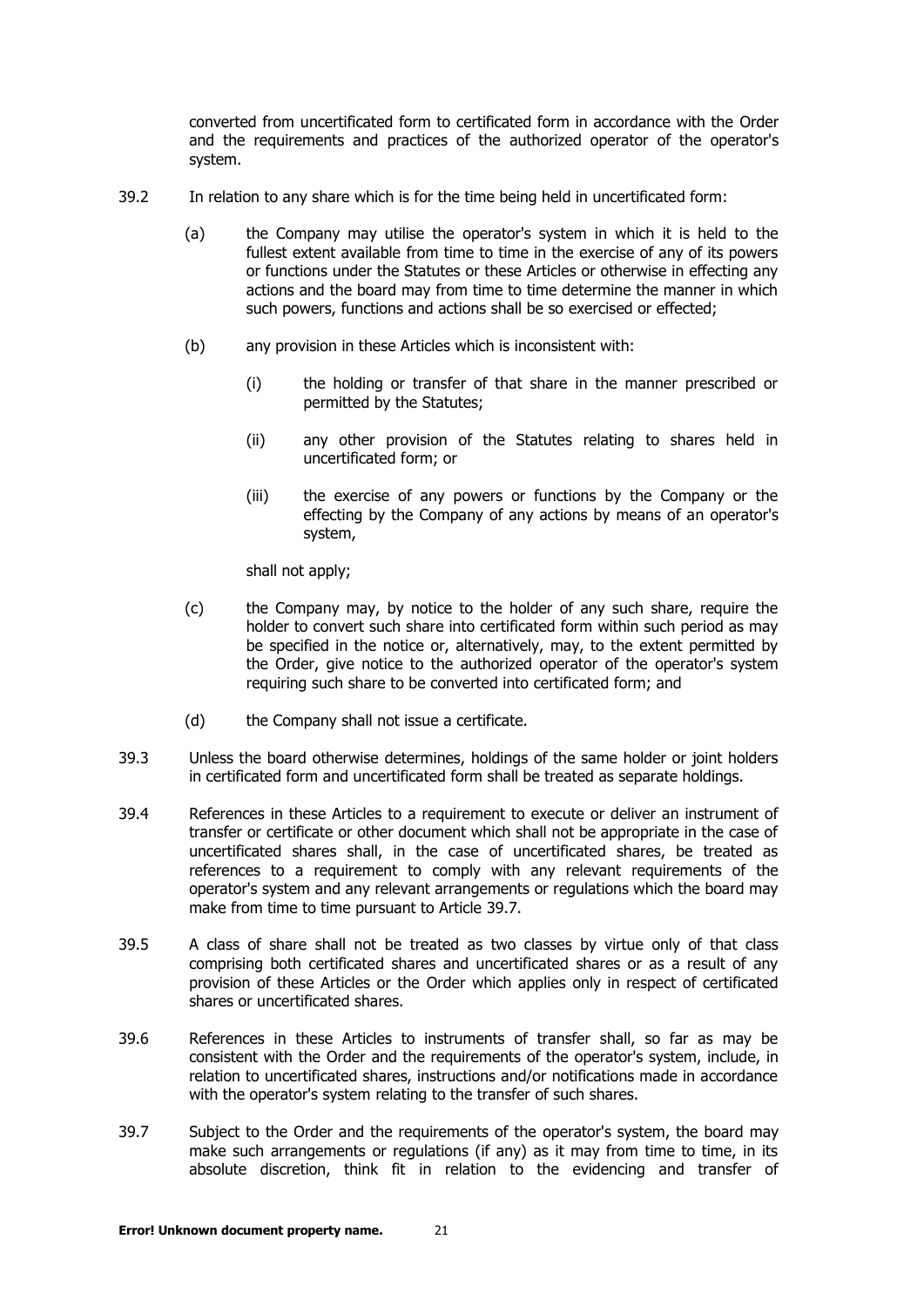uncertificated shares or otherwise for the purpose of implementing and/or supplementing the provisions of this Article [39](#page-19-3) (*[Uncertificated shares](#page-19-3) – general* [powers](#page-19-3)) and the Order and the facilities and requirements of the operator's system and such arrangements and regulations (as the case may be) shall have the same effect as if set out in this Article [39](#page-19-3) (*[Uncertificated shares](#page-19-3) – general powers*).

- 39.8 The board may resolve that a class of shares is to become a participating security and may at any time determine that a class of shares shall cease to be a participating security.
- 39.9 Where any class of shares in the capital of the Company is a participating security and the Company is entitled under any provisions of the Statutes or the rules made and practices instituted by the authorized operator of any operator's system or under these Articles to dispose of, forfeit, enforce a lien or sell or otherwise procure the sale of any share which is held in uncertificated form, such entitlement (to the extent permitted by the Order and the rules made and practices instituted by the authorized operator of the operator's system) shall include the right to:
	- (a) request or require the deletion of any entries in the authorized operator register of members;
	- (b) require any holder of any uncertificated share which is the subject of any exercise by the Company of any such entitlement, by notice in writing to the holder concerned, to change his or her holding of such uncertificated share into certificated form within such period as may be specified in the notice, prior to completion of any disposal, sale or transfer of such share or direct the holder to take such steps, by instructions given by means of an operator's system or otherwise, as may be necessary to sell or transfer such share;
	- (c) appoint any person to take such other steps, by instruction given by means of an operator's system or otherwise, in the name of the holder of such share as may be required to effect a transfer of such share and such steps shall be as effective as if they had been taken by the registered holder of the uncertificated share concerned;
	- (d) otherwise rectify or change the issuer register of members in respect of that share in such manner as may be appropriate; and/or
	- (e) take such other action as may be necessary to enable that share to be registered in the name of the person to whom the share has been sold or disposed of or as directed by him.

# <span id="page-21-0"></span>**DISCLOSURE OF INTERESTS IN SHARES**

#### 40 **DISCLOSURE OF INTERESTS IN SHARES**

- [40](#page-21-0).1 This Article 40 (*[Disclosure of interests in shares](#page-21-0)*) applies where the Company gives to the holder of a share or to any person appearing to be interested in a share a notice requiring any of the information mentioned in section 793 of CA2006 (a "**section 793 notice**").
- 40.2 A section 793 notice shall require any information given in response to the notice to be given in writing within such reasonable time as may be specified in the notice.
- 40.3 If a section 793 notice is given by the Company to a person appearing to be interested in any share, a copy shall at the same time be given to the holder, but the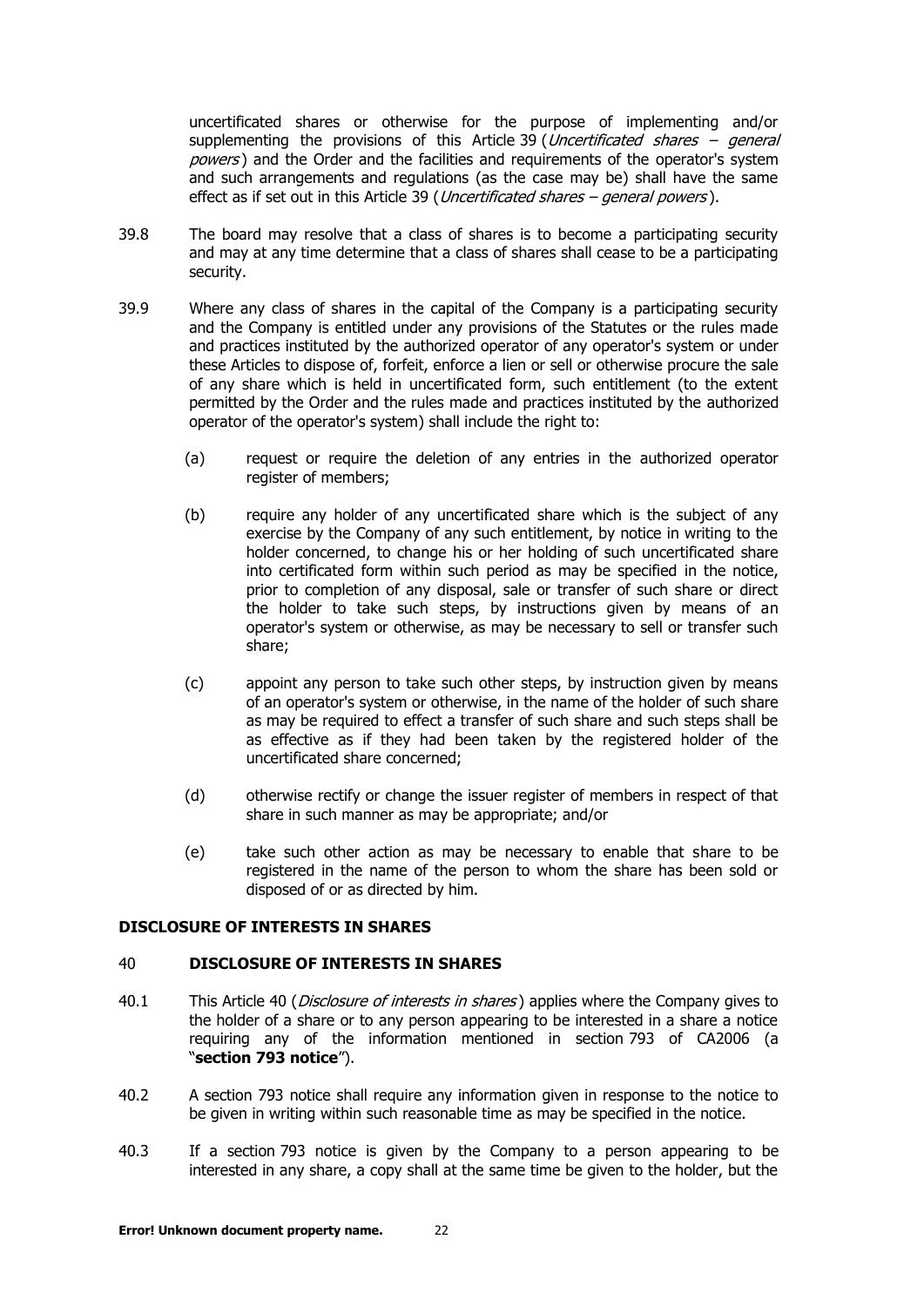accidental omission to do so or the non-receipt of the copy by the holder shall not prejudice the operation of the following provisions of this Article [40](#page-21-0) (*Disclosure of* [interests in shares](#page-21-0) ).

- <span id="page-22-2"></span>40.4 If the holder of, or any person appearing to be interested in, any share has been served with a section 793 notice and, in respect of that share (a "**default share**"), has been in default for a period of 14 days after service of the section 793 notice in supplying to the Company the information required by the section 793 notice, the restrictions referred to below shall apply. Those restrictions shall continue for the period specified by the board provided that such period shall end not later than seven days after the earliest of:
	- (a) due compliance to the satisfaction of the board with the section 793 notice; or
	- (b) receipt by the Company of notice that the shareholding has been sold to a third party pursuant to an arm's length transfer,

and provided further that the board may waive all or any of such restrictions.

- <span id="page-22-0"></span>40.5 The restrictions referred to above are as follows:
	- (a) if the default shares in which any one person is interested or appears to the Company to be interested represent less than 0.25% of the issued shares of the class (calculated exclusive of treasury shares), the holders of the default shares shall not be entitled, in respect of those shares, to attend and vote at a general meeting of the Company or at any separate meeting of the holders of any class of shares, either personally or by proxy or (being a corporation) by a duly authorised representative; or
	- (b) if the default shares in which any one person is interested or appears to the Company to be interested represent at least 0.25% of the issued shares of the class (calculated exclusive of treasury shares), the holders of the default shares shall not be entitled, in respect of those shares:
		- (i) to attend and vote at a general meeting of the Company or at any separate meeting of the holders of any class of shares, either personally or by proxy or (being a corporation) by a duly authorised representative; or
		- (ii) to receive any dividend (including shares issued in lieu of dividend); or
		- (iii) to transfer or agree to transfer any of those shares or any rights in them.
- <span id="page-22-1"></span>40.6 The restrictions in Article [40.5](#page-22-0) shall not prejudice the right of either the member holding the default shares or, if different, any person having a power of sale over those shares to sell or agree to sell those shares under an arm's length transfer.
- 40.7 If any dividend is withheld under Article [40.5\(b\)\(ii\)](#page-22-1) the member shall be entitled to receive it as soon as practicable after the restriction contained in Article [40.5\(b\)\(ii\)](#page-22-1) shall cease to apply.
- 40.8 If, while any of the restrictions referred to above apply to a share, another share is allotted as of right pursuant to the rights attached to such share, the same restrictions shall apply to that other share as if it were a default share. For this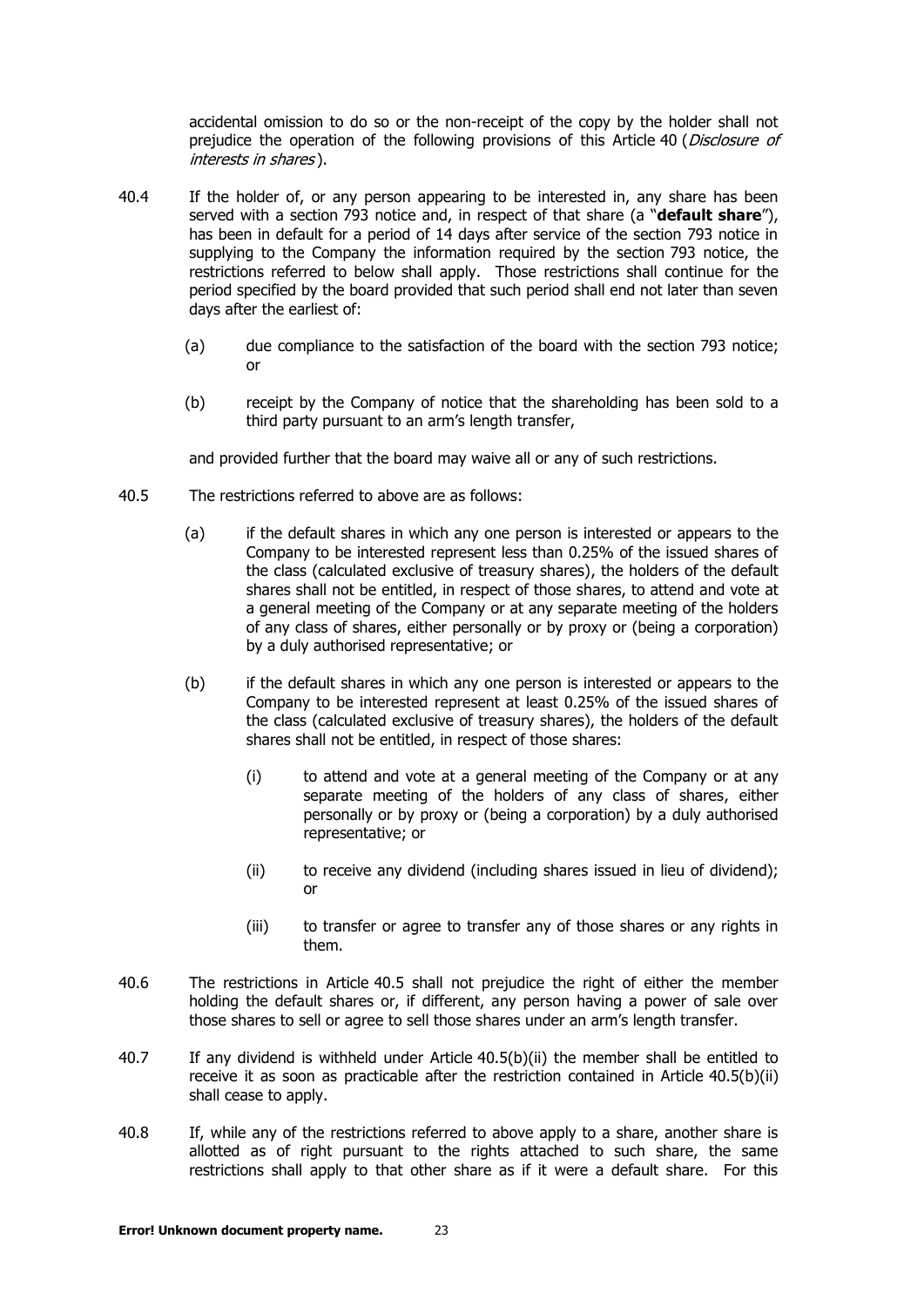purpose, shares which the Company allots, or procures to be offered, pro rata (disregarding fractional entitlements and shares not offered to certain members by reason of legal or practical problems associated with issuing or offering shares outside the United Kingdom) to holders of shares of the same class as the default share shall be treated as shares allotted in right of existing shares from the date on which the allotment is unconditional or, in the case of shares so offered, the date of the acceptance of the offer.

- <span id="page-23-0"></span>40.9 Any person with a holding of 3% or more in any class of an AIM security (a "significant shareholder") shall notify the Company of its holding of 3% and any changes to its holding above 3% which increase or decrease such holding through any single percentage. Such a notification shall include the information which is required to be notified by the Company in respect of changes to holdings of significant shareholders under Schedule Five to the AIM Rules and shall be made without delay and in any event no later than four Business Days since the holding reached 3% or, as the case may be, the changes to the holding were effected. If a member fails to comply with this Article the shares of such member shall be treated as if they were default shares for the purposes of Article [40.4](#page-22-2) and the board may impose on the shares of such member all or any restrictions mentioned in Article [40.5](#page-22-0) until such time as the board is satisfied that the member has fully complied with this Article [40.9.](#page-23-0)
- [40](#page-21-0).10 For the purposes of this Article 40 (*[Disclosure of interests in shares](#page-21-0)*):

"**AIM Rules**" means the AIM Rules for Companies published by the London Stock Exchange plc (as amended from time to time);

"**AIM security**" means as defined in the AIM Rules;

"**DTRs**" means the Disclosure Guidance and Transparency Rules sourcebook published by the FCA from time to time;

"**financial instrument**" as defined in the AIM Rules;

a "**holding**" means any legal or beneficial interest, whether direct or indirect, in the AIM securities and includes a position in a financial instrument requiring disclosure in accordance with DTR 5.3.1R; and

an "**arm's length transfer**" in relation to any shares is a transfer pursuant to:

- (a) a *bona fide* sale of the whole of the beneficial ownership of those shares to a third party unconnected in any respect with the member or with any person appearing to be interested in such shares including any such sale on a recognised investment exchange or on any stock exchange outside the United Kingdom on which the shares are listed or normally traded; or
- (b) a takeover offer (being an offer made to all the holders, or all the holders other than the person making the offer and his or her nominees, of the shares in the Company to acquire those shares or a specified proportion of them or to all the holders, or all the holders other than the person making the offer and his or her nominees, of a particular class of those shares to acquire the shares of that class or a specified proportion of them) which relates to those shares;
- [40](#page-21-0).11 For the purpose of this Article 40 (*[Disclosure of interests in shares](#page-21-0)*):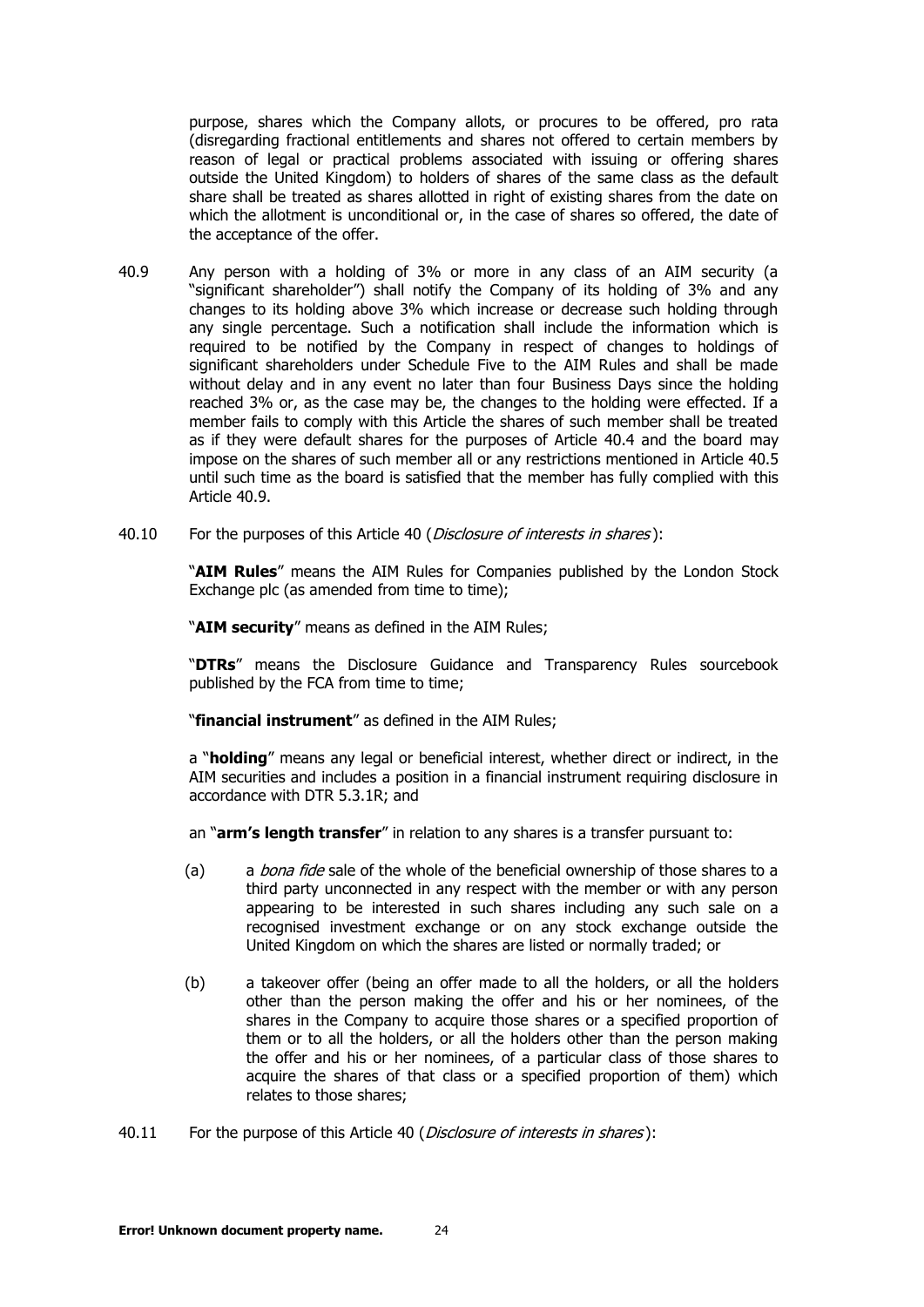- (a) the percentage of the issued shares of a class represented by a particular holding shall be calculated by reference to the shares in issue (including any shares held as treasury shares) at the time when the section 793 notice is given;
- (b) sections 820 to 825 of CA2006 shall apply to determine whether a person has an interest in shares for the purpose of these Articles; and
- (c) a person shall be treated as appearing to be interested in any share if the Company has given to the member holding such share a section 793 notice and either:
	- (i) the member has named the person as being interested in the share; or
	- (ii) (after taking into account any response to any section 793 notice and any other relevant information) the Company knows or has reasonable cause to believe that the person in question is or may be interested in the share.

#### <span id="page-24-0"></span>**GENERAL MEETINGS**

#### 41 **ANNUAL GENERAL MEETINGS**

The board shall convene and the Company shall hold annual general meetings in accordance with the requirements of the Statutes and these Articles. The first annual general meeting shall be held within a period of 18 months of the Company's incorporation and thereafter at least once in every calendar year. Not more than 18 months, where the Company is a public company, or 22 months, where the Company is a private company, may elapse between one annual general meeting and the next.

#### <span id="page-24-1"></span>42 **CONVENING OF GENERAL MEETINGS**

- 42.1 All meetings other than annual general meetings shall be called general meetings. The board may convene a general meeting whenever it thinks fit.
- 42.2 The board shall determine in relation to each general meeting the means of attendance at and participation in the meeting, including whether the persons entitled to attend and participate in the general meeting shall be enabled to do so by simultaneous attendance and participation at a physical place (or places) by way of satellite meetings in accordance with Article [51.1](#page-28-1) anywhere in the world determined by it, or by means of electronic facility or facilities determined by it in accordance with Article [51.2,](#page-28-2) or partly in one way and partly in another.
- 42.3 Nothing in these Articles authorises or allows a general meeting to be held exclusively on an electronic basis.
- 42.4 A general meeting may also be convened in accordance with Article [83](#page-40-1) (Power to act [notwithstanding vacancy](#page-40-1) ).
- 42.5 A general meeting shall also be convened by the board on the requisition of members pursuant to the provisions of the Statutes or, in default, may be convened by such requisitions, as provided by the Statutes.
- 42.6 The board shall comply with the provisions of the Statutes regarding the giving and circulation, on the requisition of members, of notices of resolutions and of statements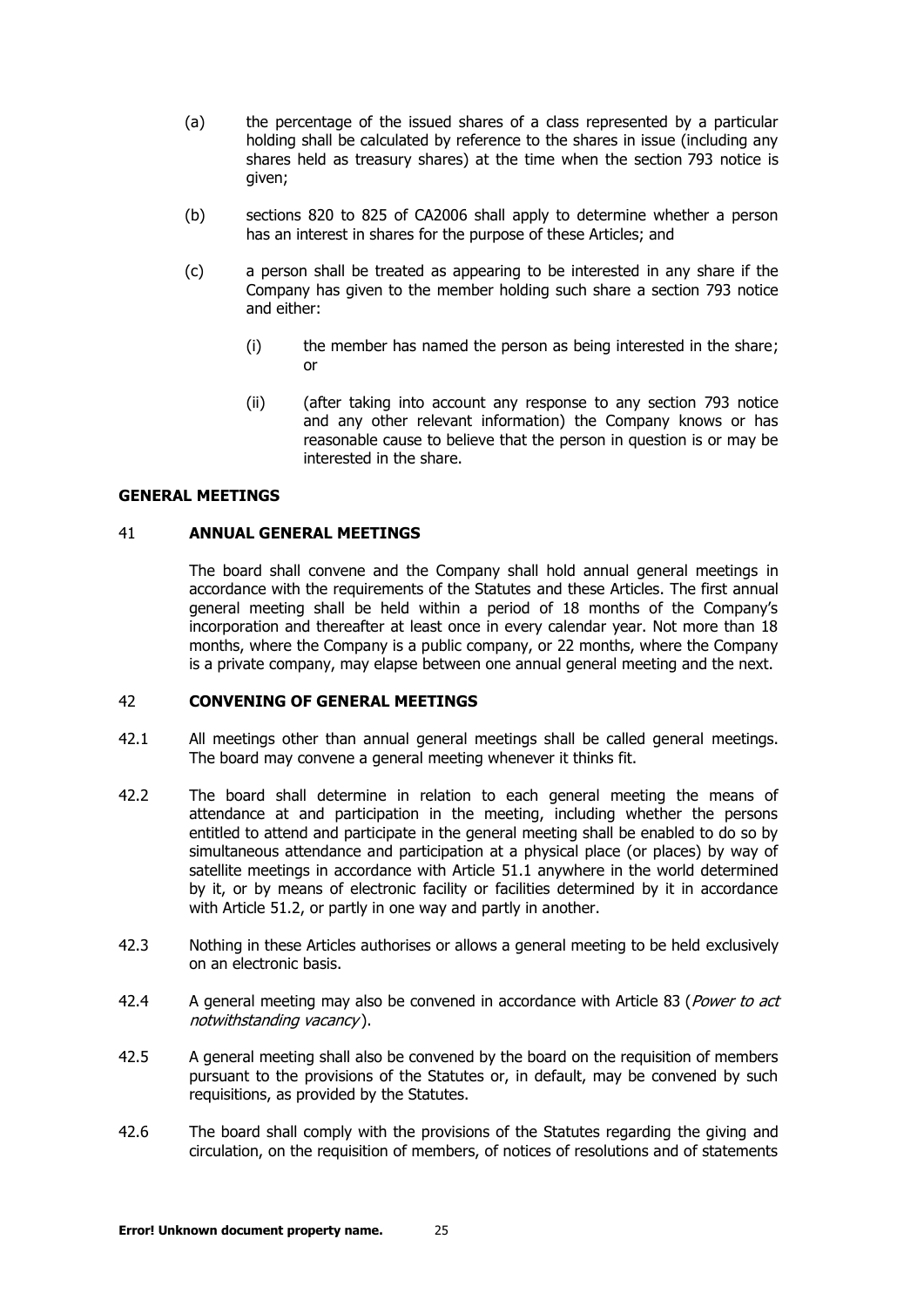with respect to matters relating to any resolution to be proposed or business to be dealt with at any general meeting of the Company.

# <span id="page-25-0"></span>43 **LENGTH AND FORM OF NOTICE**

- 43.1 Subject to the provisions of the Statutes, an annual general meeting and all other general meetings of the Company shall be called by at least such minimum period of notice as is prescribed under the Statutes for the type of meeting concerned.
- 43.2 Subject to the provisions of the Statutes, the notice shall specify the time, date and place of the meeting, means, or all different means, of attendance and participation (including without limitation, any satellite meeting places arranged for the purposes of Article [51.1,](#page-28-1) which shall be identified as such in the notice and any electronic facilities the board has determined be used to enable attendance and participation in the meeting in accordance with Article [51.2\)](#page-28-2), any access, identification and security arrangements determined in accordance with Articles [51.8](#page-29-1) and/or [51.9](#page-29-2) and the general nature of the business to be transacted.
- 43.3 Notice of every general meeting shall be given to all members other than any who, under the provisions of these Articles or the terms of issue of the shares which they hold, are not entitled to receive such notices from the Company, and also to the auditors (or, if more than one, each of them) and to each director.
- 43.4 Every notice of meeting shall state with reasonable prominence that a member entitled to attend, speak and vote at the meeting may appoint one or more proxies to attend, speak and vote at that meeting instead of him and that a proxy need not be a member of the Company.
- 43.5 The notice shall specify any arrangements made for the purpose of Article [51.5](#page-29-3) (making clear that participation in those arrangements will not amount to attendance at the meeting to which the notice relates).

## <span id="page-25-2"></span><span id="page-25-1"></span>44 **POSTPONEMENT OF GENERAL MEETINGS**

- 44.1 If after the sending of notice of a general meeting but before the meeting is held, or after the adjournment of a general meeting but before the adjourned meeting is held (whether or not notice of the adjourned meeting is required), the board decides that it is impracticable or unreasonable for any reason to hold a general meeting on the date or at the time or place specified in the notice calling the general meeting (including a satellite meeting to which Article [51.1](#page-28-1) applies) and/or by means of electronic facility specified in the notice, it may postpone the meeting to another date, time and/or place (or in the case of a general meeting to be held at a principal meeting place and a satellite meeting place, to such other places) and/or change the electronic facility. When a general meeting is postponed, notice of the date, time and place or places and/or electronic facility for the postponed meeting shall, be placed in at least two national newspapers in the United Kingdom. No new notice of the meeting need be sent but the board shall take reasonable steps to ensure that a member trying to attend the meeting at the original date, time and place or places and/or by means of electronic facility is informed of the new arrangements.
- 44.2 An appointment of a proxy in relation to a postponed meeting may, if in hard copy form, be delivered to the office or to such other place within the United Kingdom as may be specified by or on behalf of the Company in accordance with Article [62.1\(a\)](#page-33-2) or, if in Electronic form, be received at the address (if any) specified by or on behalf of the Company in accordance with Article [62.1\(b\),](#page-33-3) at any time not less than 48 hours before any time appointed for holding the postponed meeting.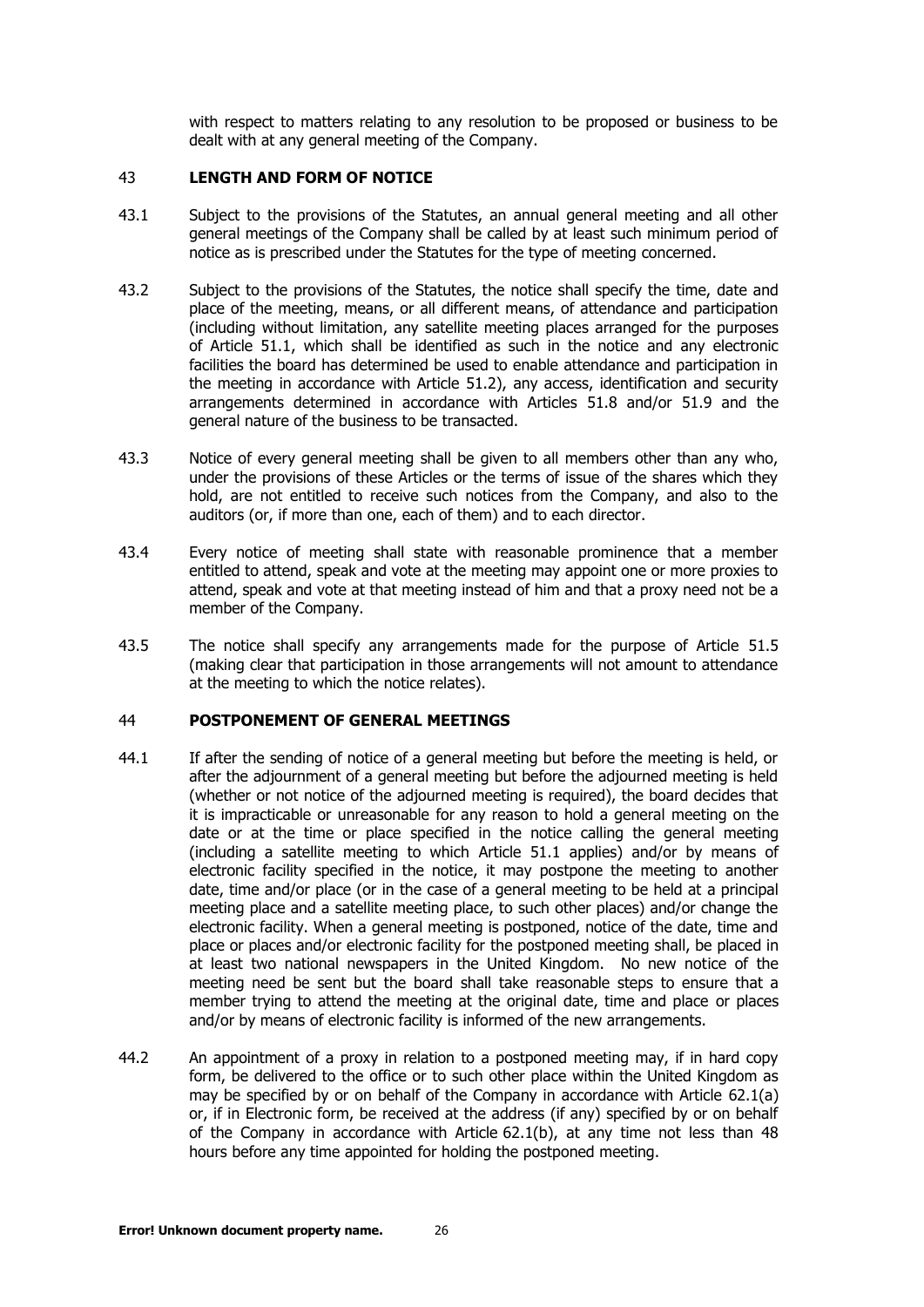#### <span id="page-26-0"></span>45 **AMENDMENTS TO RESOLUTIONS**

- 45.1 No amendment to a resolution duly proposed as a special resolution (other than a mere clerical amendment to correct an obvious error) may be considered.
- 45.2 No amendment to a resolution duly proposed as an ordinary resolution may be considered or voted on (other than a mere clerical amendment to correct an obvious error) unless:
	- (a) it is duly proposed by a person who was entitled to receive notice of meetings in accordance with Article [128.1;](#page-57-2)
	- (b) at least 48 hours prior to the time appointed for holding the meeting or adiourned meeting at which such ordinary resolution is to be proposed, notice in writing of the terms of the amendment has been delivered in hard copy form to the office or to such other place as may be specified by or on behalf of the Company for that purpose, or received in Electronic form at such address (if any) as may for the time being have been specified by or on behalf of the Company for that purpose; and
	- (c) the proposed amendment does not, in the reasonable opinion of the chair, materially alter the scope of the resolution.
- 45.3 If an amendment shall be proposed to any resolution but shall be ruled out of order by the chair, acting in good faith, the proceedings on the substantive resolution shall not be invalidated by any error in such ruling.

## <span id="page-26-1"></span>46 **OMISSION OR NON-RECEIPT OF NOTICE**

The accidental omission to give notice of a meeting or the accidental omission to send or supply any document or other information relating to any meeting to, or the non-receipt (even if the Company becomes aware of such failure to send or supply or non-receipt) of any such notice, document or other information by, any person entitled to receive the notice, document or other information, shall not invalidate the proceedings at that meeting.

## **PROCEEDINGS AT GENERAL MEETINGS**

#### <span id="page-26-2"></span>47 **QUORUM**

- 47.1 No business shall be transacted at any general meeting unless a quorum is present when the meeting proceeds to business, but the absence of a quorum shall not preclude the choice or appointment of a chair of the meeting which shall not be treated as part of the business of the meeting.
- 47.2 Except as otherwise provided by these Articles, two persons entitled to attend and to vote on the business to be transacted, each being a member present in person or by proxy or a duly authorised representative of a corporation which is a member, shall be a quorum.
- 47.3 If within 15 minutes (or such longer time not exceeding one hour as the chair of the meeting may decide to wait) from the time appointed for the commencement of the meeting a quorum is not present, or if during the meeting a quorum ceases to be present, the meeting:
	- (a) if convened by or on the requisition of members, shall be dissolved; and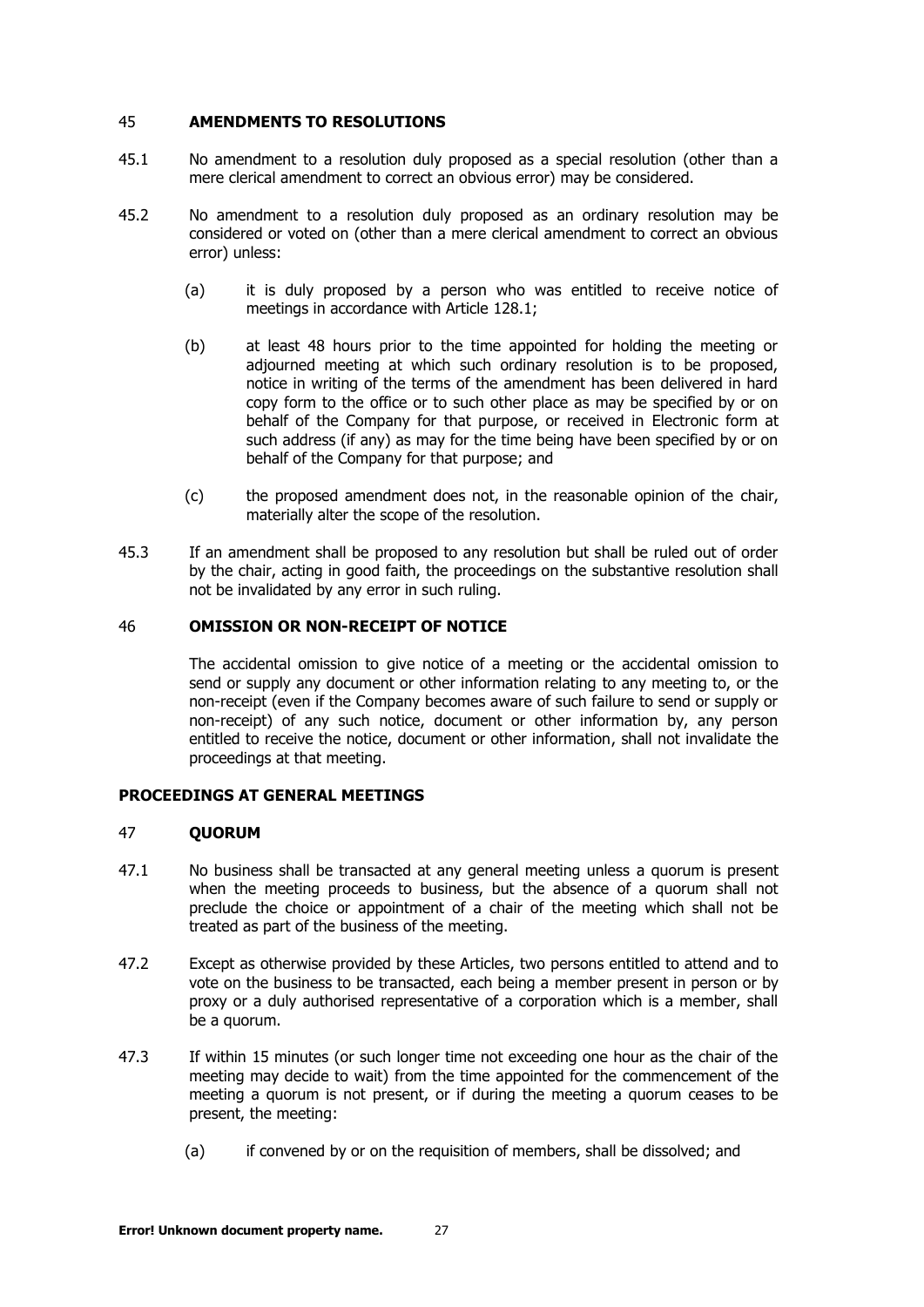(b) in any other case, it shall stand adjourned to such other day, time and place or places, with such means of attendance and participation as the chair may, subject to the Statutes, determine (notice of such adjourned meeting being given in accordance with Article [50.5\)](#page-27-3).

If at an adjourned meeting a quorum is not present within 15 minutes from the time fixed for holding the meeting or if during the meeting a quorum ceases to be present, the adjourned meeting shall be dissolved.

## <span id="page-27-0"></span>48 **CHAIR**

At each general meeting, the chair of the board or, if he or she is absent or unwilling, the deputy chair shall preside as chair at every general meeting. If there is no chair or deputy chair, or if at any meeting neither the chair nor the deputy chair is present within five minutes after the time appointed for the commencement of the meeting, or if neither the chair nor the deputy chair is willing to act as chair, the directors present shall choose one of their number to act, or if one director only is present he or she shall preside as chair of the meeting if willing to act. If no director is present, or if each of the directors present declines to take the chair, the persons present and entitled to vote shall appoint one of their number to be chair of the meeting.

#### <span id="page-27-1"></span>49 **DIRECTORS AND OTHERS ENTITLED TO ATTEND AND SPEAK**

- 49.1 Each director shall be entitled to attend and speak at any general meeting of the Company and at any separate general meeting of the holders of any class of shares of the Company.
- 49.2 The chair of the meeting may invite other persons who are not members or otherwise entitled to exercise the rights of members in relation to general meetings to attend and speak at any general meeting where he or she considers that this will assist in the deliberations of the meeting.

#### <span id="page-27-2"></span>50 **ADJOURNMENT**

- 50.1 With the consent of any meeting at which a quorum is present the chair of the meeting may (and if so directed by the meeting shall) adjourn the meeting either sine die or to another time or place.
- 50.2 In addition, the chair of the meeting may at any time without the consent of the meeting adjourn the meeting (whether or not it has commenced or a quorum is present) either sine die or to another time or place (or places in the case of a satellite meeting) if, in his or her opinion, it would facilitate the conduct of the business of the meeting to do so, notwithstanding that by reason of such adjournment some members may be unable to be present at the adjourned meeting. Any such member may nevertheless appoint a proxy for the adjourned meeting in accordance with Article [62.1.](#page-33-4)
- 50.3 When a meeting is adjourned sine die the time and place for the adjourned meeting shall be fixed by the board.
- [50](#page-27-2).4 Nothing in this Article 50 (*[Adjournment](#page-27-2)*) shall limit any other power vested in the chair to adjourn the meeting.
- <span id="page-27-3"></span>50.5 Whenever a meeting is adjourned for 30 days or more, at least seven clear days' notice specifying the place, day and time of the adjourned meeting and the means, or all different means, of attendance and participation (including any place and/or electronic facility) for, the adjourned meeting and the general nature of the business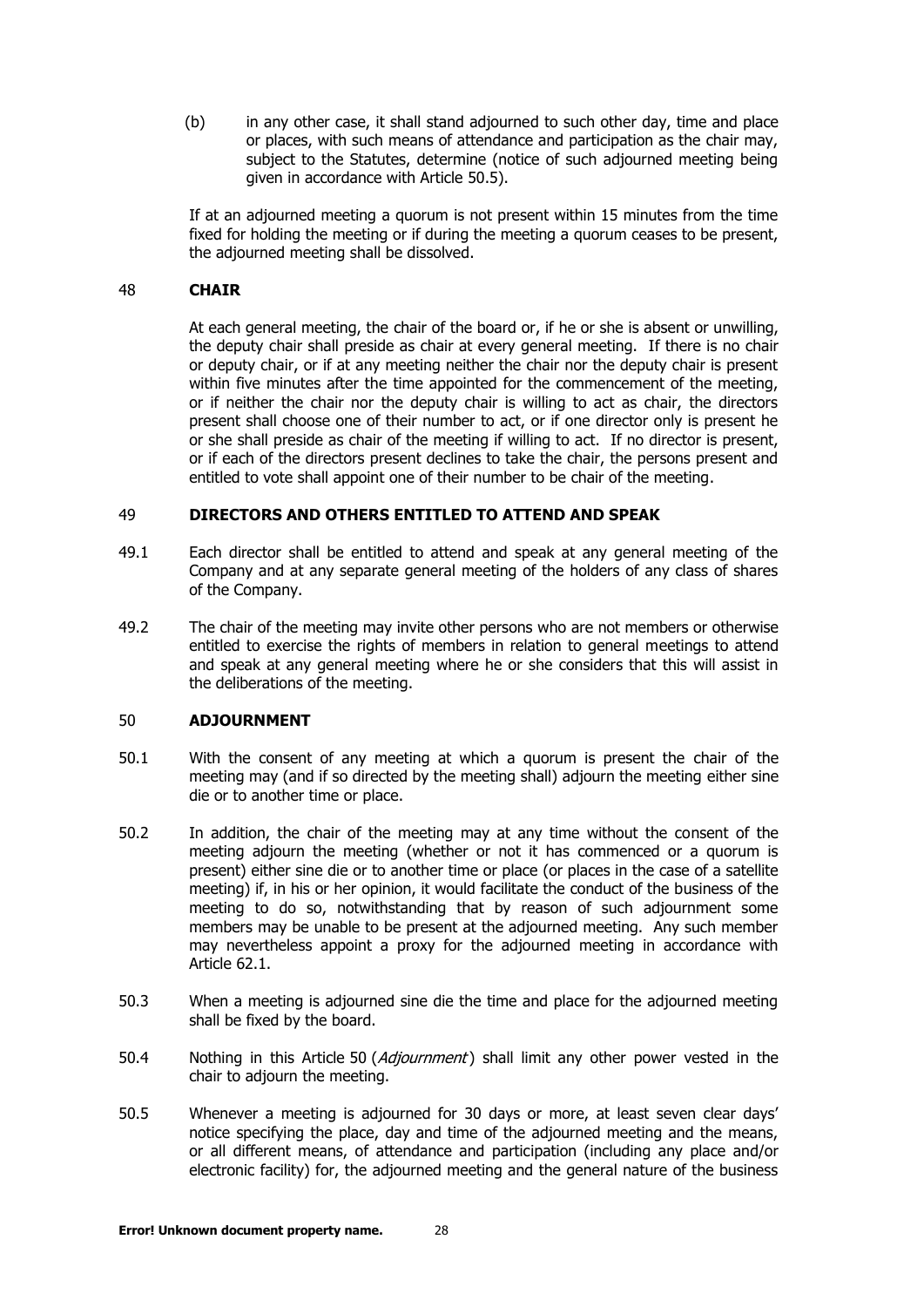to be transacted shall be given. Except as provided in this Article [50](#page-27-2) ([Adjournment](#page-27-2)), it shall not be necessary to give notice of an adjourned meeting or of the business to be transacted at an adjourned meeting. No business shall be transacted at any adjourned meeting other than the business which might properly have been transacted at the meeting had the adjournment not taken place.

# <span id="page-28-1"></span><span id="page-28-0"></span>51 **PARTICIPATION AT GENERAL MEETINGS**

- 51.1 The board may resolve to enable persons entitled to attend a general meeting to do so by simultaneous attendance and participation at a satellite meeting place anywhere in the world and the members present in person or by proxy at satellite meeting places shall be counted in the quorum for, and entitled to vote at, the general meeting in question, and that meeting shall be duly constituted and its proceedings valid if the chair of the general meeting is satisfied that adequate facilities are available throughout the general meeting to ensure that members attending at all the meeting places are able to:
	- (a) participate in the business for which the meeting has been convened;
	- (b) hear and see all persons who speak (whether by the use of microphones, loudspeakers, audio-visual communications equipment or otherwise) in the principal meeting place and any satellite meeting place; and
	- (c) be heard and seen by all other persons so present in the same way.

The chair of the general meeting shall be present at, and the meeting shall be deemed to take place at, the principal meeting place.

- <span id="page-28-2"></span>51.2 The board may resolve to enable persons entitled to attend and participate in a general meeting to do so (partly) by simultaneous attendance and participation by means of electronic facility or facilities and determine the means, or all different means, of attendance and participation used in relation to a general meeting. The members present in person or by proxy by means of such electronic facility or facilities shall be counted in the quorum for, and entitled to participate in, the general meeting in question. That meeting shall be duly constituted and its proceedings valid if the chair of the general meeting is satisfied that adequate facilities are available throughout the general meeting to ensure that members attending the meeting by all means (including by means of electronic facility or facilities) are able to:
	- (a) participate in the business for which the meeting has been convened;
	- (b) hear all persons who speak at the meeting; and
	- (c) be heard by all other persons present at the meeting.

When deciding whether a person is attending or participating in a meeting other than at a physical place, it is immaterial where that person is or how that person is able to communicate with others who are attending and participating.

- 51.3 Where members are entitled to participate by means of electronic facility or facilities. any document required to be on display or to be available for inspection at the meeting will be made available in Electronic form to those persons entitled to inspect it for at least the required period of time and this will satisfy any such requirement.
- 51.4 If it appears to the chair of the general meeting that the facilities at the principal meeting place or any satellite meeting place have become inadequate for the purposes referred to in Article [51.1](#page-28-1) or an electronic facility has become inadequate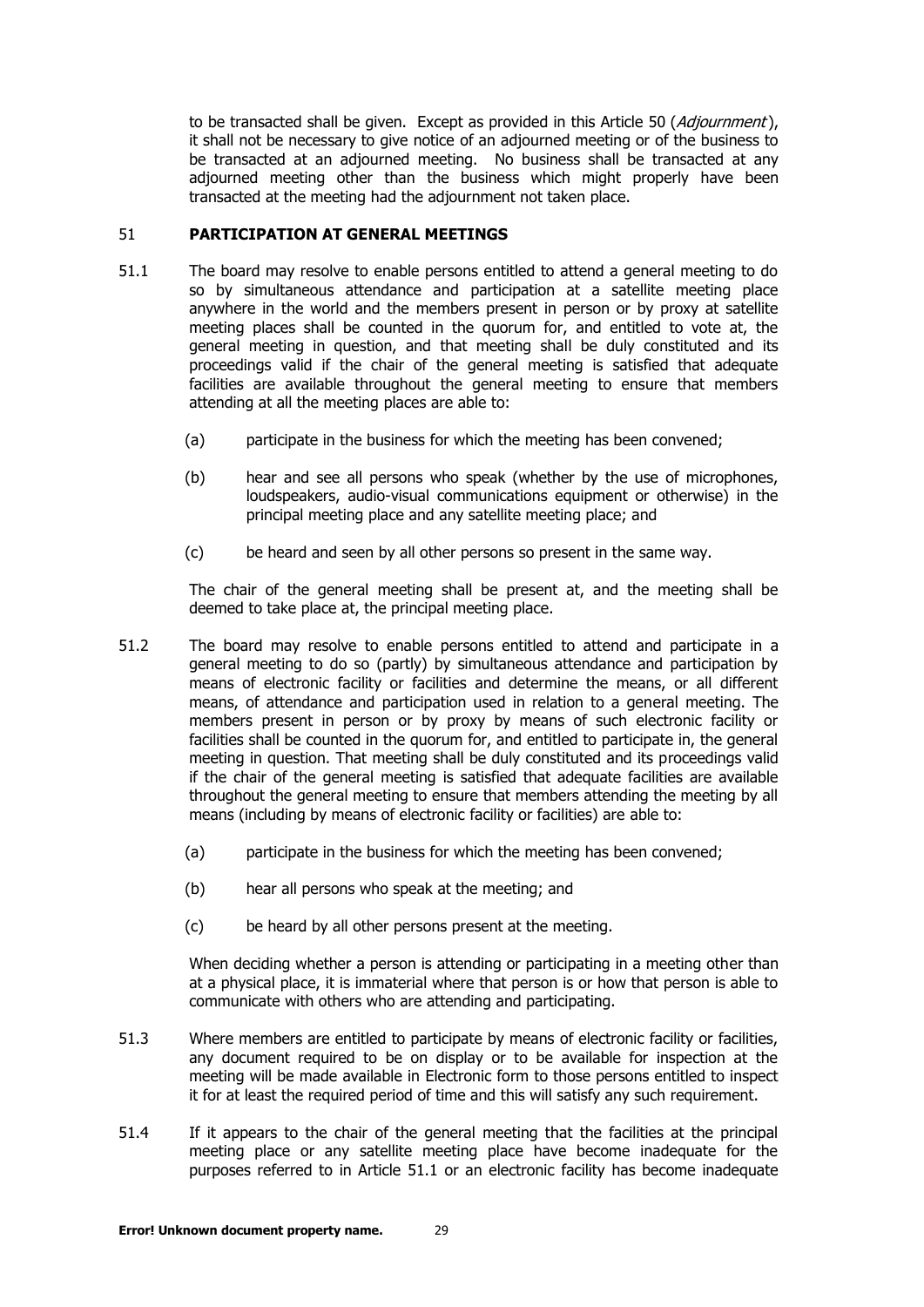for the purposes referred to in Article [51.2](#page-28-2) then the chair may, without the consent of the meeting, interrupt or adjourn the general meeting, subject to the provisions of the Statutes. All business conducted at that general meeting up to the time of such adjournment shall be valid.

- <span id="page-29-3"></span>51.5 The board may make arrangements for persons entitled to attend a general meeting to be able to view or hear the proceedings of any general meeting or to speak at the meeting (whether by the use of microphones, loudspeakers, audio-visual communications equipment or otherwise), by attending a venue anywhere in the world not being a satellite meeting place and those attending any such venue shall not be regarded as present and shall not be entitled to vote at the meeting at or from that venue and the inability for any reason of any member present in person or by proxy at such a venue to view or hear all or any of the proceedings of the meeting or to speak at the meeting shall not in any way affect the validity of such proceedings.
- 51.6 The board may from time to time make such arrangements for controlling the level of attendance at any such place as is mentioned in Article [51.5](#page-29-3) (whether involving the issue of tickets or the imposition of some other means of selection or otherwise) as they shall in their absolute discretion consider appropriate, and may from time to time change any such arrangements, provided that a member who, pursuant to such arrangements, is not entitled to attend, in person or by proxy, at any particular place shall be entitled so to attend at one of the other places; and the entitlement of any member so to attend the meeting or adjourned meeting at such place shall be subject to any such arrangement as may be for the time being in force and by the notice of meeting or adjourned meeting stated to apply to the meeting.
- 51.7 For the purposes of these regulations and in particular Article [51.1](#page-28-1) and Article [51.2,](#page-28-2) the right for a member to participate in the business of any general meeting shall include, without limitation, the right to: speak; vote on any show of hands; demand a poll; vote on any poll; be represented by proxy; and have access in hard copy or Electronic form to all documents which are required by the Statutes and these regulations to be made available at the meeting.
- <span id="page-29-1"></span>51.8 The board, and, at any general meeting, the chair of the meeting may make any arrangement and impose any requirement or restriction they consider appropriate to ensure the security and orderly conduct of a general meeting held at a physical place including, without limitation, requirements for evidence of identity to be produced by those attending the meeting, the searching of their personal property and the restriction of items that may be taken into the meeting place. The board are and, at any general meeting, the chair is entitled to refuse entry to a person who refuses to comply with these arrangements, requirements or restrictions.
- <span id="page-29-2"></span>51.9 If a general meeting is held by means of electronic facility or facilities, the board (and, at a general meeting, the chair) may make any arrangement and impose any requirement or restriction that is:
	- (a) necessary to ensure the identification of those taking part and the security of the Electronic communication; and
	- (b) proportionate to the achievement of those objectives.

# <span id="page-29-0"></span>52 **METHOD OF VOTING AND DEMAND FOR POLL**

52.1 A resolution put to the vote at a general meeting held partly by means of electronic facility or facilities shall, unless the chair of the meeting determines that it shall (subject to the remainder of this Article) be decided on a show of hands, be decided on a poll. Subject thereto, a resolution put to the vote at a general meeting shall be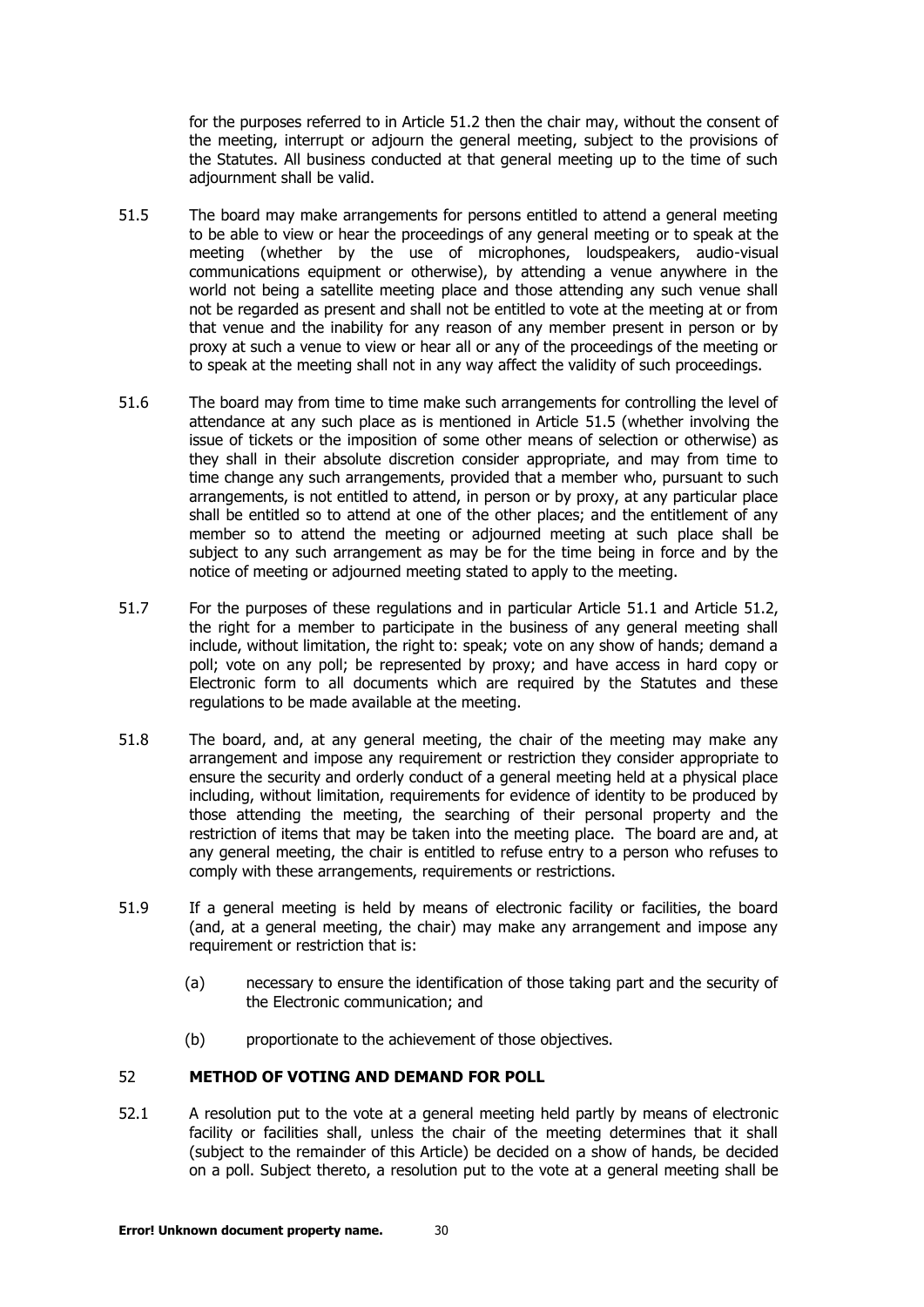decided on a show of hands unless (before or immediately after the declaration of the result of the show of hands or on the withdrawal of any other demand for a poll) a poll is demanded by:

- (a) the chair of the meeting; or
- (b) any two directors; or
- (c) not less than five members present in person or by proxy having the right to vote on the resolution; or
- (d) a member or members present in person or by proxy representing in aggregate not less than 10% of the total voting rights of all the members having the right to vote on the resolution (excluding any voting rights attached to any shares in the Company held as treasury shares); or
- (e) a member or members present in person or by proxy holding shares conferring the right to vote on the resolution on which an aggregate sum has been paid up equal to not less than 10% of the total sum paid up on all the shares conferring that right (excluding any shares in the Company conferring a right to vote at the meeting which are held as treasury shares),

and a demand for a poll by a person as proxy for a member shall be as valid as if the demand were made by the member himself or herself.

- 52.2 No poll may be demanded in respect of a resolution to elect a chair of the meeting.
- 52.3 A demand for a poll may, before the poll is taken, be withdrawn but only with the consent of the chair of the meeting and a demand so withdrawn shall not be taken to have invalidated the result of a show of hands declared before the demand was made. If a poll is demanded before the declaration of the result of a show of hands and the demand is duly withdrawn, the meeting shall continue as if the demand had not been made.
- 52.4 Unless a poll is demanded (and the demand is not withdrawn), a declaration by the chair of the meeting that a resolution on a show of hands has been carried, or carried unanimously, or has been carried by a particular majority, or lost, or not carried by a particular majority, shall be conclusive, and an entry to that effect in the minutes of the meeting shall be conclusive evidence of that fact, without proof of the number or proportion of the votes recorded in favour of or against the resolution or withheld.

## <span id="page-30-0"></span>53 **TAKING A POLL**

- 53.1 If a poll is demanded (and the demand is not withdrawn), it shall be taken at such time (either at the meeting at which the poll is demanded or within 30 days after the meeting), at such place and in such manner (including by means of electronic facility) as the chair of the meeting shall direct and he or she may appoint scrutineers (who need not be members).
- 53.2 A poll demanded on a question of adjournment shall be taken forthwith at the meeting.
- 53.3 It shall not be necessary (unless the chair of the meeting otherwise directs) for notice to be given of a poll not taken immediately if the time and place at and means by which it is to be taken are announced at the meeting at which it was demanded. In any other case, at least seven days' notice shall be given specifying the time and place and means by which the poll is to be taken.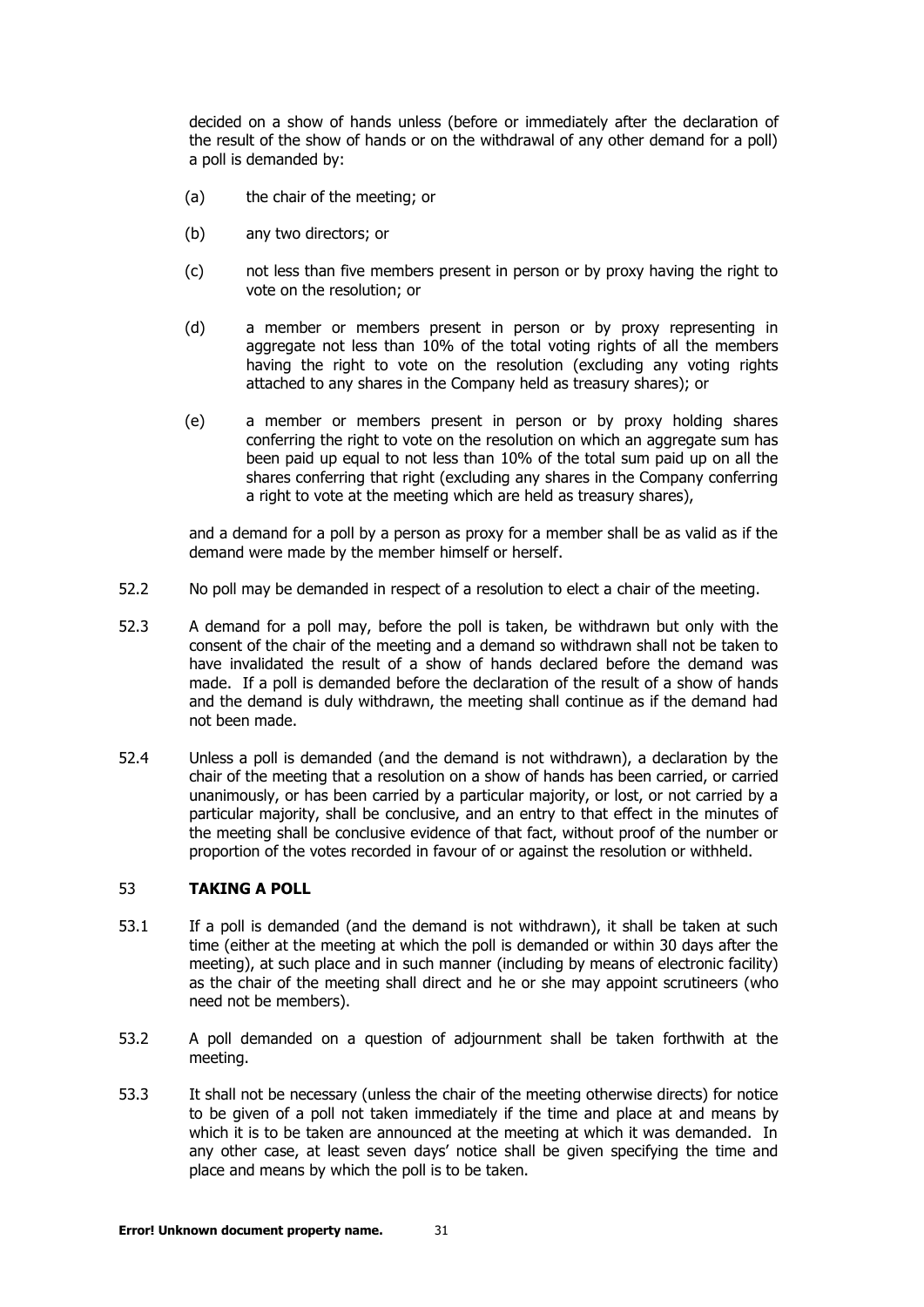53.4 On a poll votes may be given either personally or by proxy and a member entitled to more than one vote need not use all his or her votes or cast all the votes he or she uses in the same way.

#### <span id="page-31-0"></span>54 **CONTINUANCE OF BUSINESS AFTER DEMAND FOR POLL**

The demand for a poll shall not prevent the continuance of a meeting for the transaction of any business other than the question on which a poll has been demanded.

## <span id="page-31-1"></span>**VOTES OF MEMBERS**

#### 55 **VOTING RIGHTS**

- 55.1 Subject to the provisions of these Articles and to any special rights or restrictions as to voting for the time being attached to any shares, on a show of hands:
	- (a) every member who (being an individual) is present in person or by proxy or (being a corporation) is present by a duly authorised representative shall have one vote; and
	- (b) every proxy appointed by a member shall have one vote save that every proxy appointed by one or more members to vote for the resolution and by one or more other members to vote against the resolution, has one vote for and one vote against.
- 55.2 Subject to any rights or restrictions attached to any shares, on a vote on a resolution on a poll every member present in person or by proxy shall have one vote for every share of which he or she is the holder.

# <span id="page-31-2"></span>56 **VOTING RIGHTS OF JOINT HOLDERS**

If more than one of the joint holders of a share tenders a vote on the same resolution, whether personally or by proxy, the vote of the senior who tenders a vote shall be accepted to the exclusion of the vote(s) of the other joint holder(s); and for this purpose seniority shall be determined by the order in which the names stand in the register in respect of the relevant share.

## <span id="page-31-3"></span>57 **VOTING RIGHTS OF MEMBERS INCAPABLE OF MANAGING THEIR AFFAIRS**

A member in respect of whom an order has been made by any competent court or official on the ground that he or she is or may be suffering from mental disorder or is otherwise incapable of managing his or her affairs may vote at any general meeting of the Company and may exercise any other right conferred by membership in relation to general meetings by or through any person authorised in such circumstances to do so on his or her behalf (and that person may vote by proxy), provided that evidence to the satisfaction of the board of the authority of the person claiming to exercise the right to vote or such other right has been received by the Company not later than the last time at which appointments of proxy must be deposited in order to be valid for use at the meeting or adjourned meeting or on the holding of the poll.

#### <span id="page-31-4"></span>58 **VOTING RIGHTS SUSPENDED WHERE SUMS OVERDUE**

Unless the board otherwise decides, a member shall not be entitled to vote, either in person or by proxy, at any general meeting or at any separate general meeting of the holders of any class of shares in the Company in respect of any share held by him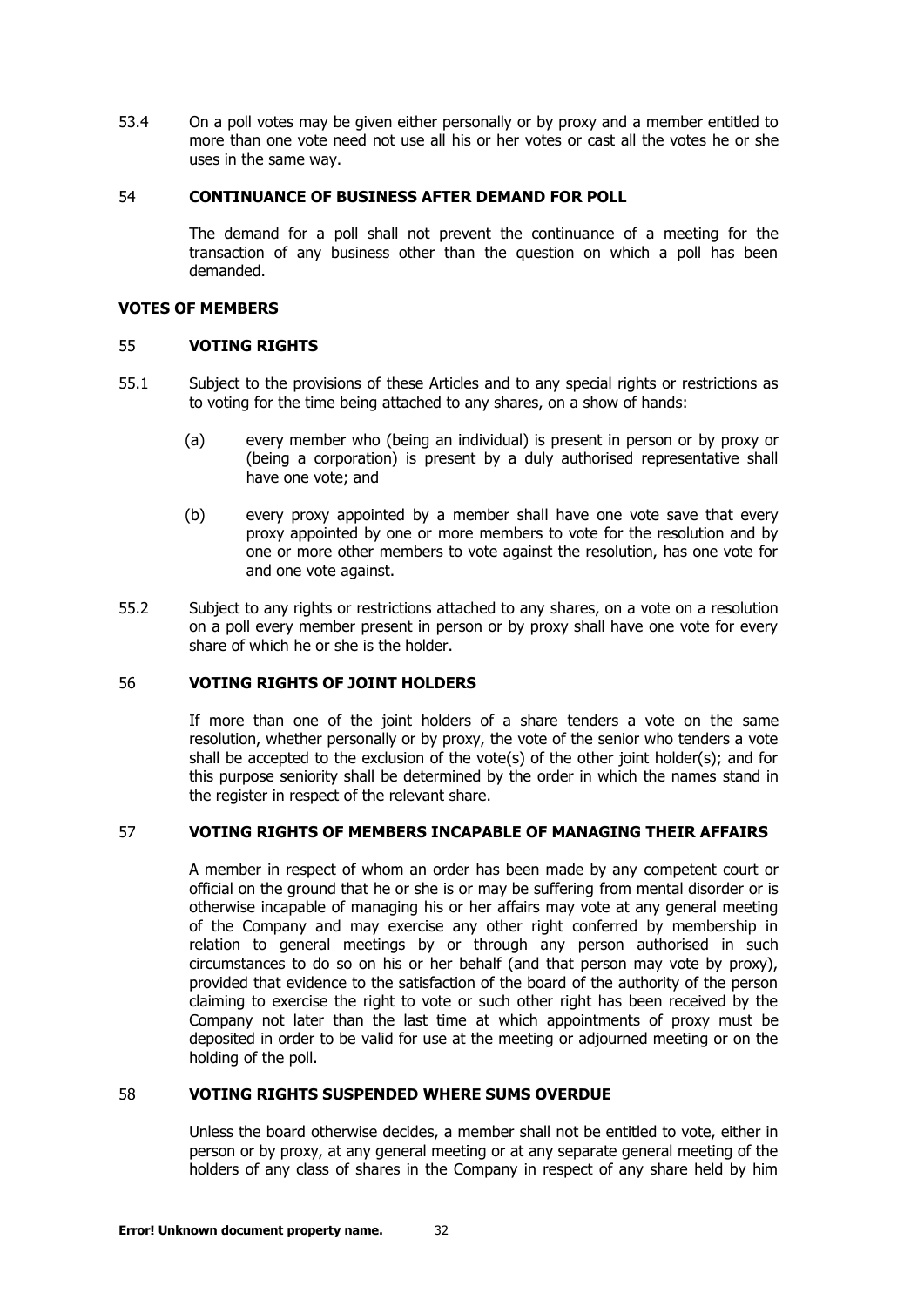unless all calls and other sums presently payable by him in respect of that share have been paid.

# <span id="page-32-0"></span>59 **OBJECTIONS OR ERRORS IN VOTING**

If:

- (a) any objection shall be raised to the qualification of any voter; or
- (b) any votes have been counted which ought not to have been counted or which might have been rejected; or
- (c) any votes are not counted which ought to have been counted,

the objection or error shall not vitiate the decision of the meeting or adjourned meeting on any resolution unless it is raised or pointed out at the meeting or, as the case may be, the adjourned meeting at which the vote objected to is given or tendered or at which the error occurs. Any objection or error shall be referred to the chair of the meeting and shall only vitiate the decision of the meeting on any resolution if the chair decides that the same may have affected the decision of the meeting. The decision of the chair on such matters shall be conclusive.

#### <span id="page-32-1"></span>**PROXIES**

#### 60 **PROXIES**

- 60.1 A proxy need not be a member of the Company and a member may appoint more than one proxy in relation to a meeting to attend and to speak and to vote on the same occasion provided that each proxy is appointed to exercise the rights attached to a different share or shares held by a member. References in these Articles to an appointment of a proxy includes references to an appointment of multiple proxies.
- 60.2 If a member appoints more than one proxy in relation to a meeting (whether by one or more different forms of proxy), each proxy being for a specified number of shares which in aggregate exceeds the number of shares registered in the name of the member, the Company shall have the right either to treat all such proxies as invalid or to treat only some of such proxies as invalid provided that the remaining proxies which are treated as valid are for a specified number of shares which in aggregate do not exceed the number of shares registered in the name of the member.
- 60.3 Deposit of an appointment of a proxy shall not preclude a member from attending and voting in person at the meeting or on the poll concerned.

## <span id="page-32-2"></span>61 **FORM OF PROXY**

- 61.1 An appointment of a proxy shall be in writing:
	- (a) in hard copy in any usual form or in any other form which the board may approve, signed by the appointor or his or her agent duly authorised in writing, or, if the appointor is a corporation, shall either be executed under its common seal or be signed by some agent or officer authorised to sign it; or
	- (b) in Electronic form.
- 61.2 The signature on an appointment of a proxy need not be witnessed.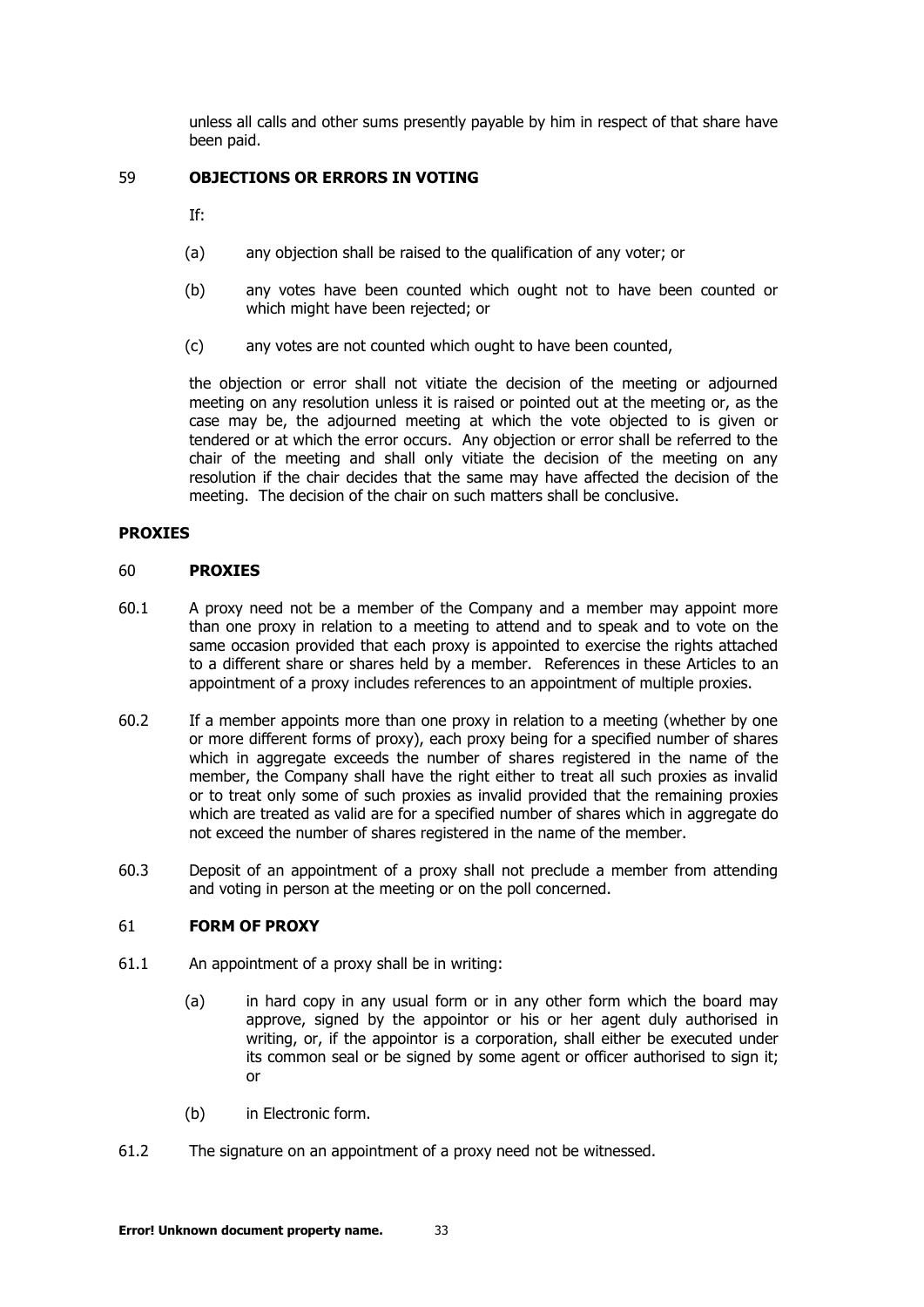## <span id="page-33-4"></span><span id="page-33-0"></span>62 **DEPOSIT OF PROXY**

- <span id="page-33-2"></span>62.1 The appointment of a proxy shall:
	- (a) if in hard copy form, be delivered by hand or by post to the office or such other place within Jersey, the United Kingdom or elsewhere as may be specified by or on behalf of the Company for that purpose:
		- (i) in the notice convening the meeting; or
		- (ii) in any form of proxy sent by or on behalf of the Company in relation to the meeting,

not less than 48 hours (excluding any part of a day this is not a working day when calculating such period) before the time appointed for holding the meeting or adjourned meeting (or any postponed time appointed for holding the meeting pursuant to Article [44.1\)](#page-25-2) to which it relates; or

- <span id="page-33-3"></span>(b) if in Electronic form, be received at any address specified by or on behalf of the Company for the purpose of receiving documents or information in Electronic form:
	- (i) in the notice convening the meeting; or
	- (ii) in any form of proxy sent by or on behalf of the Company in relation to the meeting; or
	- (iii) in any invitation to appoint a proxy issued by or on behalf of the Company in relation to the meeting; or
	- (iv) on a website that is maintained by or on behalf of the Company and identifies the Company,

not less than 48 hours (excluding any part of a day this is not a working day when calculating such period) before the time appointed for holding the meeting or adjourned meeting (or any postponed time appointed for holding the meeting pursuant to Article [44.1\)](#page-25-2) to which it relates; or

- (c) in the case of a poll taken more than 48 hours after it was demanded, be delivered or received as aforesaid not less than 24 hours before the time appointed for the taking of the poll; or
- (d) in the case of a poll which is not taken at the meeting at which it is demanded but is taken not more than 48 hours after it was demanded, be delivered in hard copy form at the meeting at which the poll was demanded to the chair, or to the secretary or to any director.
- 62.2 The board may at its discretion determine that in calculating the periods mentioned in this Article [62](#page-33-0) (*[Deposit of proxy](#page-33-0)*), no account shall be taken of any part of a day that is not a working day.
- <span id="page-33-1"></span>62.3 Without limiting the foregoing, in relation to any shares which are held in uncertificated form, the board may from time to time permit appointments of a proxy to be made by Electronic means and/or by means of a website in the form of an uncertificated proxy instruction (that is, a authenticated computer instruction, and/or other instruction or notification, which is sent by means of the operator's system concerned and received by such participant in that system acting on behalf of the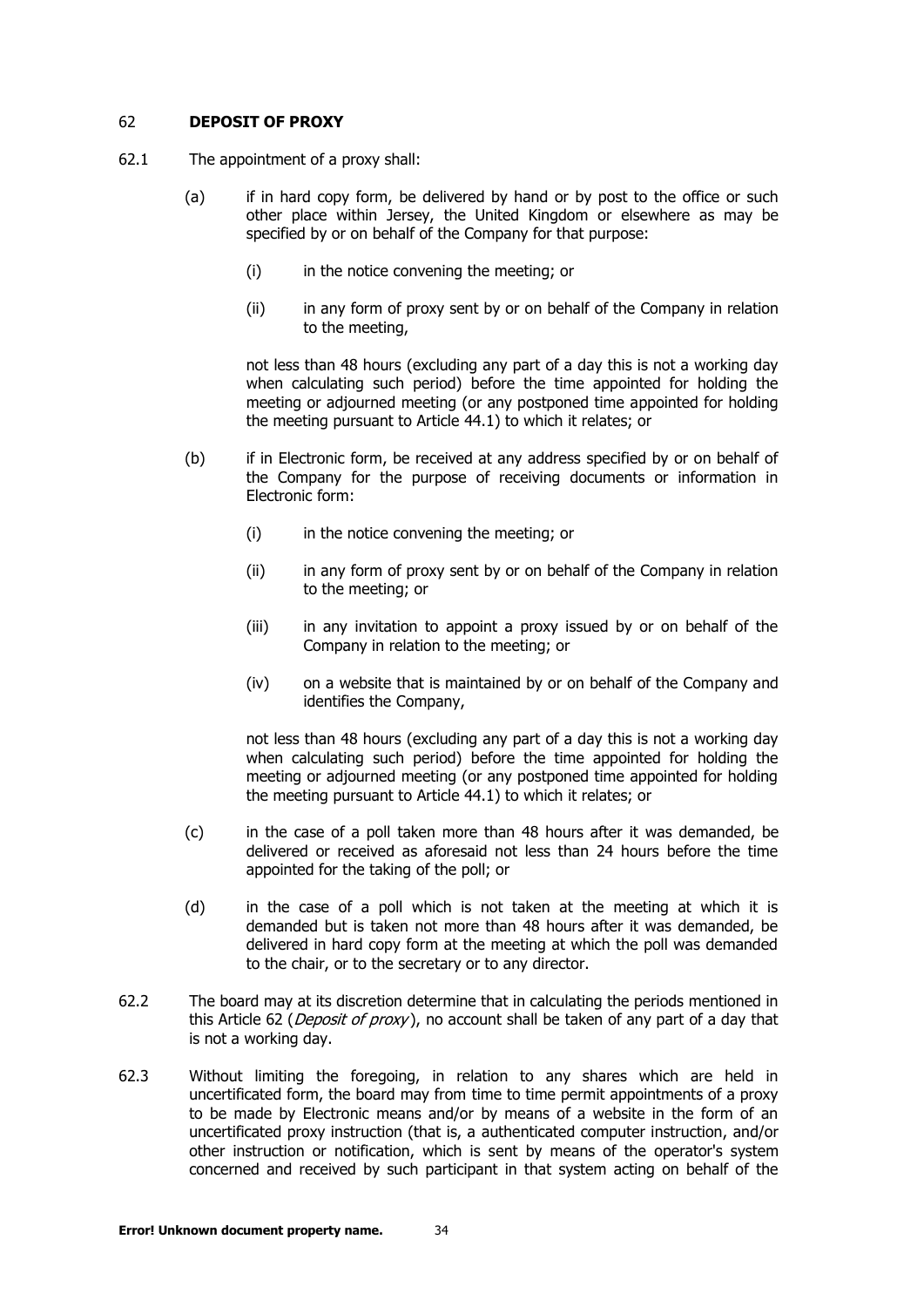Company as the board may prescribe, in such form and subject to such terms and conditions as may from time to time be prescribed by the board (subject always to the facilities and requirements of the operator's system concerned)); and may in a similar manner permit supplements to, or amendments or revocations of, any such uncertificated proxy instruction to be made by like means. The board may in addition prescribe the method of determining the time at which any such authenticated computer instruction (and/or other instruction or notification) is to be treated as received by the Company or such participant. The board may treat any such uncertificated proxy instruction which purports to be or is expressed to be sent on behalf of a holder of a share as sufficient evidence of the authority of the person sending that instruction to send it on behalf of that holder.

- 62.4 An appointment of a proxy relating to more than one meeting (including any adjournment thereof) having once been so received for the purposes of any meeting shall not be required to be received again for the purposes of any subsequent meeting to which it relates.
- <span id="page-34-0"></span>62.5 Where the appointment of a proxy is expressed to have been or purports to have been signed by a person on behalf of the holder of a share:
	- (a) the Company may treat the appointment as sufficient evidence of the authority of that person to sign the appointment on behalf of that holder; and
	- (b) that holder shall, if requested by or on behalf of the Company at any time, send or procure the sending of any written authority under which the appointment has been signed, or a copy of such authority certified notarially or in some other way approved by the board, to such address and by such time as may be specified in the request and, if the request is not complied with in any respect, the appointment may be treated as invalid.
- 62.6 An appointment of a proxy which is not delivered or received in accordance with Article [62.1,](#page-33-4) or in respect of which Article [62.5](#page-34-0) has not been complied with, shall be invalid.
- 62.7 No appointment of a proxy shall be valid after 12 months have elapsed from the date of its receipt save that, unless the contrary is stated in it, an appointment of a proxy shall be valid for use at an adjourned meeting or a poll after a meeting or an adjourned meeting even after 12 months, if it was valid for the original meeting.
- 62.8 The appointment of a proxy shall be deemed to confer authority to vote on any amendment of a resolution put to, or any other business which may properly come before, the meeting for which it is given as the proxy thinks fit. The appointment of a proxy shall, unless it provides to the contrary, be valid for any adjournment of the meeting as well as for the meeting to which it relates.
- 62.9 When two or more valid but differing appointments of a proxy are received in respect of the same share for use at the same meeting or poll, the one which is last delivered or received (regardless of its date or of the date or time of its signature or transmission) shall be treated as replacing and revoking the others as regards that share. The board may determine at its discretion when an appointment of a proxy shall be treated as delivered or received for the purposes of these Articles.
- 62.10 The Company shall not be required to check whether a proxy or corporate representative votes in accordance with any instructions given by the member by whom he or she is appointed. Any failure to vote as instructed shall not invalidate the proceedings on the resolution.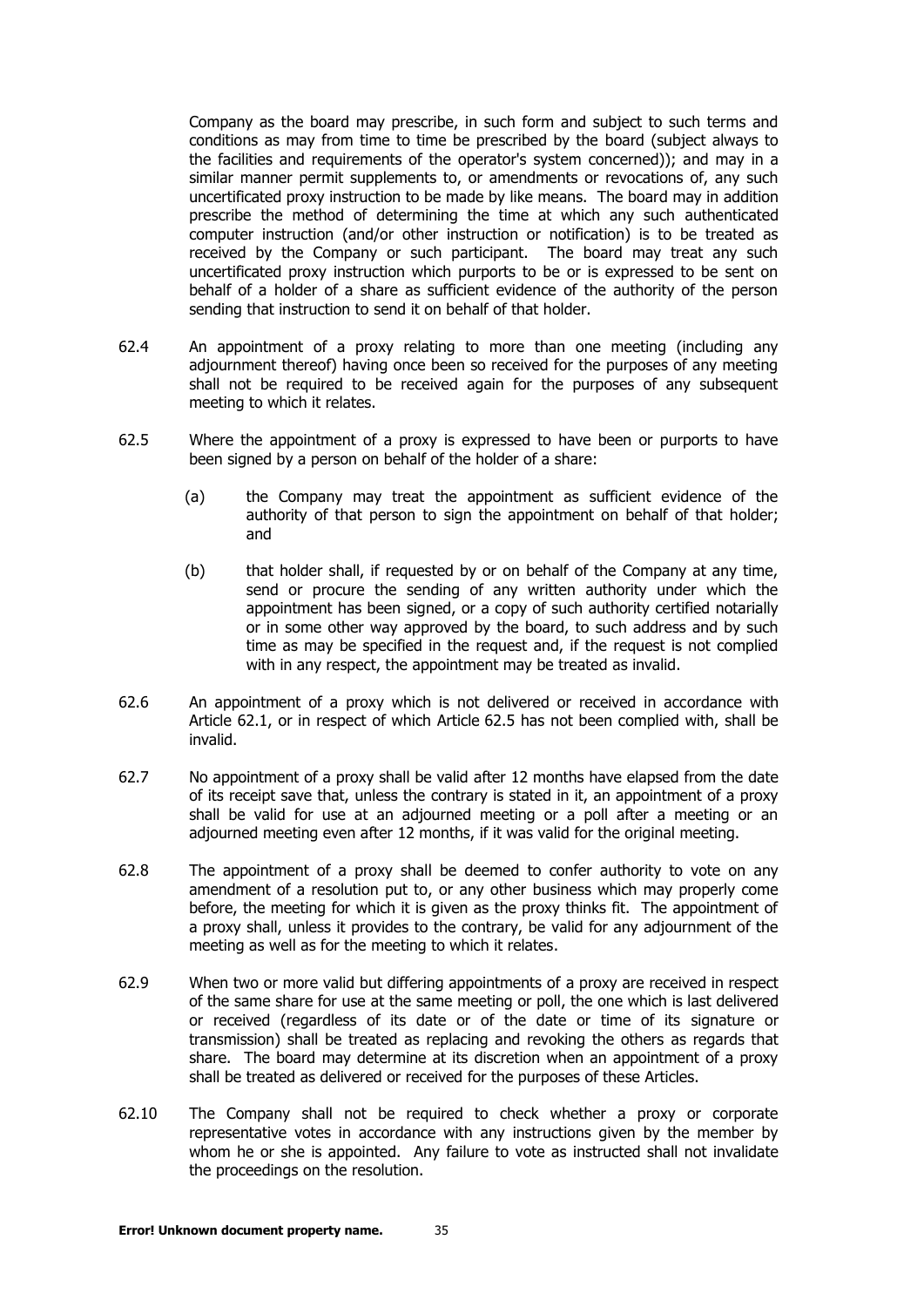## <span id="page-35-0"></span>63 **NOTICE OF REVOCATION OF PROXY**

- 63.1 Notice of the revocation of the appointment of a proxy may be given in any lawful manner which complies with the regulations (if any) made by the board to govern the revocation of a proxy.
- 63.2 A vote cast or a poll demanded by a proxy or by the duly authorised representative of a corporation shall not be rendered invalid notwithstanding the previous determination of the authority of the person voting or demanding a poll, unless notice in writing of the determination was received by the Company not later than the latest time at which the proxy would need to have been delivered to or received by the Company in order to be valid for use at the meeting or adjourned meeting at which the proxy is used, or in the case of a poll, not later than the latest time at which the proxy would need to have been delivered to or received by the Company to enable the proxy to vote on the poll. Such notice of determination shall be either in hard copy form, delivered to the office or to such other place within the United Kingdom as may be specified by or on behalf of the Company in accordance with Article [62.1\(a\)](#page-33-2) or in Electronic form received at the address (if any) specified by or on behalf of the Company in accordance with Article [62.1\(b\),](#page-33-3) regardless of whether any relevant appointment of a proxy was effected in hard copy or Electronic form.

#### **DIRECTORS**

# <span id="page-35-1"></span>64 **NUMBER OF DIRECTORS**

Unless otherwise determined by ordinary resolution of the Company, the directors (other than alternate directors) shall not be less than two but there shall be no maximum number of directors.

#### <span id="page-35-2"></span>65 **DIRECTORS NEED NOT BE MEMBERS**

A director need not be a member of the Company.

#### <span id="page-35-3"></span>66 **AGE OF DIRECTORS**

Subject to the Statutes, no person shall be disqualified from being appointed a director, and no director shall be required to vacate that office, by reason only of his or her age.

## <span id="page-35-4"></span>**APPOINTMENT, RETIREMENT AND REMOVAL OF DIRECTORS**

#### 67 **APPOINTMENT OF DIRECTORS**

- <span id="page-35-5"></span>67.1 Subject to the provisions of these Articles, any person who is willing to act to be a director, either to fill a vacancy or as an additional director may be appointed by:
	- (a) the Company by ordinary resolution; or
	- (b) the board,

but so that the total number of directors shall not at any time exceed any maximum number fixed by or in accordance with these Articles. Any director so appointed pursuant to Article [67.1\(b\)](#page-35-5) shall retire at the next annual general meeting and shall then be eligible for re-appointment.

67.2 No person (other than a director retiring in accordance with these Articles) shall be appointed or re-appointed a director at any general meeting unless: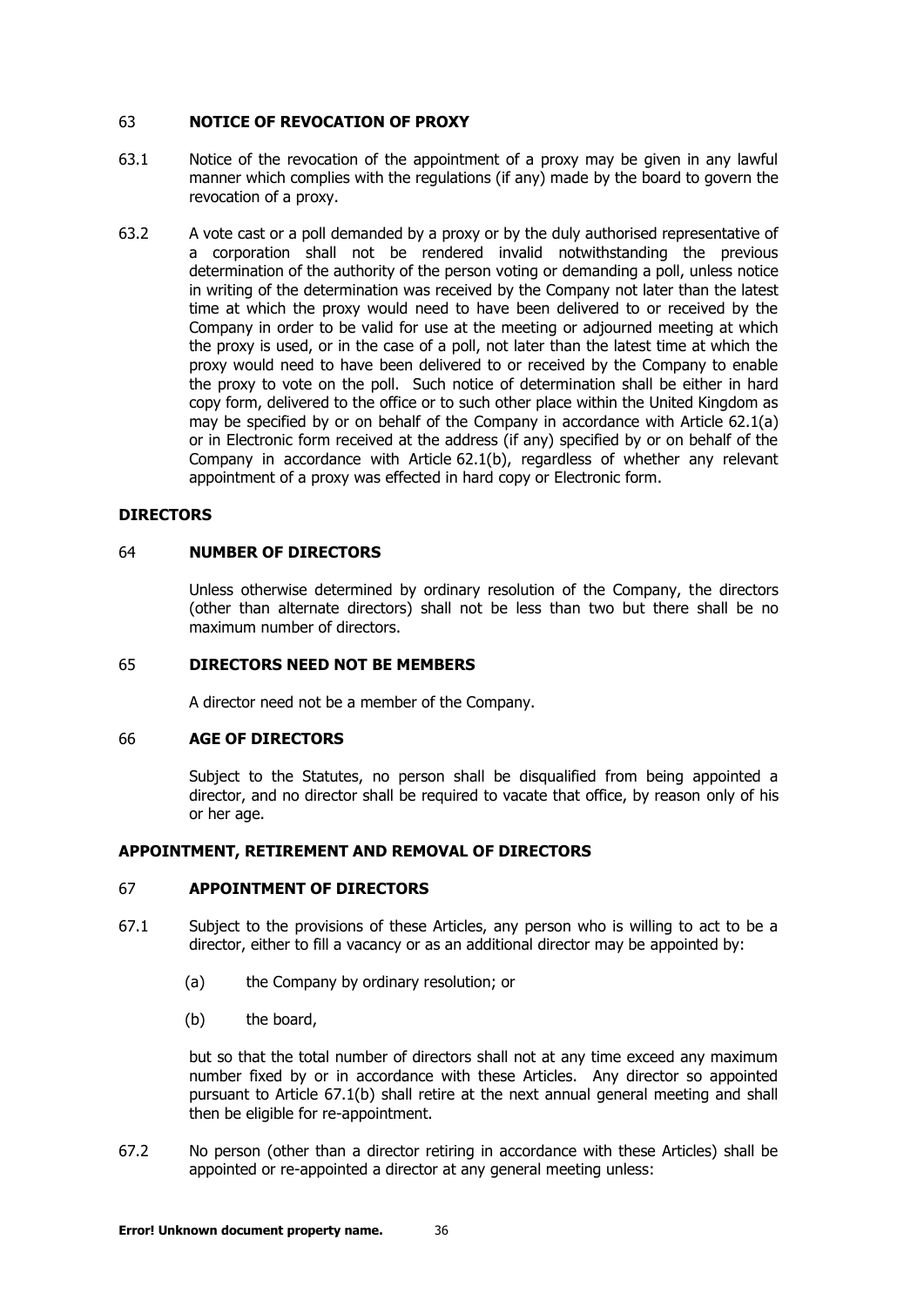- (a) he is recommended by the board; or
- (b) not less than seven nor more than 42 clear days before the date appointed for the meeting, notice in writing by a member qualified to vote at the meeting (other than the person to be proposed) has been given to the Company of the intention to propose that person for appointment or reappointment together with confirmation in writing by that person of his or her willingness to be appointed or re-appointed and the particulars, which would, if he or she were so appointed or re-appointed, be required to be included in the Company's register of directors.

#### <span id="page-36-0"></span>68 **SEPARATE RESOLUTIONS FOR APPOINTMENT OF EACH DIRECTOR**

Every resolution of a general meeting for the appointment of a director shall relate to one named person and a single resolution for the appointment of two or more persons shall be void, unless a resolution that it shall be so proposed has been first agreed to by the meeting without any vote being cast against it.

#### <span id="page-36-1"></span>69 **FILLING VACANCIES**

Subject to the provisions of these Articles, at the meeting at which a director retires the Company can pass an ordinary resolution to re-appoint the director or to elect some other eligible person in his or her place.

# <span id="page-36-2"></span>70 **RETIREMENT OF DIRECTORS**

- 70.1 At every annual general meeting all of the directors shall retire from office.
- 70.2 The names of the directors to retire by rotation shall be stated in the notice of the annual general meeting or in any document accompanying the notice.

## <span id="page-36-3"></span>71 **POSITION OF RETIRING DIRECTORS**

A director who retires at an annual general meeting (whether by rotation or otherwise) may, if willing to continue to act, be re-appointed. If he or she is reappointed he or she is treated as continuing in office throughout. Subject to Article [72](#page-36-4) ([Procedure if insufficient directors appointed](#page-36-4)), if he or she is not reappointed, he or she shall retain office until the end of the meeting or (if earlier) when a resolution is passed to appoint someone in his or her place or when a resolution to re-appoint the director is put to the meeting and lost.

# <span id="page-36-4"></span>72 **PROCEDURE IF INSUFFICIENT DIRECTORS APPOINTED**

- If:
- (a) any resolution or resolutions for the appointment or re-appointment of the persons eligible for appointment or re-appointment as directors are put to the annual general meeting and lost; and
- (b) at the end of that meeting the number of directors is fewer than any minimum number of directors required under Article [64](#page-35-1) (Number of [directors](#page-35-1) )

all retiring directors who stood for re-appointment at that meeting (the "**Retiring Directors**") shall be deemed to have been re-appointed as directors and shall remain in office, but the Retiring Directors may only: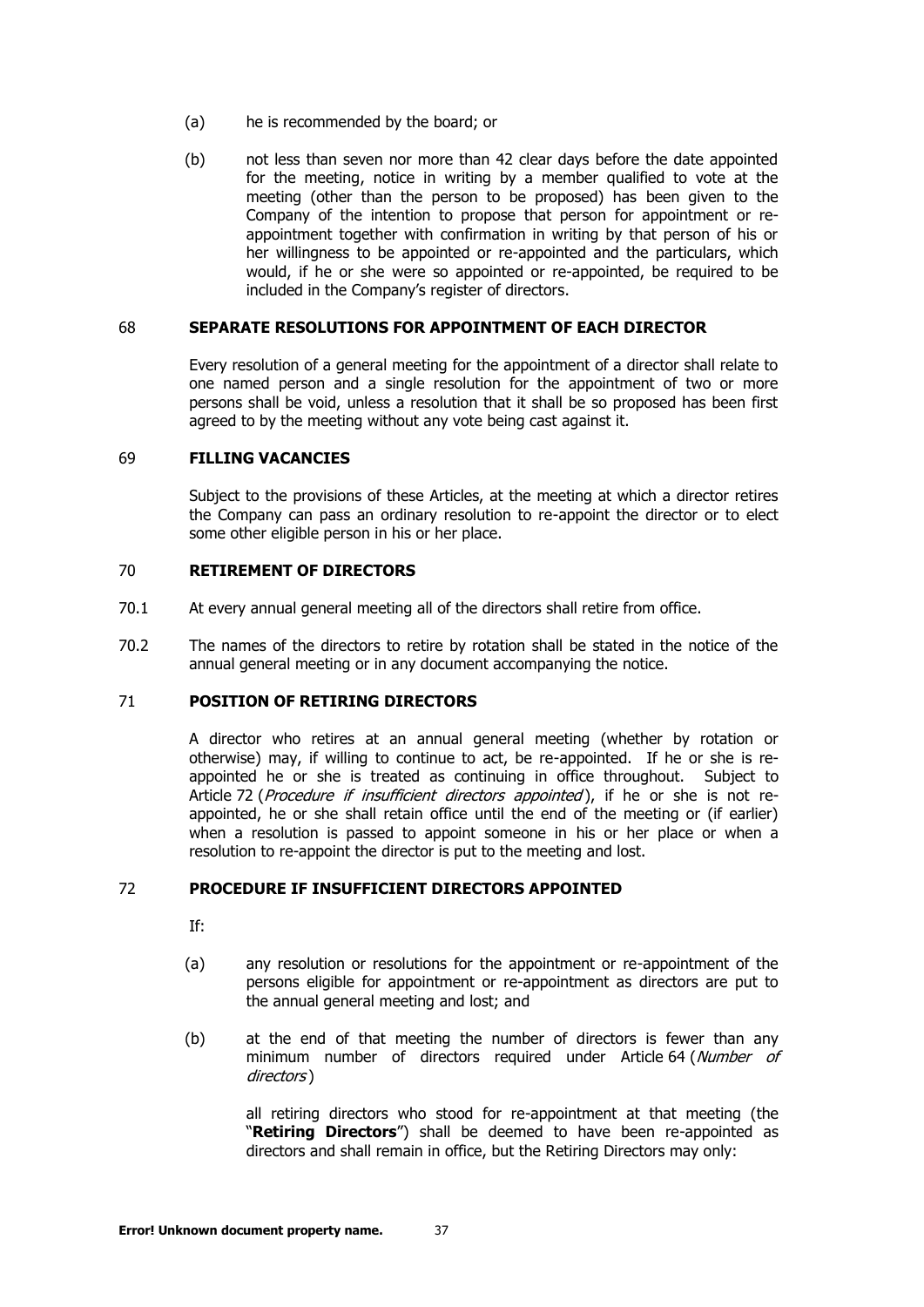- (i) act for the purpose of filling vacancies and convening general meetings of the Company; and
- (ii) perform such duties as are appropriate to maintain the Company as a going concern and to comply with the Company's legal and regulatory obligations,

but not for any other purpose.

## <span id="page-37-3"></span><span id="page-37-0"></span>73 **PROVISIONS FOR MEETING CONVENED UNDER ARTICLE 70**

- 73.1 The Retiring Directors shall convene a general meeting as soon as reasonably practicable following the meeting referred to in Article [72](#page-36-4) (Procedure if insufficient [directors appointed](#page-36-4)) and they shall retire from office at that meeting if the number of directors appointed or ratified by the Company at that meeting is equal to or more than the minimum number of directors required under Article [64](#page-35-1) (Number of [directors](#page-35-1) ).
- 73.2 If at the end of the meeting convened under Article [73.1](#page-37-3) the number of directors is fewer than any minimum number of directors required under Article [64](#page-35-1) (Number of [directors](#page-35-1)), the provisions of Article [72](#page-36-4) (*[Procedure if insufficient directors appointed](#page-36-4)*) and this Article [73](#page-37-0) ([Provisions for meeting convened under](#page-37-0)) shall also apply to that meeting.

# <span id="page-37-1"></span>74 **REMOVAL OF DIRECTORS**

- 74.1 The Company may by ordinary resolution, remove any director before his or her period of office has expired notwithstanding anything in these Articles or in any agreement between him and the Company. No special notice need be given of any resolution to remove a director in accordance with this Article [74](#page-37-1) (Removal of [directors](#page-37-1)) and no director proposed to be removed in accordance with this Article [74](#page-37-1) (*[Removal of directors](#page-37-1)*) has any special right to protest against his or her removal.
- 74.2 A director may also be removed from office by the service on him of a notice to that effect signed by all the other directors (which, for the avoidance of doubt, may be signed in counterpart).
- [74](#page-37-1).3 Any removal of a director under this Article 74 ([Removal of directors](#page-37-1)) shall be without prejudice to any claim which such director may have for damages for breach of any agreement between him and the Company.

# <span id="page-37-2"></span>75 **VACATION OF OFFICE OF DIRECTOR**

Without prejudice to the provisions of these Articles for retirement or removal, the office of a director shall be vacated:

- (a) if he or she ceases to be a director by virtue of any provision of the Statutes or is removed from office pursuant to these Articles;
- (b) if he or she is prohibited by law from being a director;
- (c) if he or she becomes bankrupt or he or she makes any arrangement or composition with his or her creditors generally;
- (d) if a registered medical practitioner who is treating that person gives a written opinion to the Company stating that that person has become physically or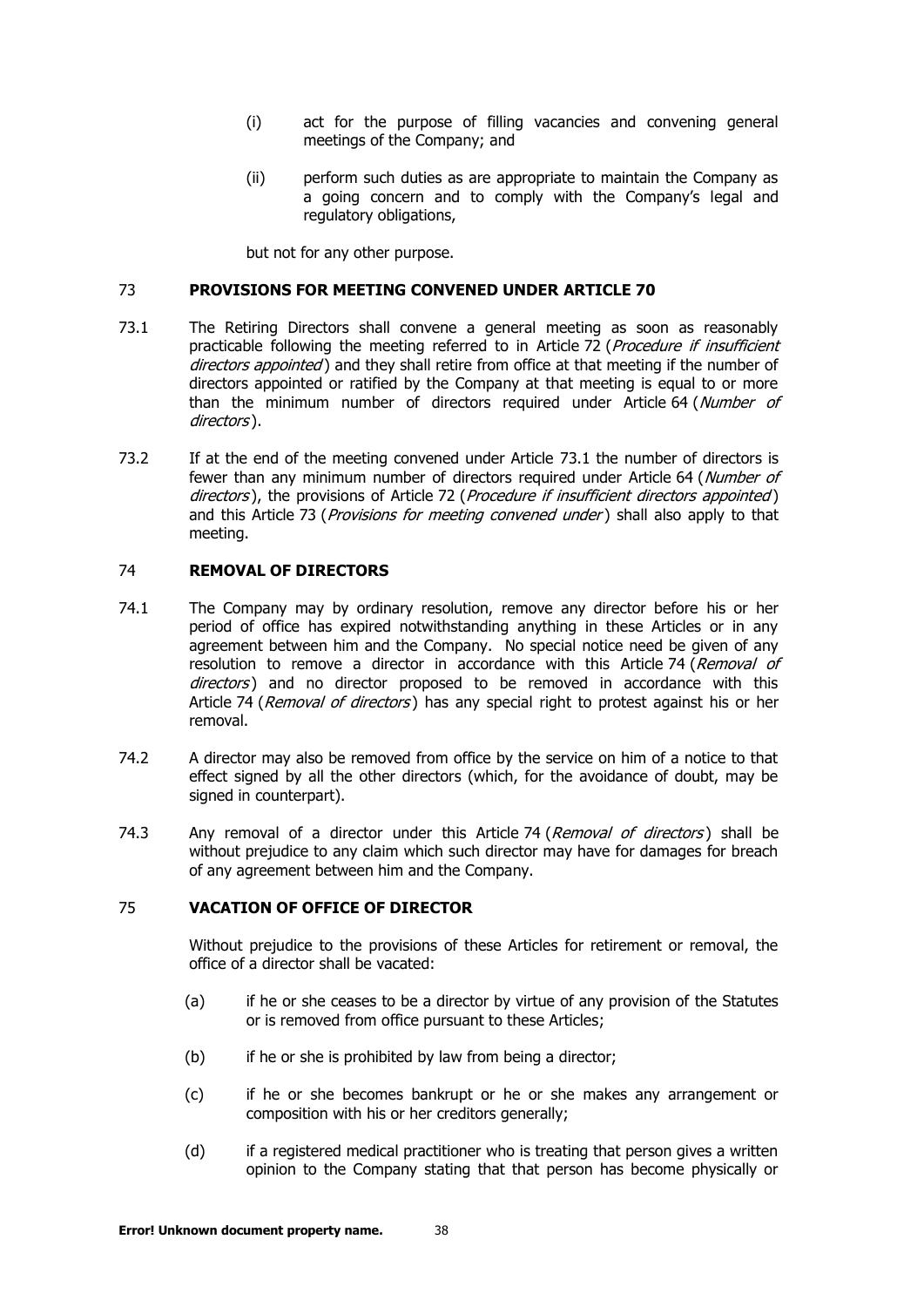mentally incapable of acting as a director and may remain so for more than three months;

- (e) if for more than six months he or she is absent (whether or not an alternate director attends in his or her place), without special leave of absence from the board, from meetings of the board held during that period and the board resolves that his or her office be vacated; or
- (f) if he or she serves on the Company notice of his or her wish to resign, in which event he or she shall vacate office on the service of that notice on the Company or at such later time as is specified in the notice.

## <span id="page-38-0"></span>76 **EXECUTIVE DIRECTORS**

- 76.1 The board or any committee authorised by the board may from time to time appoint one or more directors to hold any employment or executive office with the Company (including that of chair, chief executive or managing director) for such period (subject to the provisions of the Statutes) and on such terms as it may decide and may revoke or terminate any appointment so made without prejudice to any claim for damages for breach of any contract of service between the director and the Company.
- 76.2 The remuneration of a director appointed to any executive office or employment shall be fixed by the board and may be by way of salary, commission, participation in profits or otherwise and either in addition to or inclusive of his or her remuneration as a director.
- 76.3 A director appointed to any executive office or employment shall automatically cease to hold that office if he or she ceases to be a director.

## <span id="page-38-1"></span>**ALTERNATE DIRECTORS**

#### <span id="page-38-2"></span>77 **POWER TO APPOINT ALTERNATE DIRECTORS**

- 77.1 Each director may appoint another director or any other person who is willing to act as his or her alternate and may remove him from that office. The appointment as an alternate director of any person who is not himself or herself a director shall be subject to the approval of a majority of the directors or a resolution of the board.
- 77.2 An alternate director shall be entitled to receive notice of all meetings of the board and of all meetings of committees of which the director appointing him is a member, to attend and vote at any such meeting at which the director appointing him is not personally present and at the meeting to exercise and discharge all the functions, powers and duties of his or her appointor as a director and for the purposes of the proceedings at the meeting the provisions of these Articles shall apply as if he or she were a director.
- 77.3 Every person acting as an alternate director shall (except as regards power to appoint an alternate and remuneration) be subject in all respects to the provisions of these Articles relating to directors and shall alone be responsible to the Company for his or her acts and defaults and shall be entitled to be indemnified by the Company to the same extent as if he or she were a director but shall not be entitled to receive from the Company any fee in his or her capacity as an alternate director, but may, at the discretion of the board, be paid reasonable travelling, hotel and other expenses properly incurred by him in connection with the exercise of his or her powers and discharge of his or her duties.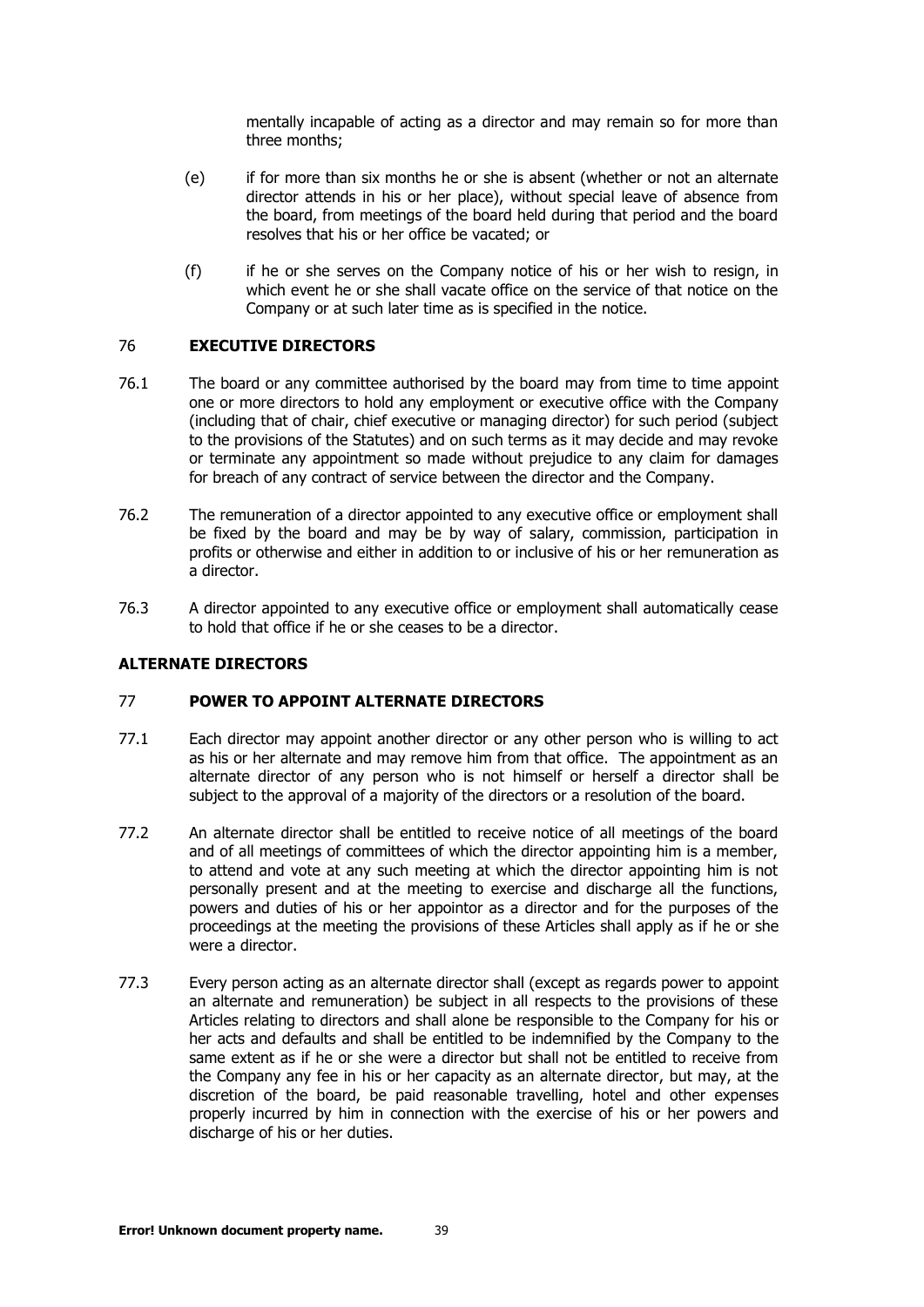- 77.4 Every person acting as an alternate director shall have one vote for each director for whom he or she acts as alternate, in addition to his or her own vote if he or she is also a director, but he or she shall count as only one for the purpose of determining whether a quorum is present.
- 77.5 Any person appointed as an alternate director shall vacate his or her office as alternate director if the director by whom he or she has been appointed vacates his or her office as director (otherwise than by retirement at a general meeting of the Company at which he or she is re-elected) or removes him by notice to the Company or on the happening of any event which, if he or she is or were a director, causes or would cause him to vacate that office.
- 77.6 Every appointment or removal of an alternate director shall be by notice in writing signed by the appointor (or in any other manner approved by the board) and shall be effective (subject to Article [77.1\)](#page-38-2) upon receipt by the secretary or at a meeting of the board.

## <span id="page-39-0"></span>**REMUNERATION, EXPENSES AND PENSIONS**

#### 78 **REMUNERATION OF DIRECTORS**

The directors (other than any director who for the time being holds an executive office of employment with the Company or a subsidiary of the Company) shall be paid out of the funds of the Company by way of remuneration for their services as directors such fees not exceeding in aggregate £500,000 per annum (or such larger sum as the Company may, by ordinary resolution, determine) as the directors may decide to be divided among them in such proportion and manner as they may agree or, failing agreement, equally. Any fee payable under this Article [78](#page-39-0) (Remuneration [of directors](#page-39-0)) shall be distinct from any remuneration or other amounts payable to a director under other provisions of these Articles and shall accrue from day to day.

#### <span id="page-39-1"></span>79 **SPECIAL REMUNERATION**

- 79.1 The board or any committee authorised by the board may grant special remuneration to any director who performs any special or extra services to or at the request of the Company.
- 79.2 Such extra or special remuneration may be paid by way of lump sum, salary, commission, participation in profits or otherwise as the board may decide in addition to any remuneration provided for by or pursuant to any other Article.

#### <span id="page-39-2"></span>80 **EXPENSES**

A director shall be paid out of the funds of the Company all reasonable travelling, hotel and other expenses properly incurred by him in connection with the exercise of his or her powers and discharge of his or her duties, including his or her expenses of travelling to and from meetings of the board, committee meetings, general meetings and separate meetings of the holders of any class of securities of the Company.

## <span id="page-39-3"></span>81 **PENSIONS AND OTHER BENEFITS**

The board or any committee authorised by the board may exercise all the powers of the Company to pay, provide or procure the grant of pensions or other retirement or superannuation benefits and death, disability or other benefits, allowances or gratuities to any person who is or has been at any time a director of the Company or of any Associated Company or in the employment or service of the Company or of any Associated Company or of the predecessors in business of the Company or any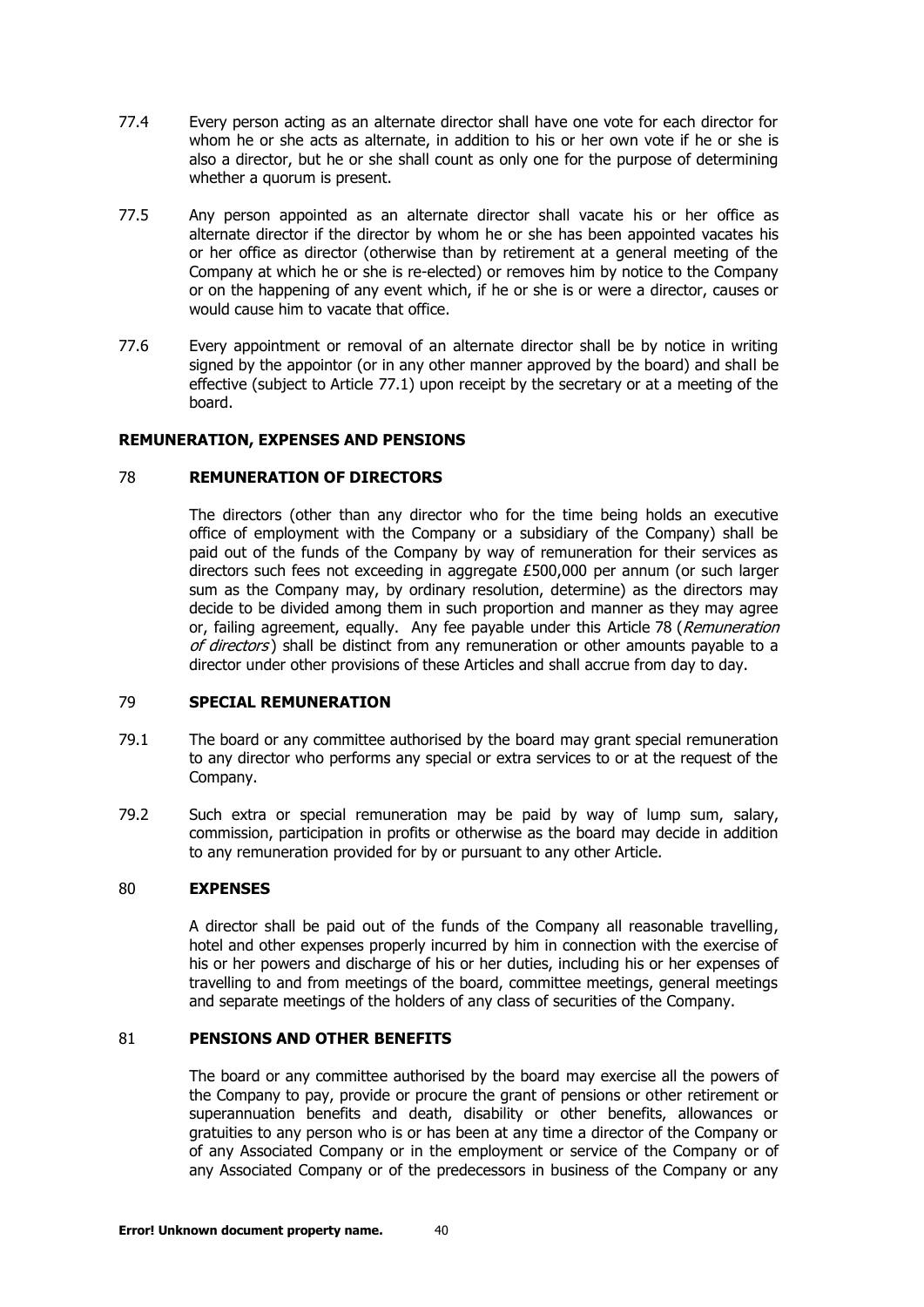Associated Company or the relatives or dependants of any such person. For that purpose the board may procure the establishment and maintenance of, or participate in or contribute to, any non-contributory or contributory pension or superannuation fund, scheme or arrangement and pay insurance premiums.

# <span id="page-40-0"></span>**POWERS OF THE BOARD**

## 82 **GENERAL POWERS OF THE BOARD TO MANAGE COMPANY'S BUSINESS**

- 82.1 The business of the Company shall be managed by the board which may exercise all the powers of the Company, subject to the provisions of the Statutes and these Articles. No alteration of these Articles shall invalidate any prior act of the board which would have been valid if the alteration had not been made.
- [82](#page-40-0).2 The powers given by this Article 82 (General powers of the board to manage company's [business](#page-40-0)) shall not be limited by any special authority or power given to the board by any other Article or any resolution of the Company.

#### <span id="page-40-1"></span>83 **POWER TO ACT NOTWITHSTANDING VACANCY**

The continuing directors at any time may act notwithstanding any vacancy in their number; but, if the number of directors is less than the minimum fixed as the quorum, the continuing directors or the sole continuing director may fill vacancies and summon general meetings for the purpose of appointing further directors. If there are no directors or director able or willing to act, then any two members (excluding any member holding shares as treasury shares) may summon a general meeting for the purpose of appointing directors.

#### <span id="page-40-2"></span>84 **PROVISIONS FOR EMPLOYEES**

The board may exercise any of the powers conferred by the Statutes to make provision for the benefit of any persons employed or formerly employed by the Company or any of its subsidiaries in connection with the cessation or the transfer to any person of the whole or part of the undertaking of the Company or any of its subsidiaries.

#### <span id="page-40-3"></span>85 **POWER TO CHANGE NAME**

The Company may change its name by special resolution in accordance with the Statutes.

#### <span id="page-40-4"></span>86 **POWER TO BORROW MONEY**

- 86.1 Subject to the provisions of the Statutes, the board may exercise all the powers of the Company:
	- (a) to borrow money;
	- (b) to mortgage or charge all or any part of the Company's undertaking, property and assets (both present and future) and uncalled capital;
	- (c) to issue debentures and other securities; and
	- (d) to give security either outright or as collateral security for any debt, liability or obligation of the Company or of any third party.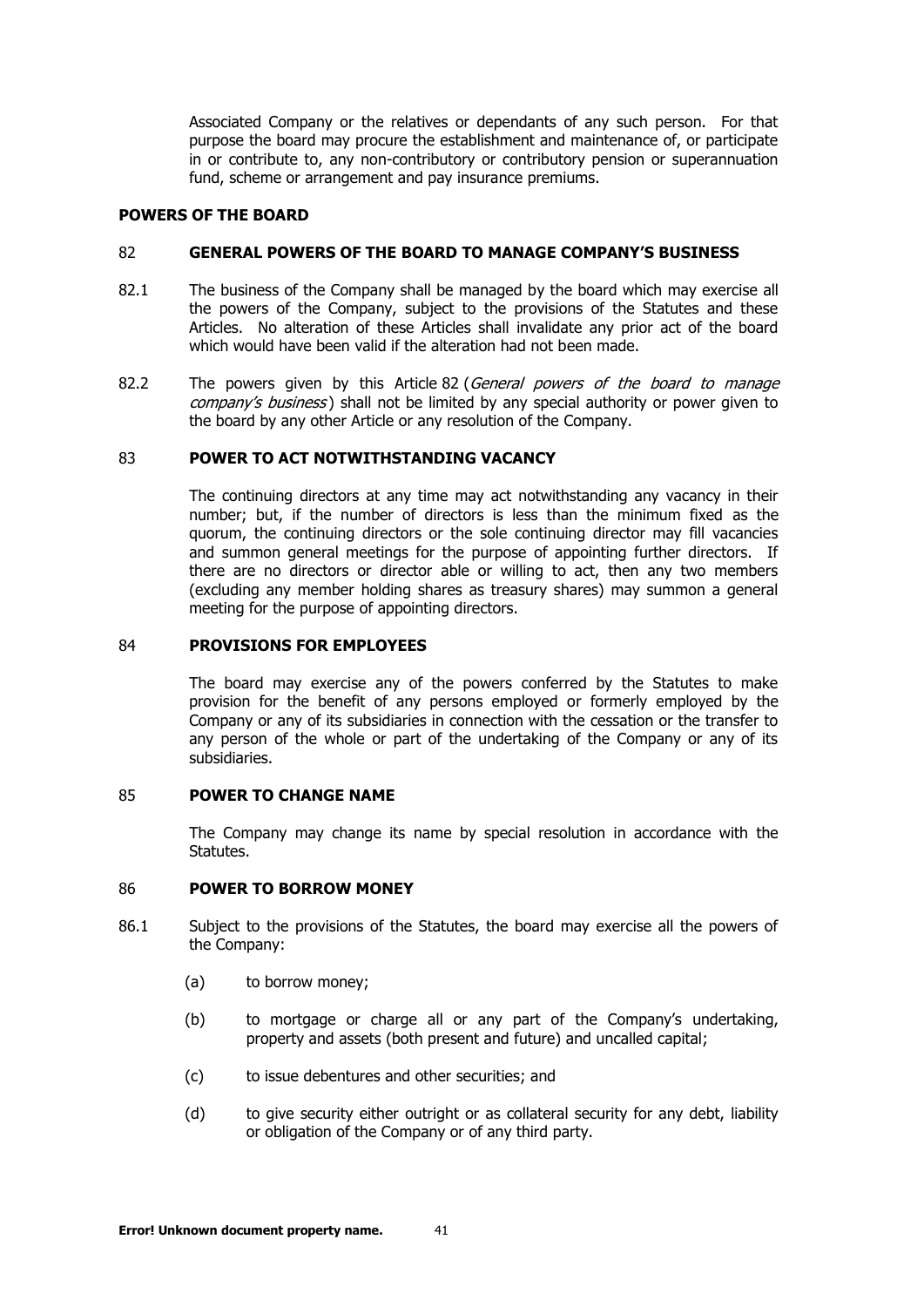#### <span id="page-41-0"></span>**DELEGATION OF BOARD'S POWERS**

#### 87 **DELEGATION TO INDIVIDUAL DIRECTORS**

The board may entrust to and confer upon any director any of its powers, authorities and discretions (with power to sub-delegate) on such terms and conditions as it thinks fit and may revoke or vary all or any of them, but no person dealing in good faith shall be affected by any revocation or variation. The power to delegate contained in this Article [87](#page-41-0) (*[Delegation to individual directors](#page-41-0)*) shall be effective in relation to the powers, authorities and discretions of the board generally and shall not be limited by the fact that in certain Articles, but not in others, express reference is made to particular powers, authorities or discretions being exercised by the board or by a committee authorised by the board.

#### <span id="page-41-1"></span>88 **COMMITTEES**

- 88.1 The board may delegate any of its powers, authorities and discretions (with power to sub-delegate) including without prejudice to the generality of the foregoing all powers, authorities and discretions whose exercise involves or may involve the payment of remuneration to, or the conferring of any other benefit on, all or any of the directors, to any committee consisting of such person or persons (whether directors or not) as it thinks fit, provided that the majority of the members of the committee are directors and that no meeting of the committee shall be quorate for the purpose of exercising any of its powers, authorities or discretions unless a majority of those present are directors. The board may make any such delegation on such terms and conditions as it thinks fit and may revoke or vary any such delegation and discharge any committee wholly or in part, but no person dealing in good faith shall be affected by any revocation or variation.
- 88.2 Any committee so formed shall, in the exercise of the powers, authorities and discretions so delegated, conform to any regulations that may be imposed on it by the board. The meetings and proceedings of any committee consisting of two or more members shall be governed by the provisions contained in these Articles for regulating the meetings and proceedings of the board so far as the same are applicable and are not superseded by any regulations imposed by the board.
- [88](#page-41-1).3 The power to delegate contained in this Article 88 ([Committees](#page-41-1)) shall be effective in relation to the powers, authorities and discretions of the board generally and shall not be limited by the fact that in certain Articles, but not in others, express reference is made to particular powers, authorities or discretions being exercised by the board or by a committee authorised by the board.

# <span id="page-41-2"></span>89 **LOCAL BOARDS**

- 89.1 The board may establish any local or divisional board or agency for managing any of the affairs of the Company whether in Jersey, the United Kingdom or elsewhere and may appoint any persons to be members of a local or divisional board, or to be managers or agents, and may fix their remuneration.
- 89.2 The board may delegate to any local or divisional board, manager or agent any of its powers, authorities and discretions, other than its power to make calls, forfeit shares, borrow money or issue shares or other securities, and may authorise the members of any local or divisional board (with power to sub-delegate) or any of them to fill any vacancies and to act notwithstanding vacancies.
- [89](#page-41-2).3 Any appointment or delegation under this Article 89 (*[Local boards](#page-41-2)*) may be made on such terms and subject to such conditions as the board thinks fit and the board may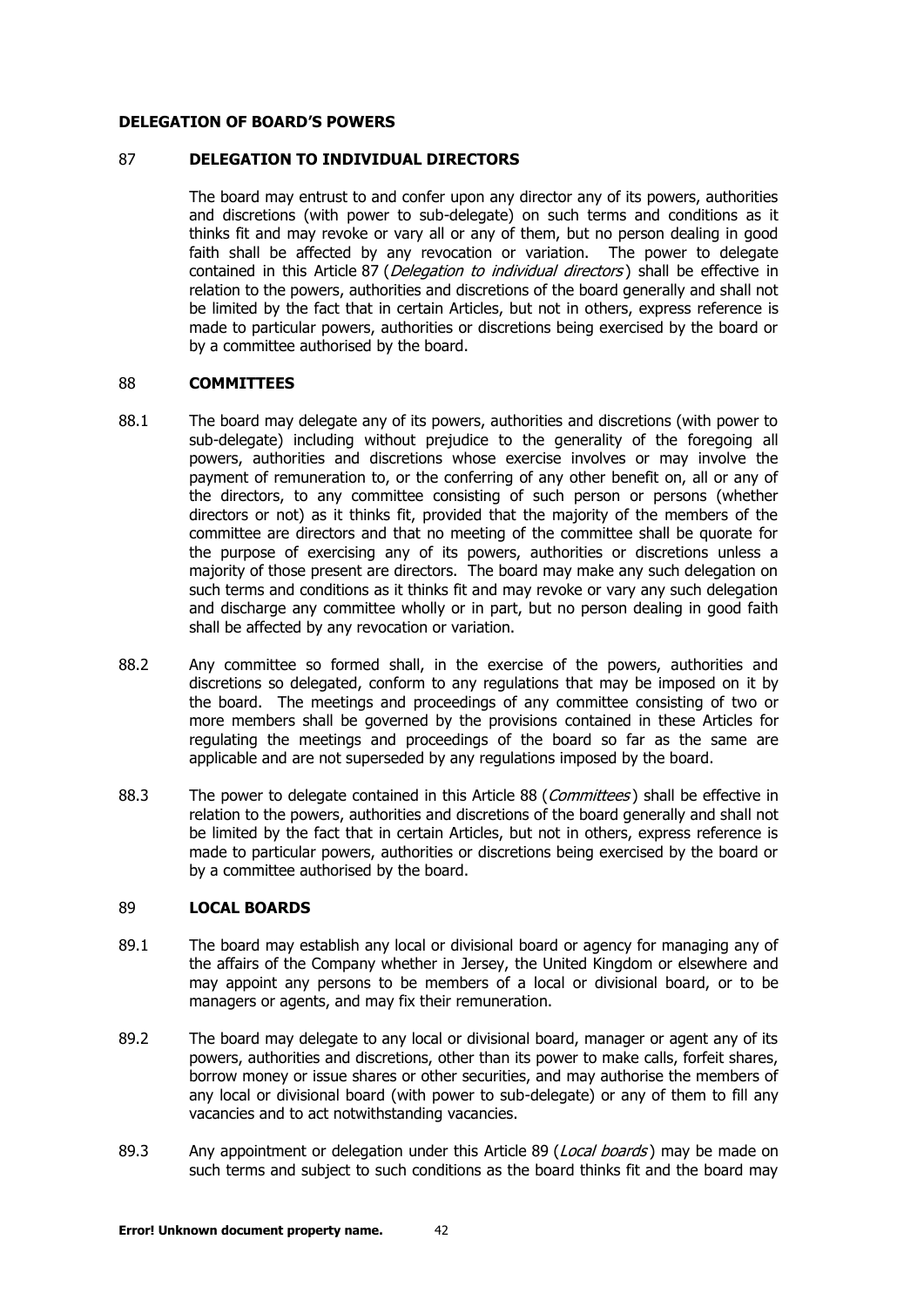remove any person so appointed, and may revoke or vary any delegation, but no person dealing in good faith shall be affected by the revocation or variation.

## <span id="page-42-0"></span>90 **POWERS OF ATTORNEY**

The board may by power of attorney or otherwise appoint any person to be the agent of the Company on such terms (including terms as to remuneration) as it may decide and may delegate to any person so appointed any of its powers, authorities and discretions (with power to sub-delegate). The board may remove any person appointed under this Article [90](#page-42-0) (*[Powers of attorney](#page-42-0)*) and may revoke or vary the delegation, but no person dealing in good faith shall be affected by the revocation or variation.

#### <span id="page-42-1"></span>91 **DESIGNATION AS "DIRECTOR"**

The board may, at any time and from time to time, appoint any person (not being a director) to any executive position or employment under the Company having a title or designation which includes the word "**director**" and may terminate any such appointment. The inclusion of the word "**director**" in the title or designation of any such position or employment shall not imply that the holder is a director of the Company or that he or she is authorised or empowered to act as, or is liable as, a director of the Company in any respect.

# **DIRECTORS' INTERESTS**

#### <span id="page-42-2"></span>92 **CONFLICTS OF INTEREST REQUIRING BOARD AUTHORISATION**

- 92.1 In this Article [92](#page-42-2) ([Conflicts of interest requiring board authorisation](#page-42-2) ), a "**conflict of interest**" means, in relation to any person, an interest or duty which that person has which directly or indirectly conflicts or may conflict with the interests of the Company or the duties owed by that person to the Company but excludes a conflict of interest arising in relation to a transaction or arrangement with the Company (to which the provisions of Article [93](#page-43-0) ([Other conflicts of interest](#page-43-0)), apply).
- 92.2 The board may, subject to the quorum and voting requirements set out in this Article [92](#page-42-2) ([Conflicts of interest requiring board authorisation](#page-42-2)), authorise any matter which would otherwise involve a director breaching his or her duty under the Statutes to avoid conflicts of interest ("**Conflicts**").
- 92.3 A director seeking authorisation in respect of a Conflict shall declare to the board the nature and extent of his or her interest in a Conflict as soon as is reasonably practicable. The director shall provide the board with such details of the relevant matter as are necessary for the board to decide how to address the Conflict together with such additional information as may be requested by the board.
- 92.4 Any director (including the relevant director) may propose that the relevant director be authorised in relation to any matter the subject of a Conflict. Such proposal and any authority given by the board shall be effected in the same way that any other matter may be proposed to and resolved upon by the board under the provisions of these Articles save that:
	- (a) the relevant director and any other director with a similar interest shall not count towards the quorum nor vote on any resolution giving such authority; and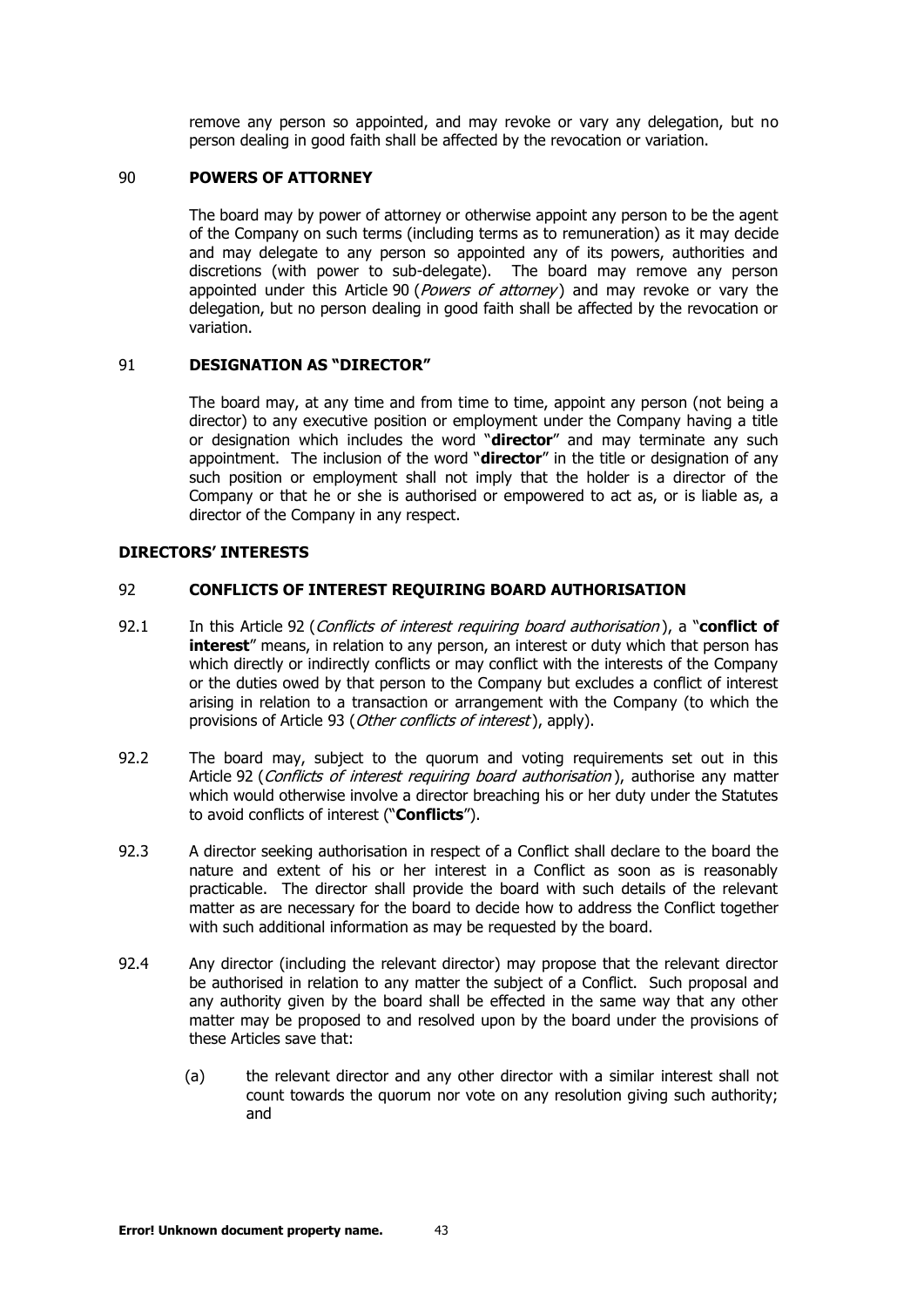- (b) the relevant director and any other director with a similar interest may, if the other members of the board so decide, be excluded from any board meeting while the Conflict is under consideration.
- 92.5 Where the board gives authority in relation to a Conflict, or where any of the situations described in this Article [92](#page-42-2) (Conflicts of interest requiring board [authorisation](#page-42-2) ) applies in relation to a director (a "**Relevant Situation**"):
	- (a) the board may (whether at the relevant time or subsequently):
		- (i) require that the relevant director is excluded from the receipt of information, the participation in discussion and/or the making of decisions (whether at meetings of the board or otherwise) related to the Conflict or Relevant Situation; and
		- (ii) impose upon the relevant director such other terms for the purpose of dealing with the Conflict or Relevant Situation as it may determine;
	- (b) the relevant director will be obliged to conduct himself or herself in accordance with any terms imposed by the board in relation to the Conflict or Relevant Situation;
	- (c) the board may provide that where the relevant director obtains (otherwise than through his or her position as a director of the Company) information that is confidential to a third party, the director will not be obliged to disclose that information to the Company, or to use or apply the information in relation to the Company's affairs, where to do so would amount to a breach of that confidence;
	- (d) the terms of the authority shall be recorded in writing (but the authority shall be effective whether or not the terms are so recorded); and
	- (e) the board may revoke or vary such authority at any time but this will not affect anything done by the relevant director prior to such revocation in accordance with the terms of such authority.
- 92.6 The directors may authorise a matter which may give rise to a Conflict on the part of a person who is proposed to be appointed as a director to the board and any authorisation of such matter by the directors shall promptly be communicated to such person and shall apply to him on his or her appointment as a director.
- 92.7 A director shall not be regarded as having a Conflict by reason of his or her also being a director of or holding any other position with another Group Company and the director shall not be in breach of any duty to the Company by reason of his or her disclosure of any information to the other Group Company or by anything done by the other Group Company including the exploitation of any property, information or opportunity following any such disclosure to it by the director. The directors may resolve that a specified company shall no longer be treated as a Group Company for the purposes of this Article [92](#page-42-2) ([Conflicts of interest requiring board authorisation](#page-42-2)).

# <span id="page-43-1"></span><span id="page-43-0"></span>93 **OTHER CONFLICTS OF INTEREST**

93.1 If a director is in any way, directly or indirectly, interested in a proposed contract with the Company or a contract that has been entered into by the Company, he or she must declare the nature and extent of that interest to the directors in accordance with the Statutes.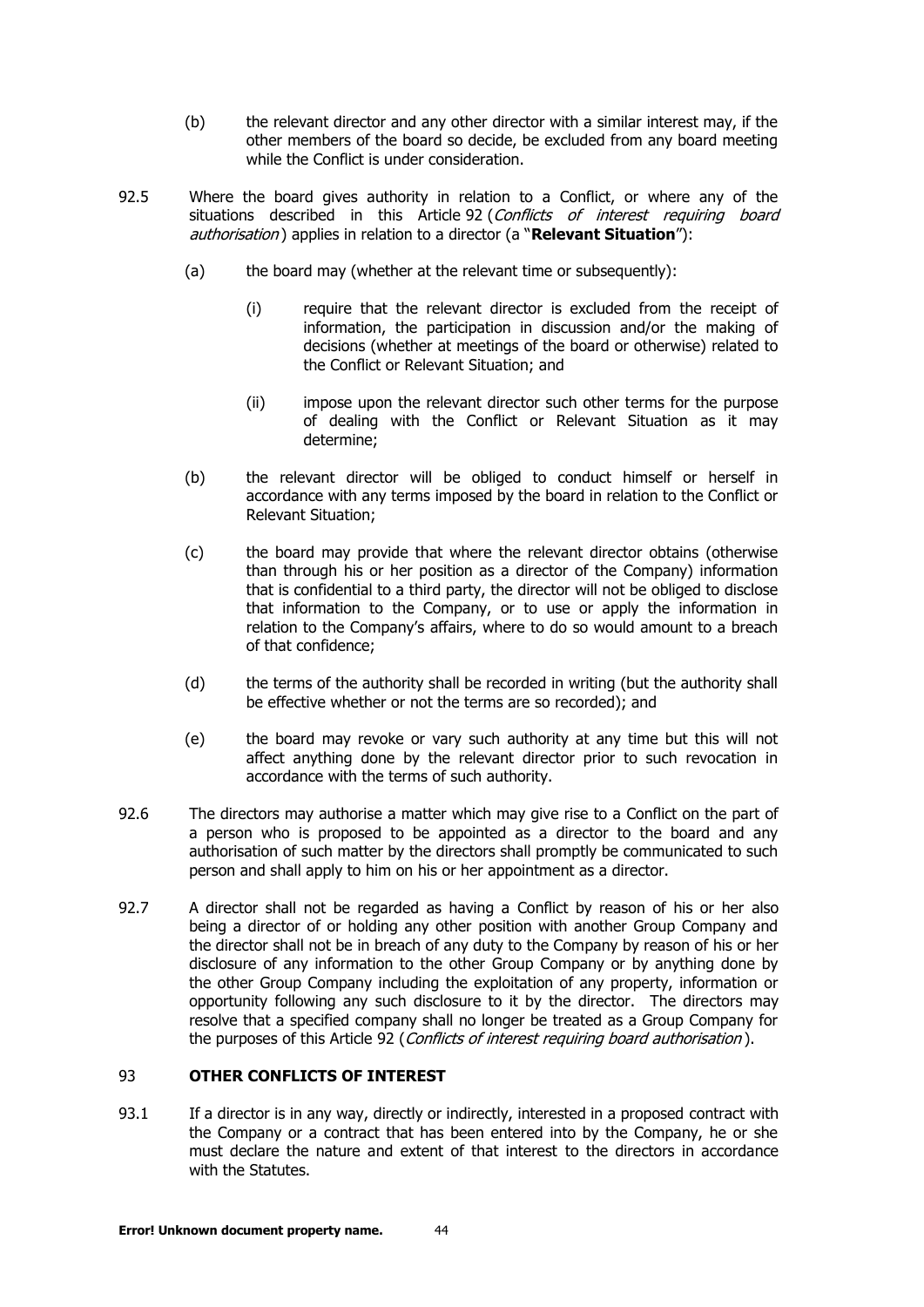- 93.2 Provided he or she has declared his or her interest in accordance with Article [93.1,](#page-43-1) a director may:
	- (a) be party to, or otherwise interested in, any contract with the Company or in which the Company has a direct or indirect interest;
	- (b) hold any other office or place of profit with the Company (except that of auditor) in conjunction with his or her office of director for such period and upon such terms, including as to remuneration, as the board may decide, either in addition to or in lieu of any remuneration under any other provision of these Articles;
	- (c) act by himself or herself or through a firm with which he or she is associated in a professional capacity for the Company or any other company in which the Company may be interested (otherwise than as auditor);
	- (d) be or become a director or other officer of, or employed by or otherwise be interested in any holding company or subsidiary company of the Company or any other company in which the Company may be interested; and
	- (e) be or become a director of any other company in which the Company does not have an interest and which cannot reasonably be regarded as giving rise to a conflict of interest at the time of his or her appointment as a director of that other company.

#### <span id="page-44-0"></span>94 **BENEFITS**

Subject to the provisions of the Statutes a director shall not be disqualified by his or her office from entering into any contract with the Company, either with regard to his or her tenure of any office or position in the management, administration or conduct of the business of the Company or as vendor, purchaser or otherwise. Subject to the interest of the director being duly declared, a contract entered into by or on behalf of the Company in which any director is in any way interested shall not be liable to be avoided; nor shall any director so interested be liable to account to the Company for any benefit resulting from the contract by reason of the director holding that office or of the fiduciary relationship established by his or her holding that office.

## <span id="page-44-1"></span>95 **QUORUM AND VOTING REQUIREMENTS**

- 95.1 A director shall not vote on (or be counted in the quorum) in relation to any resolution of the board concerning his or her own appointment (including fixing or varying its terms), or the termination of his or her own appointment, as the holder of any office or place of profit with the Company or any other company in which the Company is interested but, where proposals are under consideration concerning the appointment (including fixing or varying its terms), or the termination of the appointment, of two or more directors to offices or places of profit with the Company or any other company in which the Company is interested, those proposals may be divided and a separate resolution may be put in relation to each director and in that case each of the directors concerned (if not otherwise debarred from voting under this Article [95](#page-44-1) (*[Quorum and voting requirements](#page-44-1)*)) shall be entitled to vote (and be counted in the quorum) in respect of each resolution unless it concerns his or her own appointment or the termination of his or her own appointment.
- 95.2 A director shall not be entitled to vote on a resolution (or attend or count in the quorum at those parts of a meeting regarding such resolution) relating to a transaction or arrangement with the Company in which he or she is interested, save: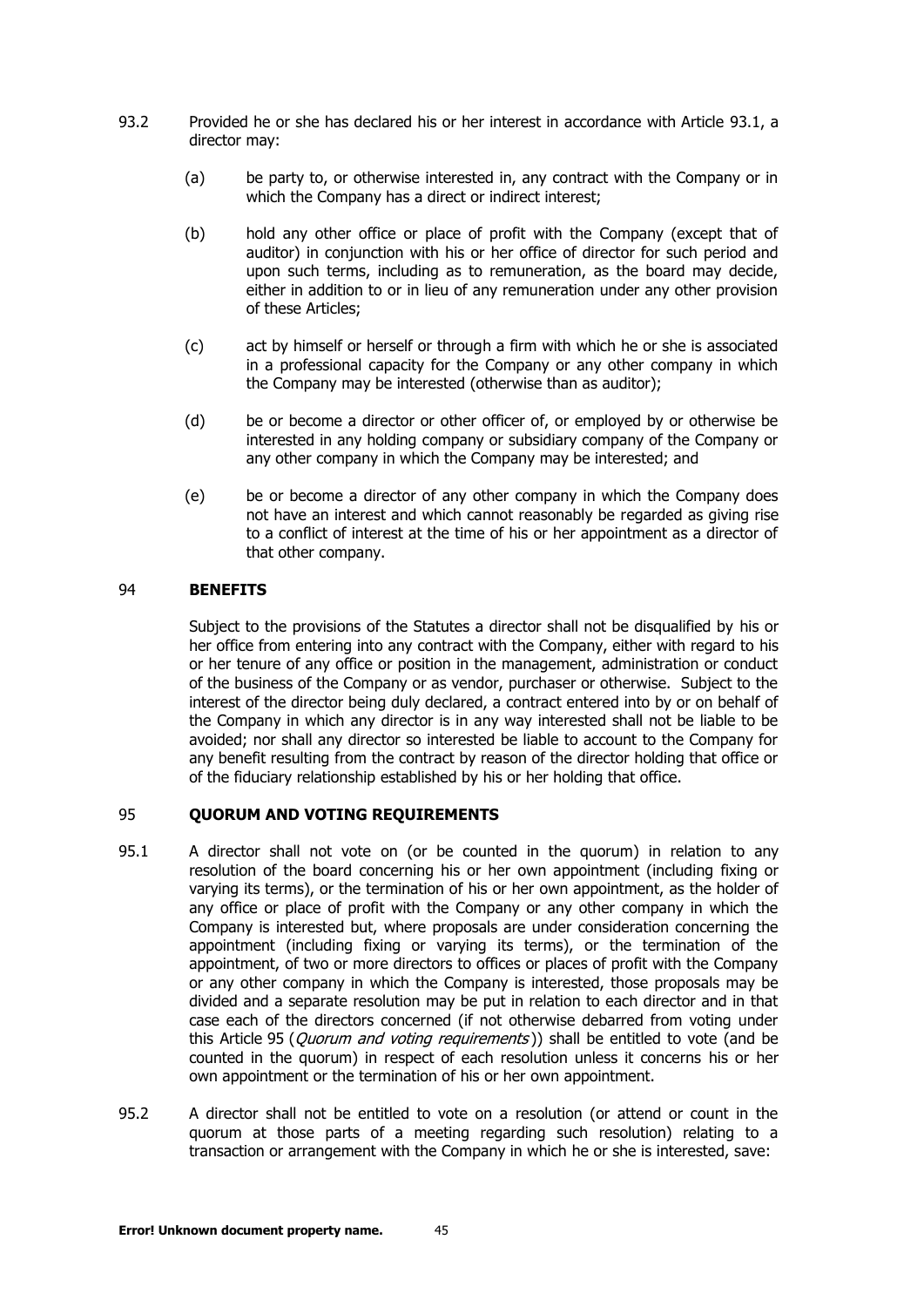- (a) where the other directors resolve that the director concerned should be entitled to do so in circumstances where they are satisfied that the director's interest cannot reasonably be regarded as likely to give rise to a conflict of interest; or
- (b) in any of the following circumstances:
	- (i) the giving of any guarantee, security or indemnity in respect of money lent or obligations incurred by the director or by any other person at the request of or for the benefit of the Company or any of its subsidiaries;
	- (ii) the giving of any guarantee, security or indemnity in respect of a debt or obligation of the Company or any of its subsidiaries for which the director has himself or herself assumed responsibility in whole or in part under a guarantee or indemnity or by the giving of security;
	- (iii) the giving to him of any other indemnity, where all other directors are also being offered indemnities on substantially the same terms;
	- (iv) the funding by the Company of his or her expenditure on defending proceedings or the doing by the Company of anything to enable him to avoid incurring such expenditure where all other directors are being offered substantially the same arrangements;
	- (v) any contract concerning an offer of shares, debentures or other securities of or by the Company or any of its subsidiaries for subscription or purchase in which offer the director is or may be entitled to participate as a holder of securities or he or she is or is to be interested as a participant in the underwriting or sub-underwriting thereof;
	- (vi) any contract in which the director is interested by virtue of his or her interest in shares, debentures or other securities of the Company or otherwise in or through the Company;
	- (vii) any contract concerning any other company in which the director is interested, directly or indirectly and whether as an officer, shareholder, creditor or otherwise, unless the company is one in which he or she has a relevant interest;
	- (viii) any contract relating to an arrangement for the benefit of the employees of the Company or any of its subsidiaries which does not award him any privilege or benefit not generally awarded to the employees to whom such arrangement relates;
	- (ix) any contract concerning the adoption, modification or operation of a pension fund or retirement, death or disability benefits scheme which relates both to directors and employees of the Company and/or of any of its subsidiaries and does not provide in respect of any director as such any privilege or advantage not accorded to the employees to which the fund or scheme relates;
	- (x) any contract concerning the adoption, modification or operation of a pension fund, superannuation or similar scheme or retirement, death, or disability benefits scheme or employees' share scheme which relates both to directors and employees of the Company or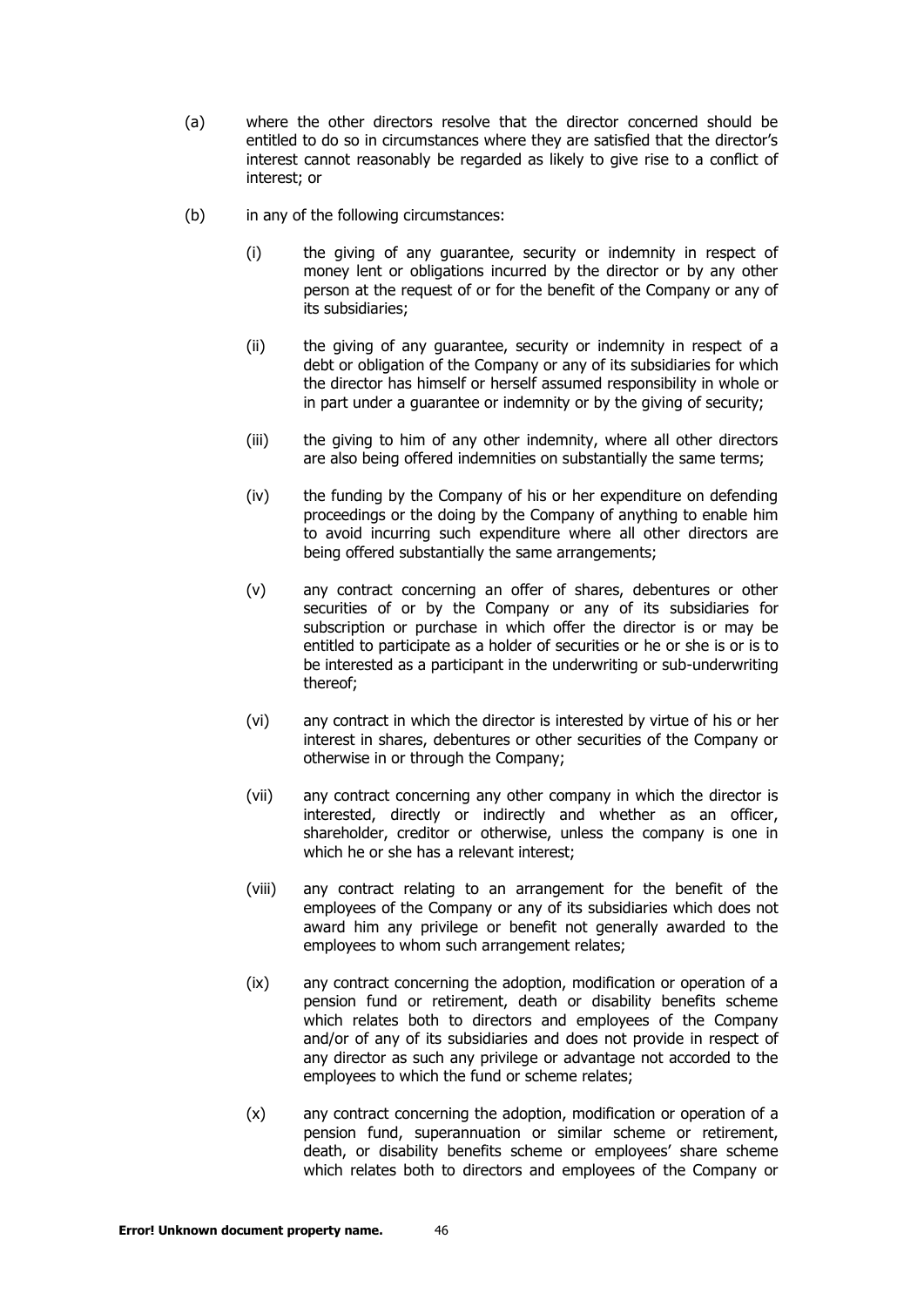any of its subsidiaries and does not provide in respect of any director as such any privilege or advantage not accorded to employees to which the fund or scheme relates; and

- (xi) any contract concerning the purchase or maintenance of insurance against any liability, for the benefit of persons including directors;
- (c) a company shall be deemed to be one in which a director has a relevant interest if and so long as he or she (together with persons connected with him within the meaning of sections 252 to 255 of CA2006) to his or her knowledge holds an interest in shares (as determined pursuant to sections 820 to 825 of CA2006) representing 1% or more of any class of the equity share capital of that company (calculated exclusive of any shares of that class in that company held as treasury shares) or of the voting rights available to members of that company or if he or she can cause 1% or more of those voting rights to be exercised at his or her direction; and
- (d) where a company in which a director has a relevant interest is interested in a contract, he or she shall also be deemed interested in that contract.
- 95.3 In the case of an alternate director, an interest of his or her appointor shall be treated as an interest of the alternate in addition to any interest which the alternate otherwise has.
- 95.4 If any question shall arise at any meeting of the board as to the interest of a director (other than the chair of the meeting) in a contract and whether it is likely to give rise to a conflict of interest or as to the entitlement of any director (other than the chair of the meeting) to vote or be counted in the quorum and the question is not resolved by such director voluntarily agreeing to abstain from voting or not to be counted in the quorum, the question shall be referred to the chair of the meeting and his or her ruling in relation to the director concerned shall be final and conclusive except in a case where the nature or extent of the interest of the director concerned, so far as it is known to him, has not been fairly disclosed to the board. If any question shall arise in respect of the chair of the meeting, the question shall be decided by a resolution of the board (for which purpose the chair shall not be counted in the quorum and shall not vote on the matter) and the resolution shall be final and conclusive except in a case where the nature or extent of the interest of the chair, so far as it is known to him, has not been fairly disclosed to the board.
- [95](#page-44-1).5 In this Article 95 (*[Quorum and voting requirements](#page-44-1)*) references to a contract include references to any proposed contract and to any transaction or arrangement whether or not constituting a contract.
- [95](#page-44-1).6 In this Article 95 (*[Quorum and voting requirements](#page-44-1)*) a director is treated as being interested in a transaction or arrangement with the Company in which a person connected with that director within the meaning of section 252 of CA2006 is interested and the director is aware of such interest or having regard to the circumstances, the director ought reasonably to have been aware of it.
- 95.7 Subject to these Articles, the board may cause the voting rights conferred by the shares in any other company held or owned by the Company or exercisable by them as directors of that other company to be exercised in such manner in all respects as it thinks fit (including the exercise of voting rights in favour of any resolution appointing the directors or any of them as directors or officers of the other company or voting or providing for the payment of any benefit to the directors or officers of the other company).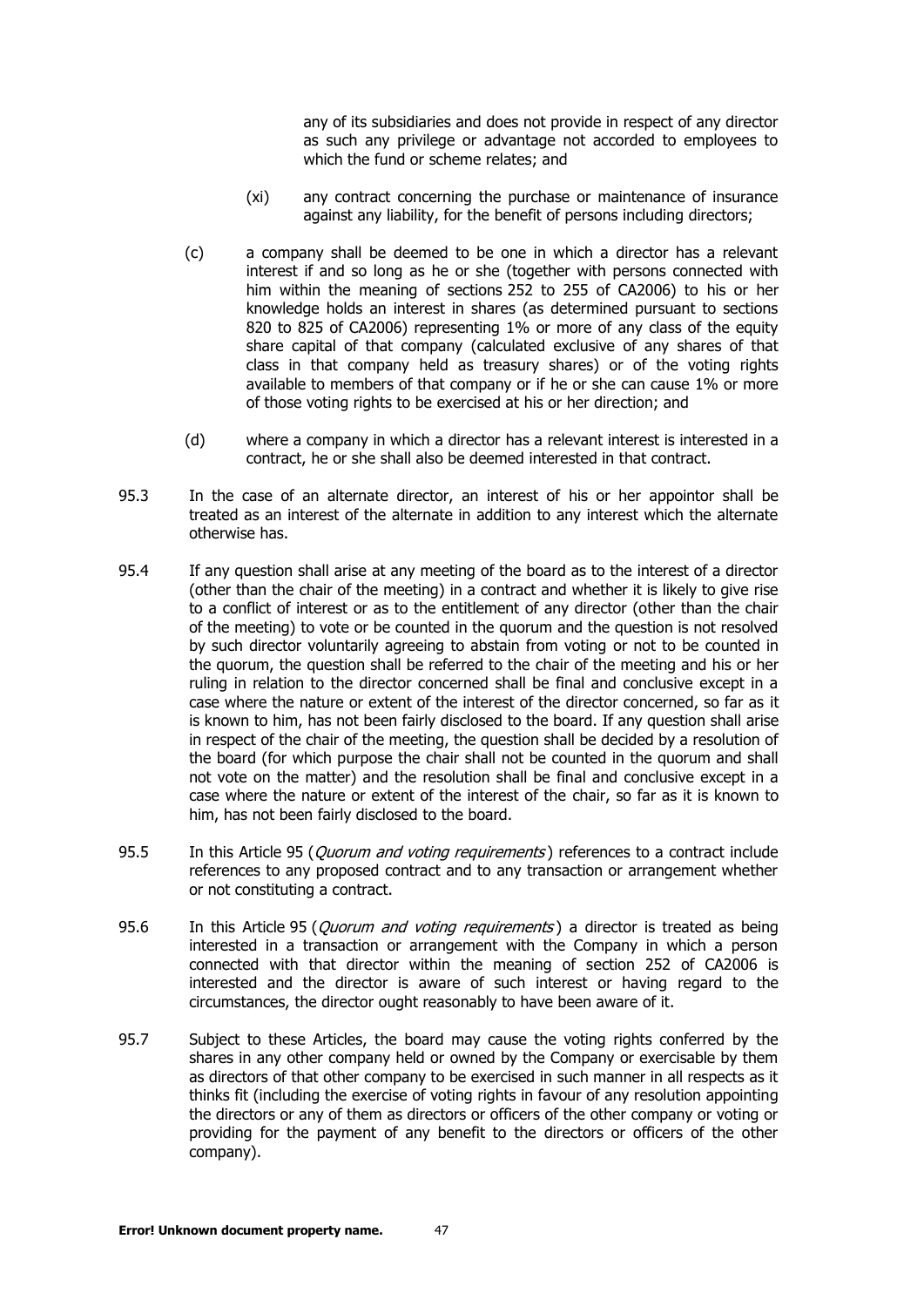#### <span id="page-47-0"></span>**PROCEEDINGS OF THE BOARD**

#### 96 **BOARD MEETINGS**

The board may meet for the despatch of business, adjourn and otherwise regulate its meetings as it thinks fit. A director at any time may, and the secretary at the request of a director at any time shall, summon a board meeting.

#### <span id="page-47-1"></span>97 **NOTICE OF BOARD MEETINGS**

Notice of a board meeting shall be given to each director and shall be deemed to be properly given to a director if it is given to him personally or by word of mouth or sent in hard copy form to him at his or her last known address or any other address given by him to the Company for this purpose or sent in Electronic form to him at an address given by him to the Company for this purpose. A director may waive notice of any meeting either prospectively or retrospectively.

#### <span id="page-47-2"></span>98 **QUORUM**

The quorum necessary for the transaction of the business of the board may be fixed by the board and, unless so fixed at any other number, shall be two. Subject to the provisions of these Articles, any director who ceases to be a director at a board meeting may continue to be present and to act as a director and be counted in the quorum until the termination of the board meeting if no other director objects and if otherwise a quorum of directors would not be present.

#### <span id="page-47-3"></span>99 **CHAIR OR DEPUTY CHAIR TO PRESIDE**

The board may appoint a director to be the chair or a deputy chair of the board, and may at any time remove him from that office. The chair, or failing him any deputy chair shall act as chair at every meeting of the board. But if no chair or deputy chair is appointed, or if at any meeting neither the chair nor any deputy chair is present within five minutes after the time appointed for holding the meeting or if neither the chair or deputy chair is willing to act, the directors present shall choose one of their number to act as chair of the meeting.

#### <span id="page-47-4"></span>100 **COMPETENCE OF MEETINGS**

A meeting of the board at which a quorum is present shall be competent to exercise all the powers, authorities and discretions for the time being vested in or exercisable by the board.

# <span id="page-47-5"></span>101 **VOTING**

Questions arising at any meeting shall be determined by a majority of votes. In the case of an equality of votes the chair of the meeting shall not have a second or casting vote in addition to the vote or votes to which he or she may be entitled to as a director of the Company.

## <span id="page-47-6"></span>102 **TELEPHONE AND VIDEO CONFERENCE MEETINGS**

- 102.1 A meeting of the board may consist of a conference between directors some or all of whom are in different places provided that each director who participates is able:
	- (a) to hear each of the other participating directors addressing the meeting; and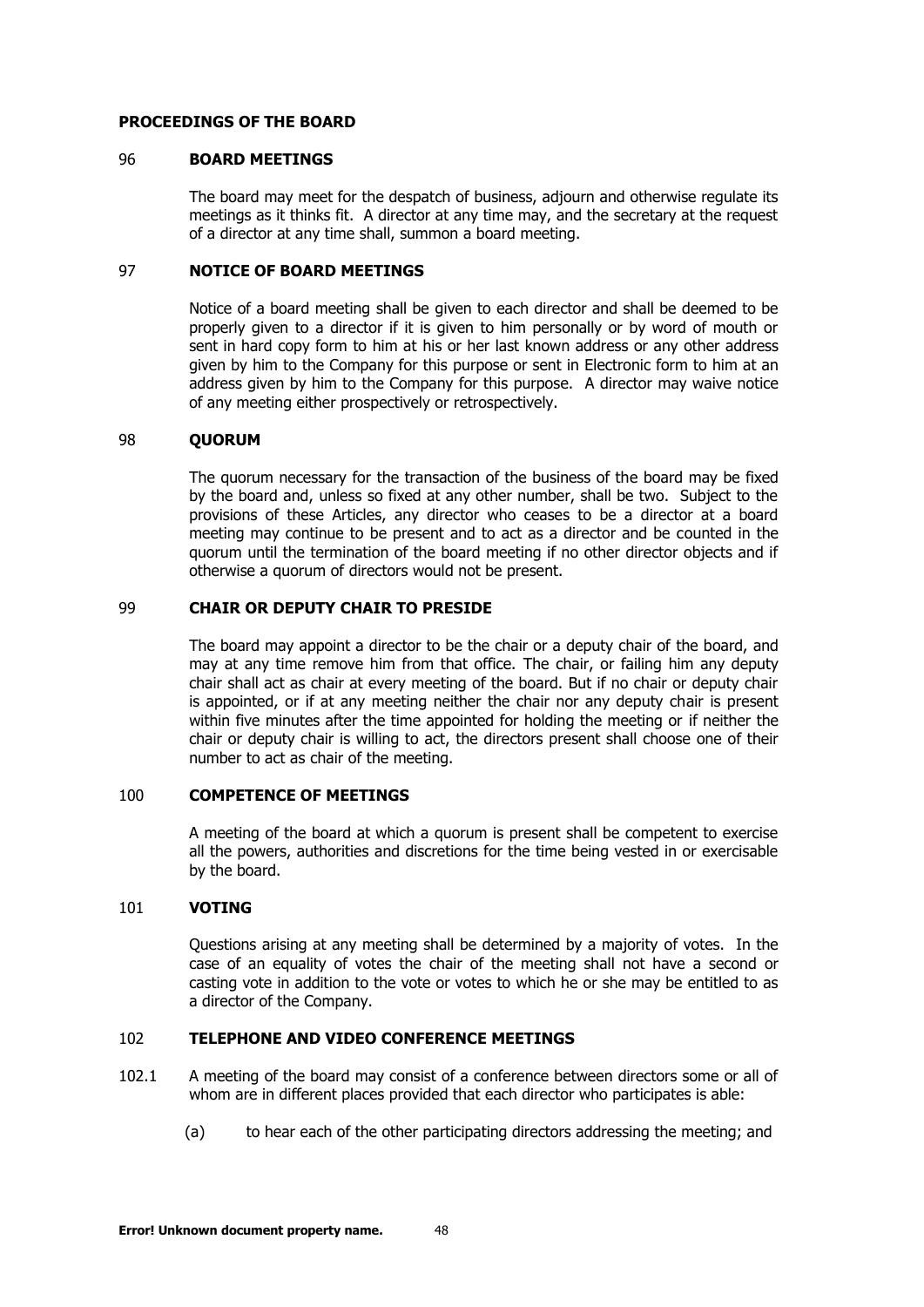- (b) if he or she wishes, to address all of the other participating directors simultaneously, whether by conference telephone or by video conference or by any other form of communications equipment (whether in use when these Articles are adopted or developed subsequently) or by a combination of any such methods.
- 102.2 A quorum is deemed to be present if those conditions are satisfied in respect of at least the number of directors required to form a quorum, subject to the provisions of Article [98](#page-47-2) (Ouorum).
- 102.3 A meeting held in this way is deemed to take place at the place where the largest group of participating directors is assembled or, if no such group is readily identifiable, at the place from where the chair of the meeting participates.

## <span id="page-48-0"></span>103 **RESOLUTIONS IN WRITING**

- 103.1 Any director may propose a directors' written resolution and the secretary must propose a written resolution if a director so requests.
- 103.2 A resolution in writing signed by all the directors who are entitled to notice of a meeting of the board, to attend such meeting and to vote on such resolution shall be as valid and effective as if it had been passed at a meeting of the board duly called and constituted provided that the number of directors signing the resolution is not less than the number of directors required for a quorum necessary for the transaction of the business of the board. The resolution may be contained in one document or in several documents in like form, each signed or approved by one or more of the directors concerned. For the purpose of this Article [103](#page-48-0) ([Resolutions in writing](#page-48-0)):
	- (a) a director signifies his or her agreement to a proposed resolution when the Company receives from him a document indicating his or her agreement to the resolution authenticated in the manner permitted by the Statutes for a document in the relevant form; and
	- (b) the director may send the documents in hard copy form or in Electronic form to such address (if any) for the time being specified by the Company for that purpose.

## <span id="page-48-1"></span>104 **VALIDITY OF ACTS OF DIRECTORS IN SPITE OF FORMAL DEFECT**

All *bona fide* acts done by the board, or by any committee, or by any person acting as a director or member of a committee, shall notwithstanding that it is afterwards discovered that there was some defect in the appointment of any member of the board or committee or of the person so acting, or that they or any of them were disqualified or had vacated office or were not entitled to vote, be as valid as if every such person had been duly appointed and qualified to be a director and had continued to be a director or member of the committee and had been entitled to vote.

#### <span id="page-48-2"></span>105 **MINUTES**

- 105.1 The board shall cause minutes to be recorded in writing for the purpose:
	- (a) of all appointments of officers made by the board;
	- (b) of the names of all the directors present at each meeting of the board and of any committee; and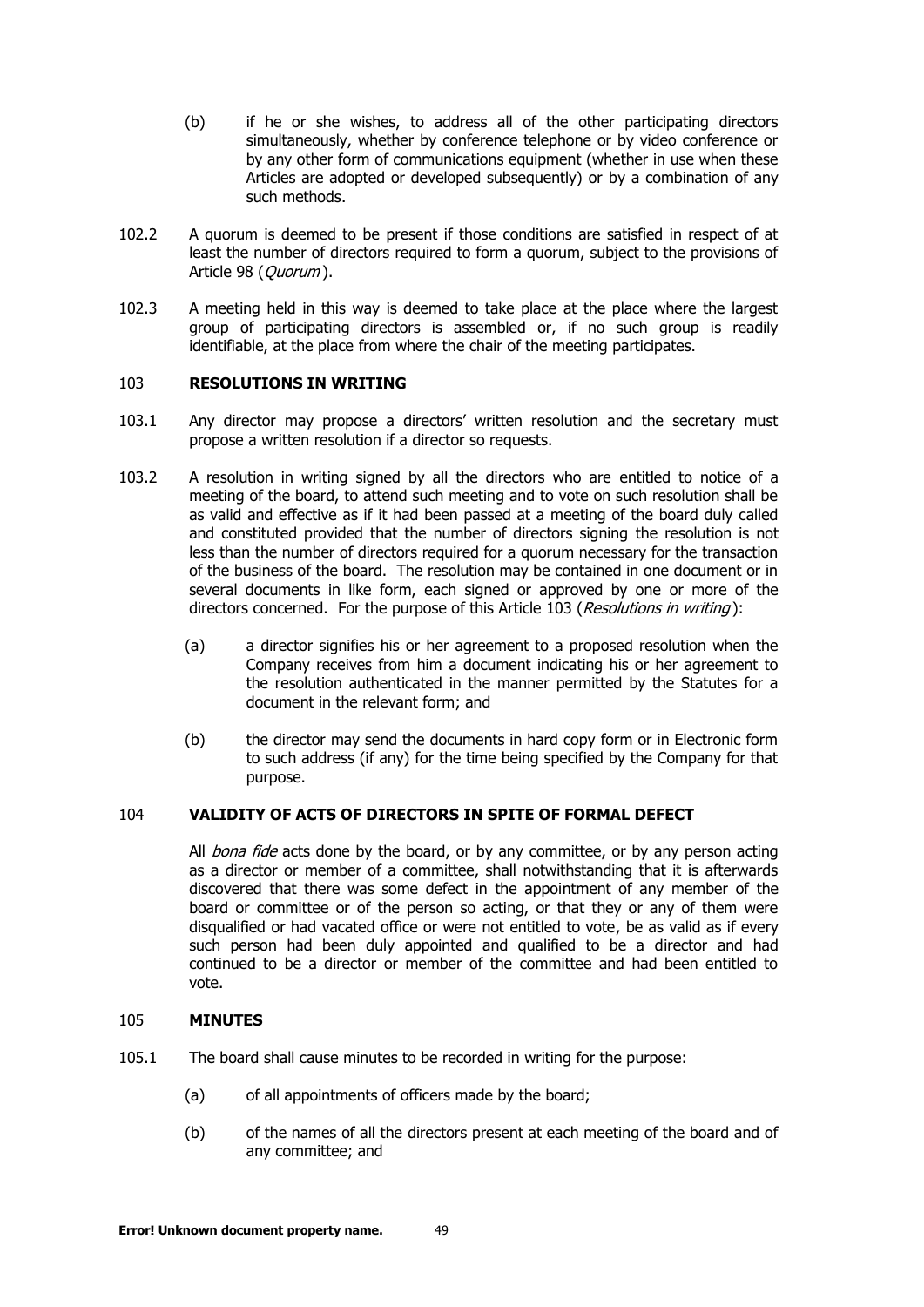- (c) of all resolutions and proceedings of all meetings of the Company and of any class of members, and of the directors and of any committee (including any meetings held in accordance with Article [102](#page-47-6) (Telephone and video [conference meetings](#page-47-6) ).
- 105.2 The secretary must ensure that all resolutions of the board passed otherwise than at board meetings are kept for at least ten years.

#### <span id="page-49-0"></span>**SECRETARY**

#### 106 **SECRETARY**

Subject to the Statutes, the secretary shall be appointed by the board for such term, at such remuneration and on such conditions as it thinks fit, and the board may remove from office any person so appointed (without prejudice to any claim for damages for breach of any contract between him and the Company). If thought fit two or more persons may be appointed as joint secretaries. The board may also appoint from time to time on such terms as it may think fit one or more deputy and/or assistant secretaries.

## <span id="page-49-1"></span>**SEAL**

#### 107 **SEAL**

- 107.1 The Company may exercise the powers conferred by the Statutes with regard to having official seals and those powers shall be vested in the board.
- 107.2 The board shall provide for the safe custody of every seal of the Company.
- 107.3 A seal shall be used only by the authority of the board or a duly authorised committee. The board may determine who shall sign any instrument to which a seal is applied, either generally or in relation to a particular instrument or type of instrument, and may also determine, either generally or in any particular case, that such signatures shall be dispensed with or affixed by some mechanical means.
- 107.4 Unless otherwise decided by the board:
	- (a) certificates for shares, debentures or other securities of the Company need not be signed; and
	- (b) every other instrument to which a seal is applied shall be signed by at least one director and the secretary, or by at least two directors or by one director in the presence of a witness who attests the signature or by such other person or persons as the board may approve.

#### <span id="page-49-2"></span>**AUTHENTICATION OF DOCUMENTS**

#### 108 **AUTHENTICATION OF DOCUMENTS**

Any director or the secretary or any person appointed by the board for the purpose shall have power to authenticate any document affecting the constitution of the Company and any resolution passed at a general meeting or at a meeting of the board or any committee, and any book, record, document or account relating to the business of the Company, and to certify copies thereof or extracts therefrom as true copies or extracts; and where any book, record, document or account is elsewhere than at the office the local manager or other officer of the Company having the custody thereof shall be deemed to be a person appointed by the board as aforesaid.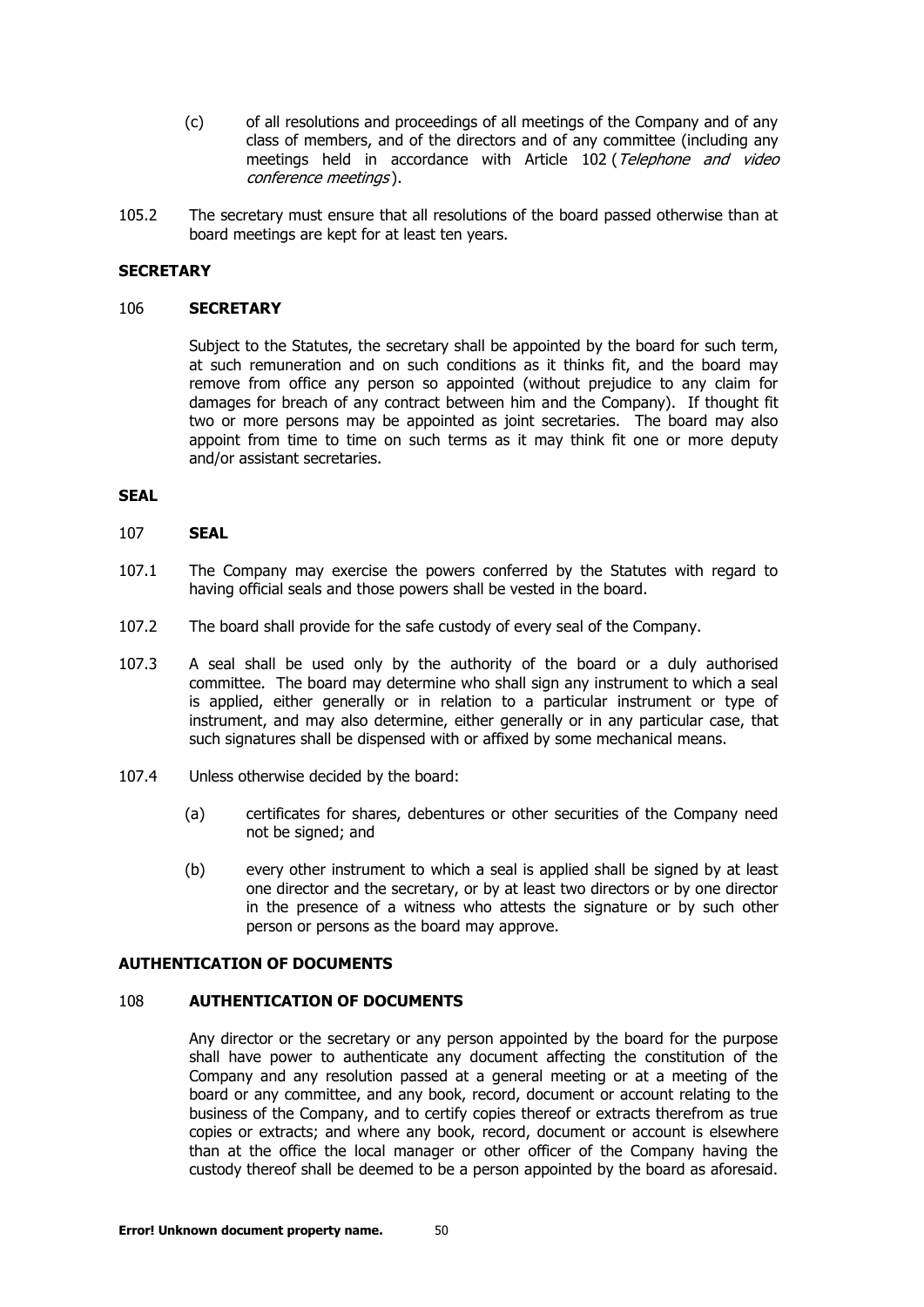A document purporting to be a copy of any such resolution, or an extract from the minutes of any such meeting, which is certified as aforesaid shall be conclusive evidence in favour of all persons dealing with the Company upon the faith thereof that such resolution has been duly passed or, as the case may be, that any minute so extracted is a true and accurate record of proceedings at a duly constituted meeting.

#### <span id="page-50-0"></span>**DIVIDENDS**

#### 109 **DECLARATION OF DIVIDENDS BY THE COMPANY**

Subject to the Statutes, the Company may, by ordinary resolution, declare a dividend to be paid to the members, according to their respective rights and interest in the profits, and may fix the time for payment of such dividend, but no dividend shall exceed the amount recommended by the board.

## <span id="page-50-1"></span>110 **FIXED AND INTERIM DIVIDENDS**

Subject to the Statutes, the board may pay such interim dividends as appear to the board to be justified by the financial position of the Company and may also pay any dividend payable at a fixed rate at intervals settled by the board, whenever the financial position of the Company, in the opinion of the board, justifies its payment. If the board acts in good faith, none of the directors shall incur any liability to the holders of any shares for any loss they may suffer in consequence of the payment of an interim dividend or fixed dividend on any other class of shares ranking pari passu with or after these shares.

#### <span id="page-50-2"></span>111 **CALCULATION AND CURRENCY OF DIVIDENDS**

- 111.1 Except insofar as the rights attaching to, or the terms of issue of, any share otherwise provide:
	- (a) all dividends shall be declared and paid according to the amounts paid up on the shares in respect of which the dividend is paid, but no amount paid up on a share in advance of calls shall be treated for the purposes of this Article [111](#page-50-2) ([Calculation and currency of dividends](#page-50-2)) as paid up on the share:
	- (b) all dividends shall be apportioned and paid pro rata according to the amounts paid up on the shares during any portion or portions of the period in respect of which the dividend is paid; and
	- (c) dividends may be declared or paid in any currency.
- 111.2 The board may agree with any member that dividends which may at any time or from time to time be declared or become due on his or her shares in one currency shall be paid or satisfied in another, and may agree the basis of conversion to be applied and how and when the amount to be paid in the other currency shall be calculated and paid and for the Company or any other person to bear any costs involved.

# <span id="page-50-3"></span>112 **METHOD OF PAYMENT**

112.1 The Company may pay any dividend or other sum payable in respect of a share in cash or by cheque, dividend warrant, or money order and may send the same by post to the registered address of the holder or in the case of joint holders to the registered address of that person whose name stands first in the register, or to such person and address as the holder or joint holders may direct in writing. Every cheque, warrant, or order shall, unless the holder or joint holders otherwise direct, be made payable to the holder or, in the case of joint holders, to the holder whose name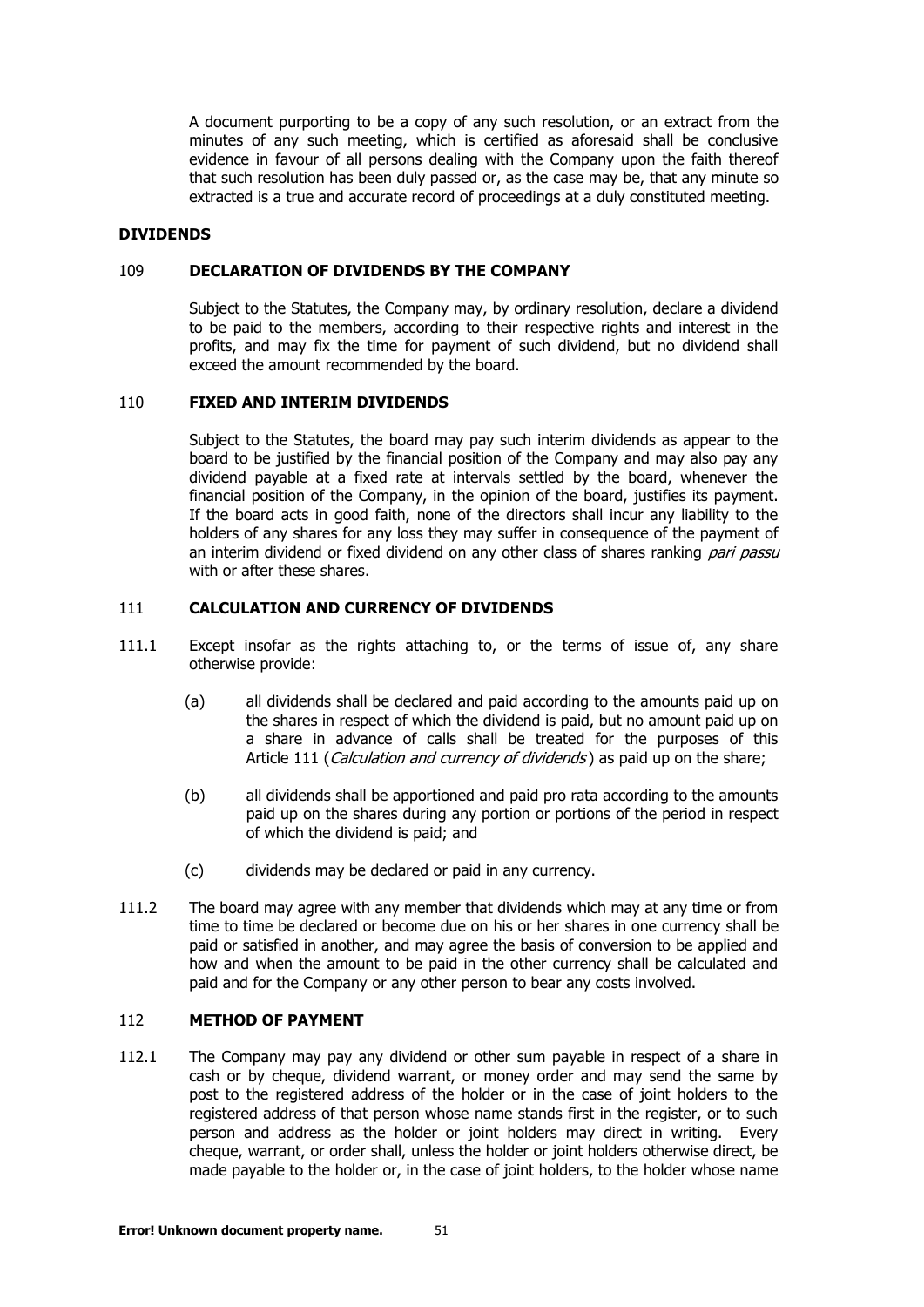stands first in the register and shall be sent at the risk of the person or persons entitled to the money represented by it and the payment of the cheque, warrant or order shall be a good discharge to the Company.

- 112.2 In addition, any such dividend or other sum may be paid by any bank or other funds transfer system or by means of an operator's system and to or through such person as the holder or joint holders may direct in writing and the Company may agree, and the making of such payment shall be a good discharge to the Company and the Company shall have no responsibility for any sums lost or delayed in the course of any such transfer or where it has acted on any such directions.
- 112.3 Any joint holder or other person jointly entitled to any share may give an effective receipt for all dividends and other monies paid in respect of the share.
- 112.4 If any such cheque, dividend warrant or other form of payment has or is alleged to have been lost, stolen or destroyed, the board may, at the request of the person entitled to such monies, issue a replacement cheque or dividend warrant or make payment in some other form, subject to compliance with such conditions as to evidence and indemnity and the payment of out of pocket expenses of the Company in connection with the request as the board may think fit.
- 112.5 Any dividend or other sum payable in respect of a share may be paid to a person or persons entitled by transmission to that share as if he or she or they were the holder or joint holders of that share and his or her address (or the address of the first named of two or more persons jointly entitled) noted in the register were the registered address.
- 112.6 Any payment in the case of an uncertificated share, where the Company is authorised to do so by or on behalf of the holder or joint holders in such manner as the Company shall from time to time consider sufficient, may be made by means of the operator's system (subject always to the facilities and requirements of the operator's system) and without prejudice to the generality of the foregoing such payment may be made by the sending by the Company or any person on its behalf of an instruction to the authorized operator of the operator's system to credit the cash memorandum account (being an account so designated by the authorized operator of the operator's system) of the holder or joint holders of such shares; and the making of a payment by means of the operator's system shall be a good discharge to the Company.

## <span id="page-51-0"></span>113 **NO INTEREST ON DIVIDENDS**

No dividend or other monies payable by the Company on or in respect of any share shall bear interest as against the Company unless otherwise provided by the rights attached to the share.

# <span id="page-51-1"></span>114 **CALLS OR DEBTS MAY BE DEDUCTED FROM DIVIDENDS**

The board may deduct from any dividend or other monies payable to any person (either alone or jointly with another) on or in respect of a share all such sums as may be due from him (either alone or jointly with another) to the Company on account of calls or otherwise in relation to shares or other securities of the Company.

# <span id="page-51-2"></span>115 **UNCASHED DIVIDENDS**

If:

(a) a payment for a dividend or other sum payable in respect of a share sent by the Company to the person entitled to it in accordance with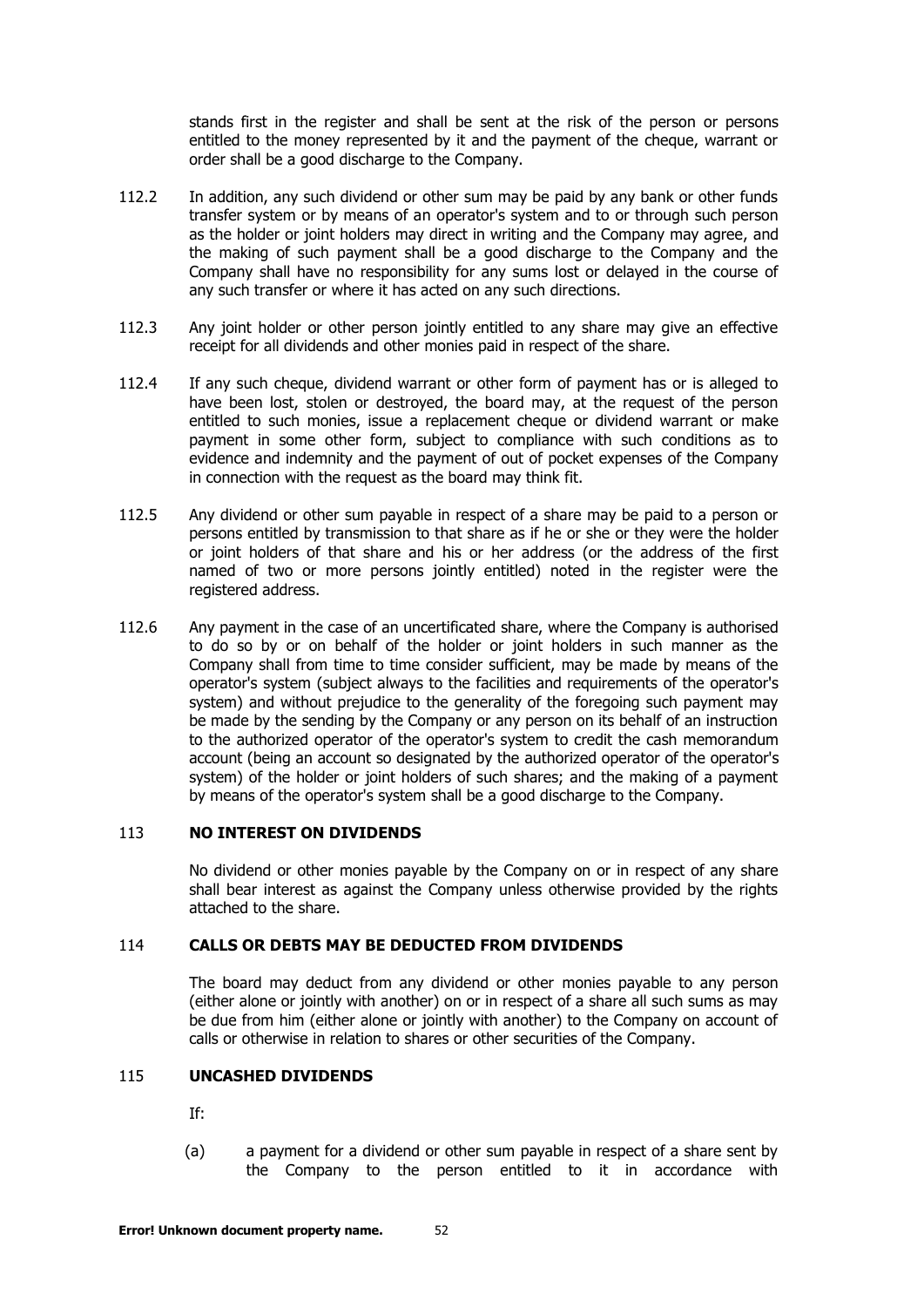Article [112](#page-50-3) (*[Method of payment](#page-50-3)*) is left uncashed or is returned to the Company and, after reasonable enquiries, the Company is unable to establish any new address or, with respect to a payment to be made by a funds transfer system (including, without limitation, the operator's system), a new account for that person; or

(b) such payment is left uncashed or returned to the Company on two consecutive occasions,

the Company shall not be obliged to send any dividends or other sums payable in respect of that share to that person until he or she notifies the Company of an address or, where the payment is to be made by a funds transfer system (including, without limitation, the operator's system), details of the account, to be used for the purpose.

## <span id="page-52-0"></span>116 **UNCLAIMED DIVIDENDS ETC**

All unclaimed dividends, interest or other sums payable may be invested or otherwise made use of by the board for the benefit of the Company until claimed. All dividends unclaimed for a period of 10 years after having been declared or become due for payment shall be forfeited and cease to remain owing by the Company. The payment of any unclaimed dividend, interest or other sum payable by the Company on or in respect of any share into a separate account shall not constitute the Company a trustee in respect of it.

# <span id="page-52-1"></span>117 **DIVIDENDS IN SPECIE**

- 117.1 With the sanction of an ordinary resolution of the Company and on the recommendation of the board, payment of any dividend may be satisfied wholly or in part by the distribution of specific assets and in particular of paid up shares or debentures of any other Company.
- 117.2 Where any difficulty arises in regard to the distribution, the board may settle the difficulty as it thinks fit and in particular may issue fractional certificates or ignore fractions, and may fix the value for distribution of the specific assets or any part of them, and may determine that cash payments be made to any members upon the footing of the value so fixed in order to secure equality of distribution, and may vest any of the specific assets in trustees upon such trusts for the persons entitled to the dividend as the board may think fit.

## <span id="page-52-2"></span>118 **SCRIP DIVIDENDS**

- 118.1 The board may, if authorised by an ordinary resolution of the Company, offer any holders of any particular class of shares the right to elect to receive further shares (whether or not of that class), credited as fully paid, instead of cash in respect of all or part of any dividend specified by the ordinary resolution (a "**scrip dividend**") in accordance with the following provisions of this Article [118](#page-52-2) ([Scrip dividends](#page-52-2)).
- 118.2 The ordinary resolution may specify a particular dividend (whether or not already declared) or may specify all or any dividends declared within a specified period, but such period may not end later than the conclusion of the fifth annual general meeting of the Company to be held following the date of the meeting at which the ordinary resolution is passed.
- <span id="page-52-3"></span>118.3 The basis of allotment shall be decided by the board so that, as nearly as may be considered convenient, the value of the further shares, including any fractional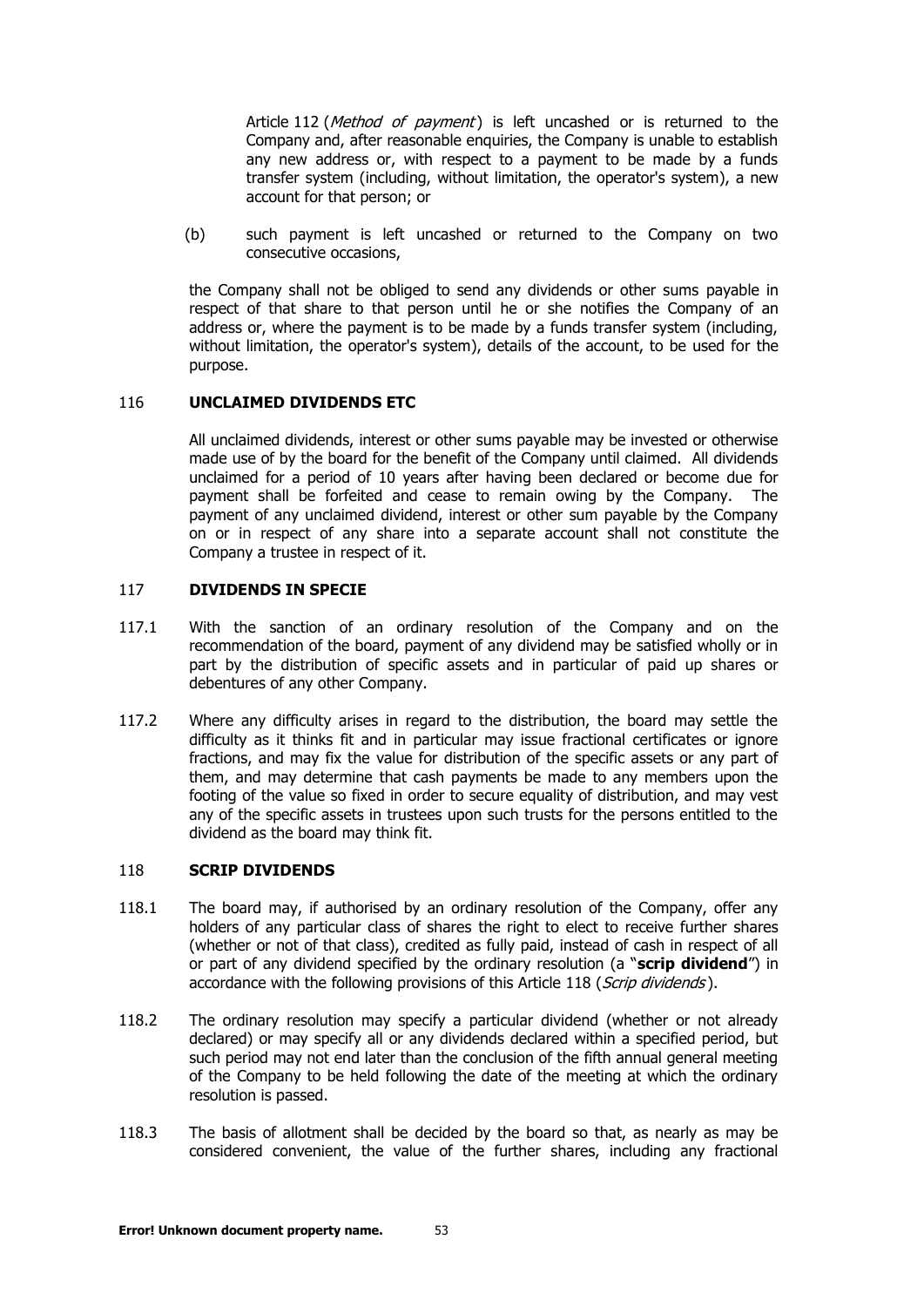entitlement, is equal to the amount of the cash dividend which would otherwise have been paid.

- 118.4 For the purposes of Article [118.3](#page-52-3) the value of the further shares shall be calculated by reference to the average of the middle-market quotations for a fully paid share of the relevant class, as shown in the Daily Official List of the London Stock Exchange, for the day on which such shares are first quoted "**ex**" the relevant dividend and the four subsequent dealing days or in such other manner as the board may decide.
- 118.5 The board shall give notice to the shareholders of their rights of election in respect of the scrip dividend and shall specify the procedure to be followed in order to make an election.
- 118.6 The dividend or that part of it in respect of which an election for the scrip dividend is made shall not be paid and instead further shares of the relevant class shall be allotted in accordance with elections duly made and the board shall capitalise a sum to the aggregate value of the shares to be allotted out of such sums available for the purpose and at such amounts as the board may consider appropriate.
- 118.7 The further shares so allotted shall rank pari passu in all respects with the fully paid shares of the same class then in issue except as regards participation in the relevant dividend.
- 118.8 The board may decide that the right to elect for any scrip dividend shall not be made available to shareholders resident in any territory, where in the opinion of the board, compliance with local laws or regulations would be impossible or unduly onerous.
- 118.9 The board may do all acts and things considered necessary or expedient to give effect to the provisions of a scrip dividend election and the issue of any shares in accordance with the provisions of this Article [118](#page-52-2) ([Scrip dividends](#page-52-2)), and may make such provisions as they think fit in the case of shares becoming distributable in fractions (including provisions under which, in whole or in part, the benefit of fractional entitlements accrues to the company rather than to the members concerned).
- 118.10 The board may from time to time establish or vary a procedure for election mandates, under which a holder of shares may, in respect of any future dividends for which a right of election pursuant to this Article [118](#page-52-2) (*[Scrip dividends](#page-52-2)*) is offered, elect to receive shares in lieu of such dividend on the terms of such mandate.
- 118.11 The board shall not make a scrip dividend available unless the Company has sufficient undistributed profits or reserves to give effect to elections which could be made to receive that scrip dividend.

## <span id="page-53-0"></span>**CAPITALISATION OF RESERVES**

#### 119 **CAPITALISATION OF RESERVES**

119.1 Subject to the Statutes, the Company may, upon the recommendation of the board, at any time and from time to time pass an ordinary resolution to the effect that it is desirable to capitalise all or any part of any amount standing to the credit of any reserve or fund (including retained earnings) at the relevant time whether or not the same is available for distribution and accordingly that the amount to be capitalised be set free for distribution among the members or any class of members who would be entitled to it if it were distributed by way of dividend and in the same proportions, on the footing that it is applied either in or towards paying up the amounts unpaid at the relevant time on any shares in the Company held by those members respectively or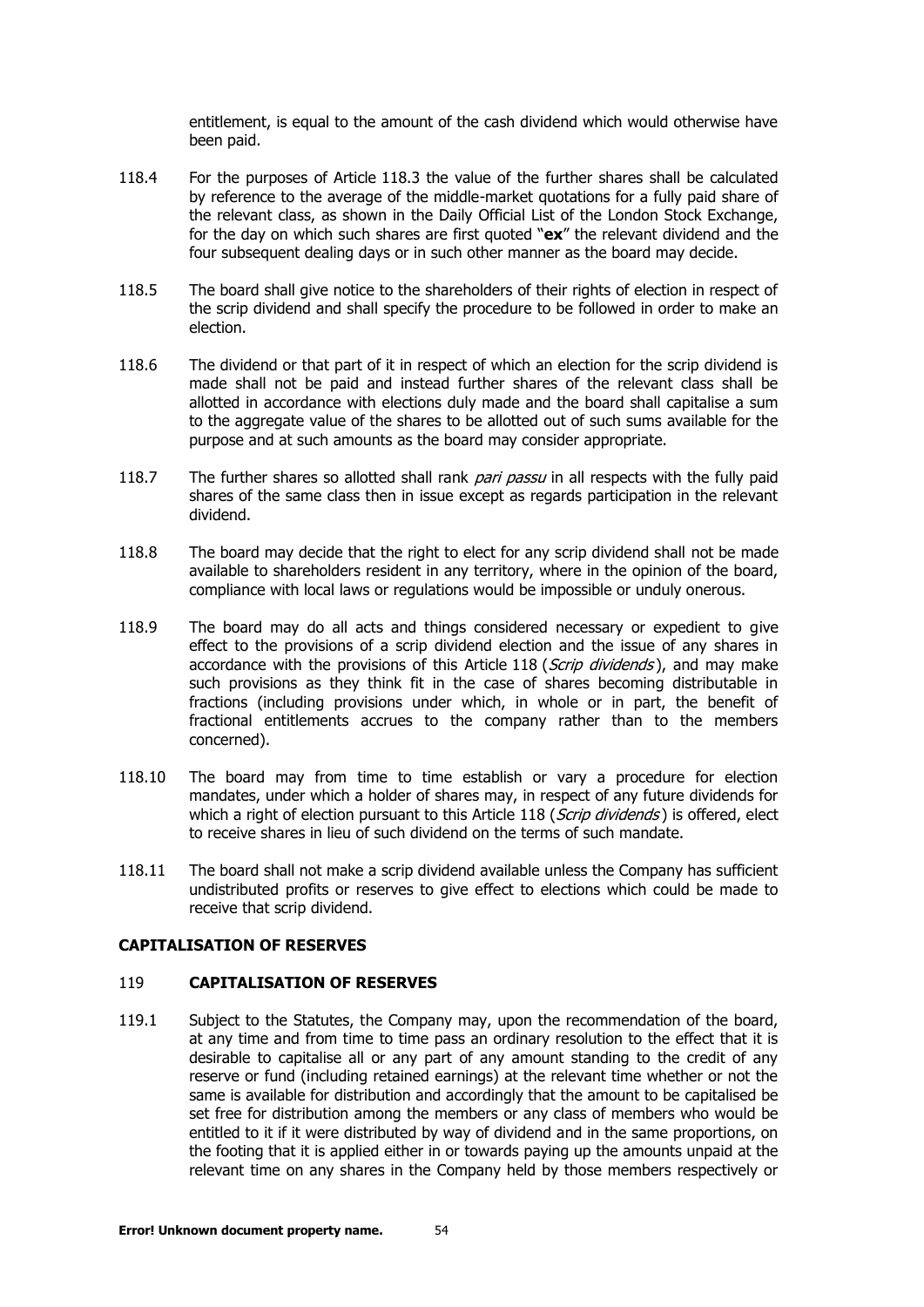in paying up in full shares, debentures or other obligations of the Company to be allotted and distributed credited as fully paid up among those members, or partly in one way and partly in the other, but so that, for the purposes of this Article [119](#page-53-0) ([Capitalisation of reserves](#page-53-0)):

- (a) a share premium account and a capital redemption reserve, and any reserve or fund representing unrealised profits, may be applied only in paying up in full shares of the Company that are to be allotted and distributed as fully paid up; and
- (b) where the amount capitalised is applied in paying up in full shares that are to be allotted and distributed as fully paid up, the Company will also be entitled to participate in the relevant distribution in relation to any shares of the relevant class held by it as treasury shares and the proportionate entitlement of the relevant class of members to the distribution will be calculated accordingly.

The board may authorise any person to enter into an agreement with the Company on behalf of the persons entitled to participate in the distribution and the agreement shall be binding on those persons.

119.2 Where any difficulty arises in regard to any distribution of any capitalised reserve or fund the board may settle the matter as it thinks expedient and in particular may authorise any person to sell and transfer any fractions or may resolve that the distribution should be as nearly as may be practicable in the correct proportion but not exactly so or may ignore fractions altogether, and may determine that cash payments shall be made to any members in order to adjust the rights of all parties, as may seem expedient to the board.

## <span id="page-54-0"></span>120 **CAPITALISATION OF RESERVES AND EMPLOYEES' SHARE SCHEMES**

- <span id="page-54-2"></span><span id="page-54-1"></span>[120](#page-54-0).1 This Article 120 ([Capitalisation of reserves and e](#page-54-0)mployees' share schemes) (which is without prejudice to the generality of the provisions of Article [119](#page-53-0) (Capitalisation of [reserves](#page-53-0)) applies:
	- (a) where a person is granted pursuant to an employees' share scheme a right to subscribe for shares in the Company in cash at a subscription price that results in the shares being partly paid; and
	- (b) where, pursuant to an employees' share scheme, the terms on which any person is entitled to subscribe in cash for shares in the Company are adjusted as a result of a capitalisation issue, rights issue or other variation of capital so that the subscription price is deemed to result in the shares being partly paid.
- 120.2 In any such case the board:
	- (a) may, subject to the Statutes, transfer to a reserve account a sum equal to the aggregate amount considered to be unpaid on such shares (the "**cash deficiency**") from the profits or reserves of the Company which are available for distribution and not required for the payment of any preferential dividend; and
	- (b) (subject to Article [120.4\)](#page-55-3) shall not apply that reserve account for any purpose other than paying up the cash deficiency upon the allotment of those shares.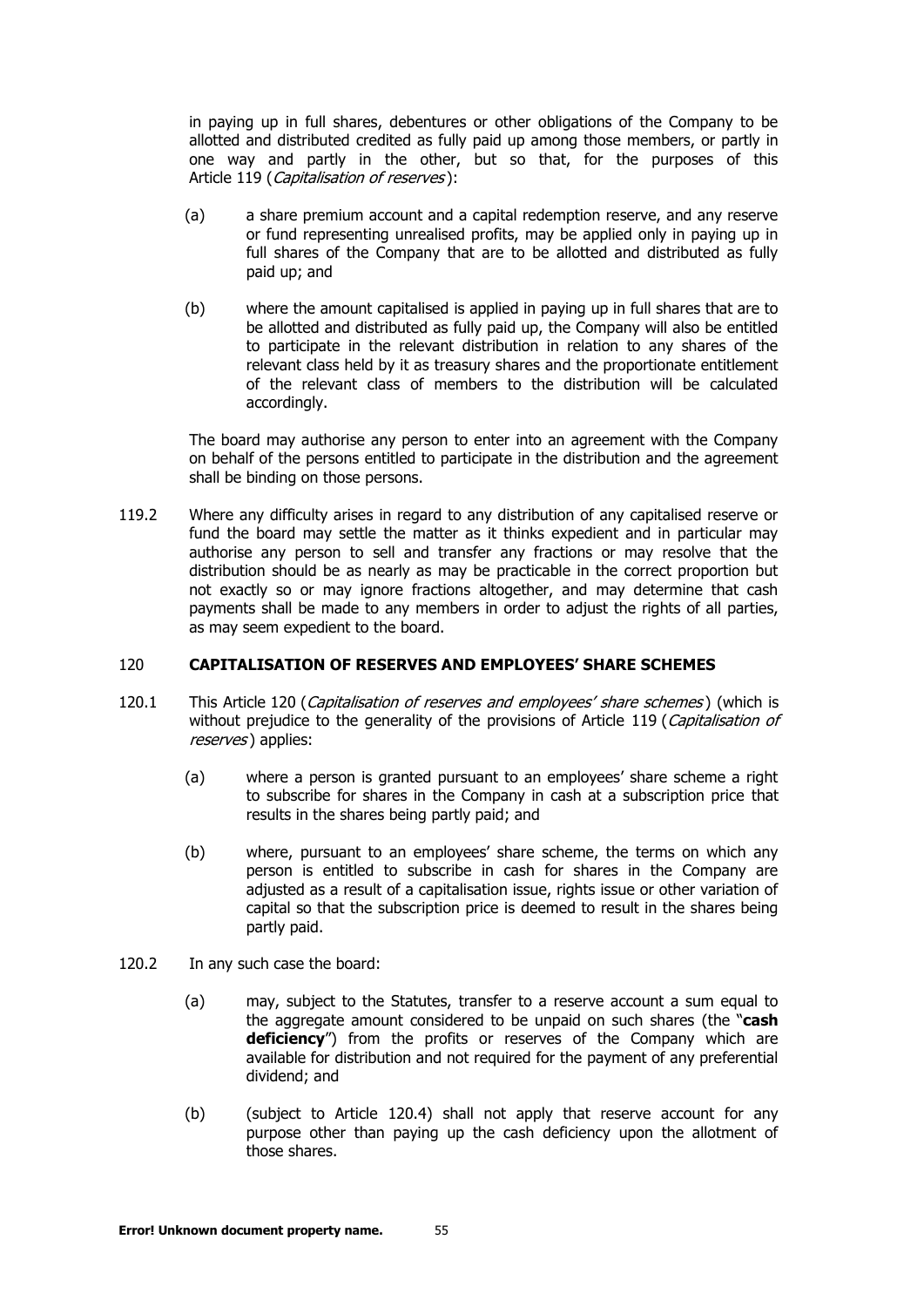- 120.3 Whenever the Company is required to allot shares pursuant to such a right to subscribe, the board shall (subject to the Statutes) appropriate to capital out of the reserve account an amount equal to the cash deficiency applicable to those shares, apply that amount in paying up the deficiency on the nominal value of those shares and allot those shares credited as fully paid to the person entitled to them.
- <span id="page-55-3"></span>120.4 If any person ceases to be entitled to subscribe for shares as described above, the restrictions on the reserve account shall cease to apply in relation to such part of the account as is equal to the amount of the cash deficiency applicable to those shares.
- 120.5 No right shall be granted under any employees' share scheme under Article [120.1\(a\)](#page-54-1) and no adjustment shall be made as mentioned in Article [120.1\(b\)](#page-54-2) unless there are sufficient profits or reserves of the Company available for distribution and not required for the payment of any preferential dividend to permit the transfer to a reserve account in accordance with this Article [120](#page-54-0) (Capitalisation of reserves and employees' [share schemes](#page-54-0)) of an amount sufficient to pay up the cash deficiency applicable to the shares concerned.

# <span id="page-55-0"></span>**RECORD DATES**

## 121 **FIXING OF RECORD DATES**

- 121.1 Notwithstanding any other provision of these Articles, but without prejudice to any rights attached to any shares, the Company or the board may fix a date as the record date by reference to which a dividend will be declared or paid or a distribution, allotment or issue made, and that date may be before, on or after the date on which the dividend, distribution, allotment or issue is declared.
- 121.2 In the absence of a record date being fixed, entitlement to any dividend, distribution, allotment or issue shall be determined by reference to the date on which the dividend is declared or the distribution, allotment or issue is made.

## <span id="page-55-1"></span>**ACCOUNTS**

## 122 **ACCOUNTING RECORDS**

- 122.1 The board shall cause accounting records of the Company to be kept in accordance with the provisions of the Statutes.
- 122.2 No member (as such) shall have any right of inspecting any account, book or document of the Company, except as conferred by the Statutes or authorised by the board or by any ordinary resolution of the Company.

## <span id="page-55-2"></span>**NOTICES**

# 123 **FORM OF NOTICES**

- 123.1 Notwithstanding anything to the contrary in these Articles, any notice or other document or information sent or supplied by or to the Company (whether authorised or required to be sent or supplied by the Statutes or otherwise) to or by a member, or to or by any person entitled to enjoy or exercise all or any specified rights of a member in relation to the Company, shall be:
	- (a) in writing signed by or on behalf of the giver in the manner set out below for written notices;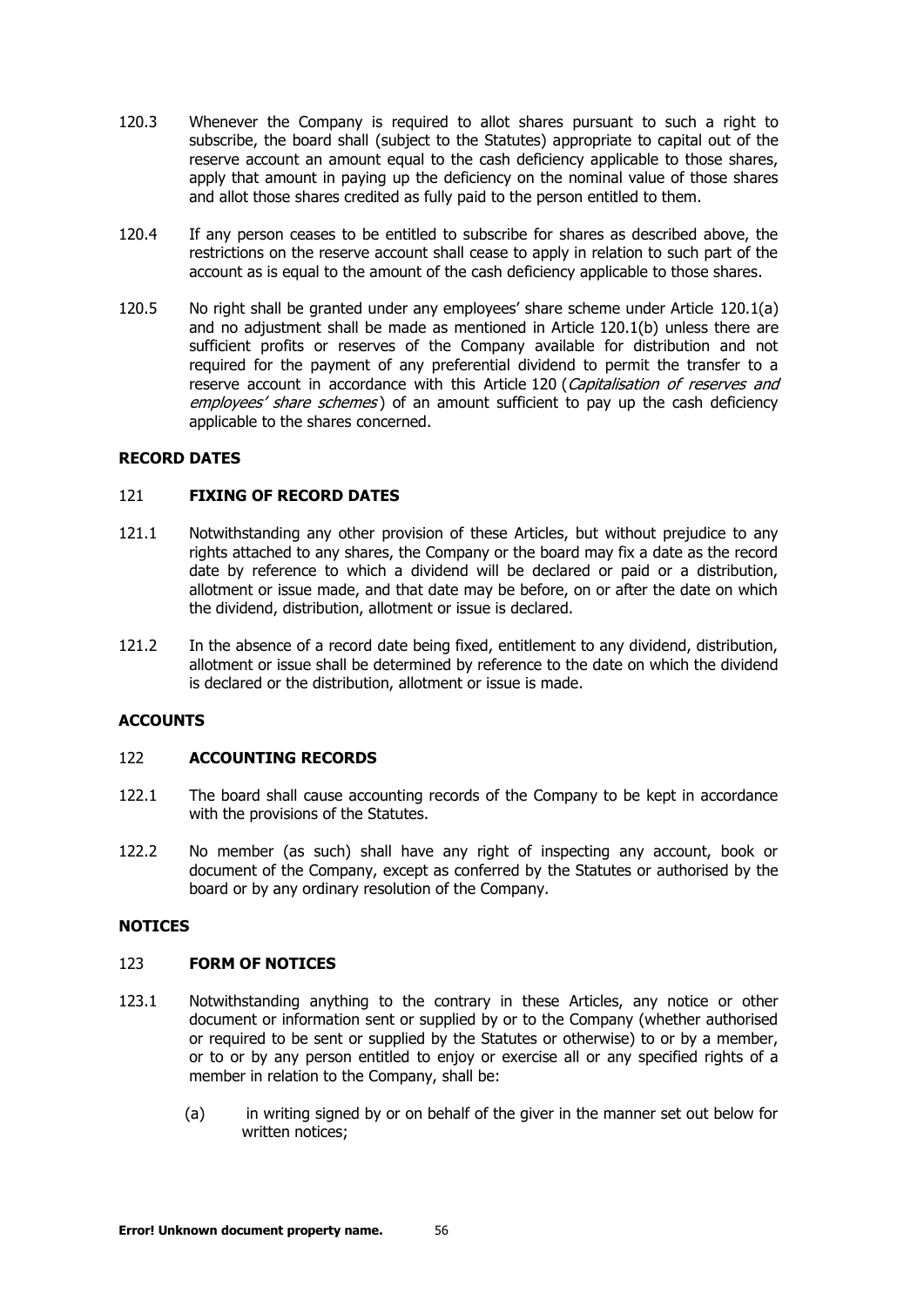- (b) in an Electronic Record signed by or on behalf of the giver by Electronic Signature and authenticated in accordance with Article [131;](#page-59-0) or
- (c) where these Articles expressly permit, by the Company by means of a website.
- 123.2 A notice, document or other information sent in Electronic form to the Company shall not be treated as received by the Company if it is rejected by computer virus protection arrangements.

## <span id="page-56-0"></span>124 **SERVICE OF NOTICES**

- 124.1 Any notice, document (including a share certificate) or other information may be sent or supplied to any member by the Company:
	- (a) personally;
	- (b) by sending it through the post addressed to the member at his or her registered address or by leaving it at that address addressed to the member;
	- (c) by means of an operator's system;
	- (d) by sending or supplying it by Electronic means to such address (if any) as may for the time being be notified to the Company by or on behalf of the member for that purpose generally or specifically (or as may be deemed by a provision in the Law to have been specified for that purpose); or
	- (e) by making it available on a website.
- 124.2 In the case of joint holders of a share, the Company shall treat as the only member entitled to receive notices or other documents or information from the Company in respect of the joint holding (whether such documents or information are required to be sent or supplied by the Statutes or otherwise) the joint holder whose name appears first in the register in respect of the joint holding.
- 124.3 Anything to be agreed or specified by the holder of a share which is held in joint names must be agreed or specified by the holder whose name appears first in the register in respect of the joint holding and the other joint holder or holders shall be deemed to be bound thereby.

## <span id="page-56-1"></span>125 **SUSPENSION OF POSTAL SERVICES**

If at any time by reason of the suspension or curtailment of postal services within the United Kingdom or Jersey or some part of the United Kingdom or Jersey or due to any other reason beyond its control, the Company is unable effectively to call a general meeting by giving notice in a manner required by the Statutes, the Company shall not be required to send a notice of the general meeting to any person who would otherwise be entitled to be sent a notice but instead shall be entitled to call the meeting by advertising it in at least one national newspaper.

## <span id="page-56-2"></span>126 **NOTICE BY ADVERTISEMENT**

Save as otherwise provided by these Articles, any notice, document or other information required to be sent or supplied by the Company to members otherwise than by the Statutes shall be validly sent or supplied if sent or supplied by advertisement in at least one national newspaper.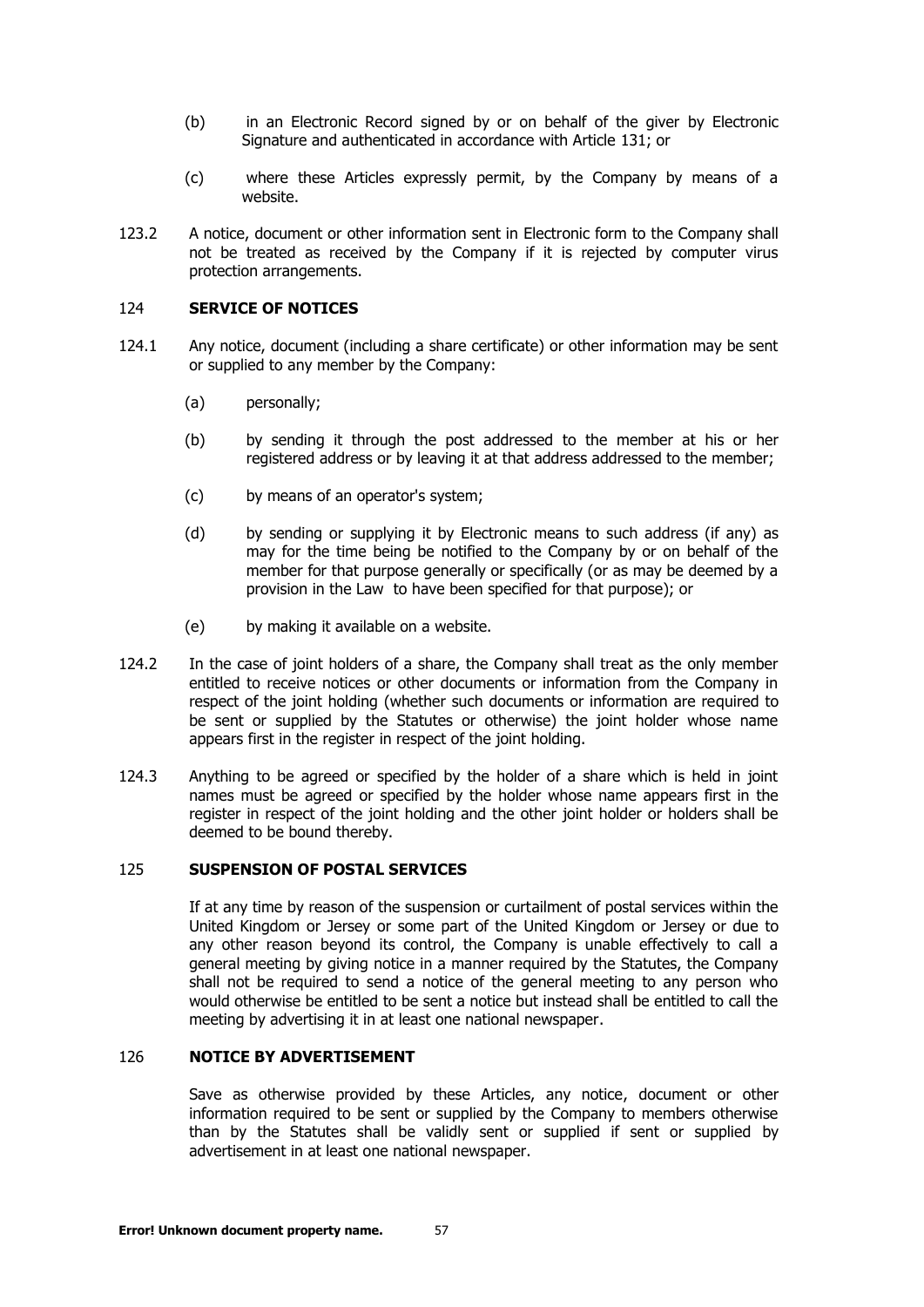#### <span id="page-57-0"></span>127 **EVIDENCE OF SERVICE**

- 127.1 Any notice, document or other information which is sent or supplied by the Company by post shall be deemed to have been received on the business day after the day when it was put in the post (or, where second-class post is employed, on the second business day after the day when it was put in the post). Proof that an envelope containing the notice, document or other information was properly addressed, prepaid and posted shall be conclusive evidence that the notice, document or other information was sent or supplied.
- 127.2 Any notice, document or other information not sent or supplied by post but left at a registered address or address for service in the United Kingdom or Jersey shall be deemed to have been received on the day on which it was left.
- 127.3 Any notice, document or other information which is sent by the Company by means of an operator's system shall be deemed to have been received when the Company or any sponsoring system-participant acting on its behalf sends the issuer-instruction relating to the notice, document or other information.
- 127.4 Any notice, document or other information which is sent or supplied by the Company by Electronic means and which the Company is able to show was properly addressed shall be deemed to have been received on the day on which it was so sent notwithstanding that the Company subsequently sends a hard copy of such notice, document or information by post.
- 127.5 Any notice, document or other information which is made available on the website by the Company shall be deemed to have been received on the day on which the notice, document or other information was first made available on the website or, if later, when a notice of availability is received or deemed to have been received pursuant to this Article [127](#page-57-0) (*[Evidence of service](#page-57-0)*).
- 127.6 Where a notice, document or other information is given by way of newspaper advertisement in accordance with these Articles, such notice, document or other information shall be deemed to have been duly served on each member or person entitled to receive it at noon on the day when the advertisement appears.
- 127.7 A member present, either in person or by proxy, at any meeting of the Company or class of members of the Company shall be deemed to have received notice of the meeting and, where requisite, of the purposes for which the meeting was convened.
- 127.8 Every person who becomes entitled to a share shall be bound by every notice (other than a section 793 notice) in respect of that share which before his or her name is entered in the register was given to the person from whom he or she derives his or her title to the share.
- 127.9 The board may from time to time issue or adopt terms and conditions relating to the use of communications by Electronic means or by means of a website for the sending or supply of notices, documents or other information by or to the Company (whether authorised or required to be sent or supplied by the Statutes or otherwise) to or by a member, or to or by any person entitled to enjoy or exercise all or any specified rights of a member in relation to the Company.

# <span id="page-57-2"></span><span id="page-57-1"></span>128 **RECORD DATE FOR SERVICE**

128.1 For the purpose of serving notices of meetings, documents or other information, the board may determine that the persons entitled to be sent or to receive such notices, documents or other information are those persons who are entered on the register at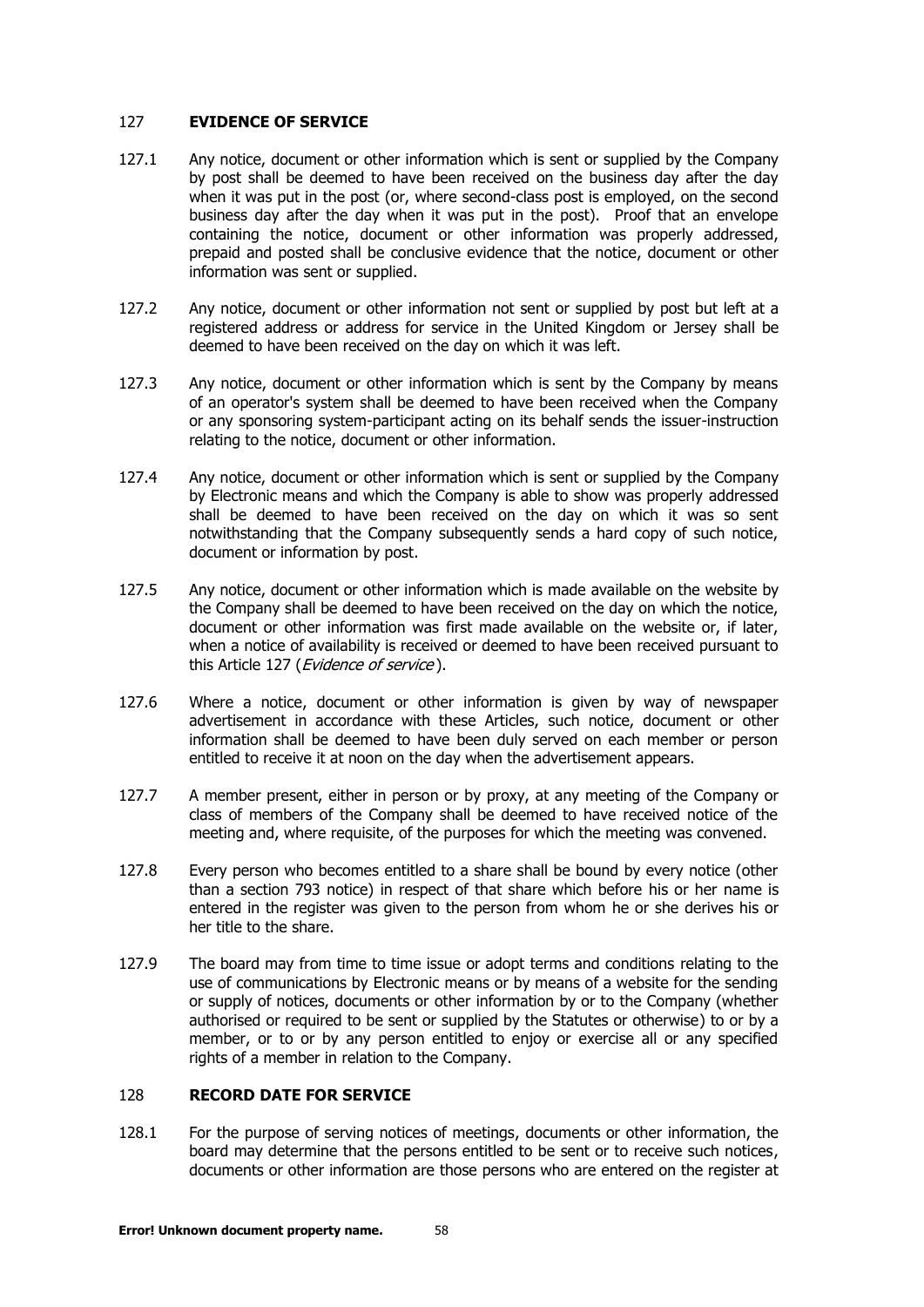any time not more than 21 days before the date of the despatch of the notice or other document or information.

- <span id="page-58-2"></span>128.2 For the purpose of determining which persons are entitled to attend or vote at a meeting, and how many votes such persons may cast, the board may specify in the notice of the meeting a time not more than 48 hours before the time fixed for the meeting, by which a person must be entered on the register in order to have the right to attend or vote at the meeting.
- 128.3 In calculating the period mentioned in Article [128.2,](#page-58-2) the board may specify in any case that no account shall be taken of any part of a day that is not a working day.

#### <span id="page-58-0"></span>129 **ADDRESSES OF MEMBERS**

- 129.1 A member whose registered address is not within the United Kingdom or Jersey and who gives to the Company an address within the United Kingdom or Jersey at which notices, documents or other information may be served on him or an address for the service of notices by Electronic means shall be entitled to have notices served on him at that address (provided that, in the case of notices or other documents or information in Electronic form, the Company so agrees, which agreement the Company shall be entitled to withhold in its absolute discretion including, without limitation, in circumstances in which the Company considers that the sending of the notice or other documents or information to such address in Electronic form would or might infringe the laws of any other jurisdiction) but otherwise:
	- (a) no member whose registered address is not within the United Kingdom or Jersey shall be entitled to receive from the Company any notice or, subject to any contrary provision of the Statutes, documents or other information; and
	- (b) without prejudice to the generality of the foregoing, any notice of a general meeting of the Company which is in fact sent or purports to be sent to such a member shall be ignored for the purpose of determining the validity of the proceedings at such meeting.
- 129.2 If on three consecutive occasions a notice, document or other information sent or supplied to a member has been returned undelivered, such member shall not thereafter be entitled to receive notices, documents or other information from the Company until he or she shall have given notice in writing to the Company of a new registered address or a postal address within the United Kingdom or Jersey for the service of notices and the delivery or supply of documents and other information, or shall have informed the Company of an address for the service of notices and the delivery or supply of documents and other information by Electronic means. For these purposes any notice, document or other information sent by post shall be treated as returned undelivered if the notice, document or other information is sent or supplied back to the Company or its agent and a notice, document or other information sent or supplied by Electronic means shall be treated as returned undelivered if the Company or its agent receives notification that the notice, document or other information was not delivered to the address to which it was sent.

#### <span id="page-58-1"></span>130 **SERVICE OF NOTICE ON PERSON ENTITLED BY TRANSMISSION**

A person entitled to a share by reason of transmission upon supplying to the Company such evidence as the board may require to show his or her title to the share and upon also supplying a postal address within the United Kingdom or Jersey for the service and delivery of notices, documents or other information and, if he or she so elects, an address for the sending of notices in Electronic form shall be entitled to have served upon or delivered to him at such address any notice,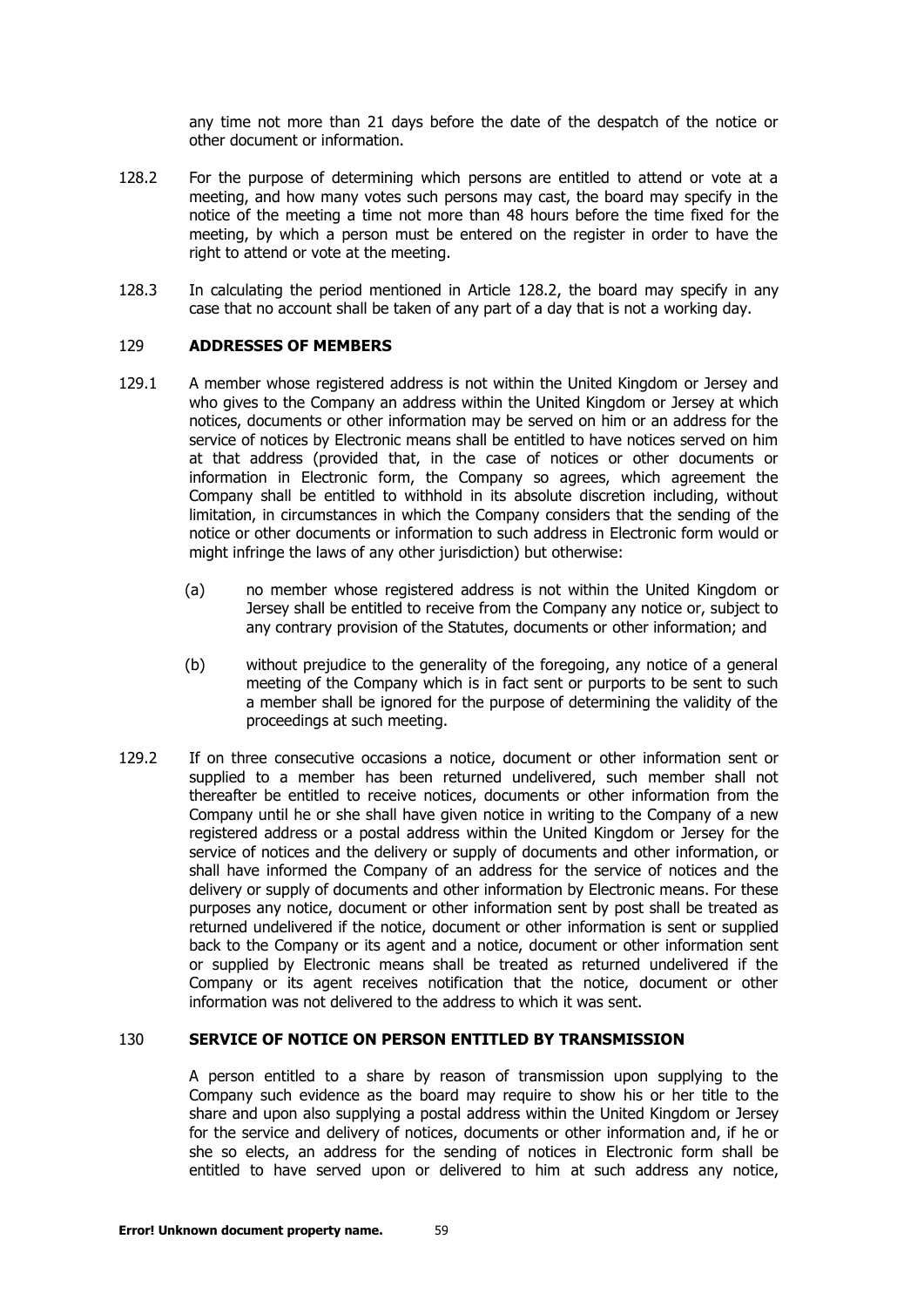document or other information to which he or she would have been entitled if he or she were the holder of that share (or, in the case of joint holders of a share, the joint holder whose name appears first in the register in respect of the joint holding) and any such service or delivery shall for all purposes be deemed a sufficient service or delivery of such notice, document or other information on all persons interested in the share. Otherwise, any notice, document or other information served on or delivered or sent to any member pursuant to these Articles shall, notwithstanding that such member is then dead or bankrupt or that any other event giving rise to the transmission of the share by operation of law shall have occurred and whether or not the Company has notice of such death, bankruptcy or other such event, be deemed to have been duly served, delivered or sent in respect of any share registered in the name of such member as sole or first named joint holder.

#### <span id="page-59-0"></span>131 **AUTHENTICATION OF DOCUMENTS SENT BY ELECTRONIC MEANS**

Without limitation to any other provision of these Articles, any notice, written resolution or other document or information sent or supplied in Electronic form by Electronic means by a member or other person to the Company is sufficiently authenticated in any manner authorised by the Statutes or in such other manner approved by the board.

#### <span id="page-59-1"></span>**DESTRUCTION OF DOCUMENTS**

#### <span id="page-59-2"></span>132 **DESTRUCTION OF DOCUMENTS**

- 132.1 The board may authorise or arrange the destruction of documents held by the Company as follows:
	- (a) at any time after the expiration of six years from the date of registration, all instruments of transfer of shares and all other documents transferring or purporting to transfer shares or representing or purporting to represent the right to be registered as the holder of shares on the faith of which entries have been made in the register;
	- (b) at any time after the expiration of one year from the date of cancellation, all registered share certificates which have been cancelled;
	- (c) at any time after the expiration of two years from the date of recording them, all dividend mandates and notifications of change of address;
	- (d) at any time after the expiration of one year from the date of actual payment, all paid dividend warrants and cheques; and
	- (e) at any time after the expiration of one year from the end of the meeting to which it relates, all proxy appointments.
- <span id="page-59-3"></span>132.2 It shall conclusively be presumed in favour of the Company that:
	- (a) every entry in the register purporting to have been made on the basis of an instrument of transfer or other document so destroyed was duly and properly made;
	- (b) every instrument of transfer so destroyed was a valid and effective instrument duly and properly registered;
	- (c) every share certificate so destroyed was a valid and effective certificate duly and properly cancelled;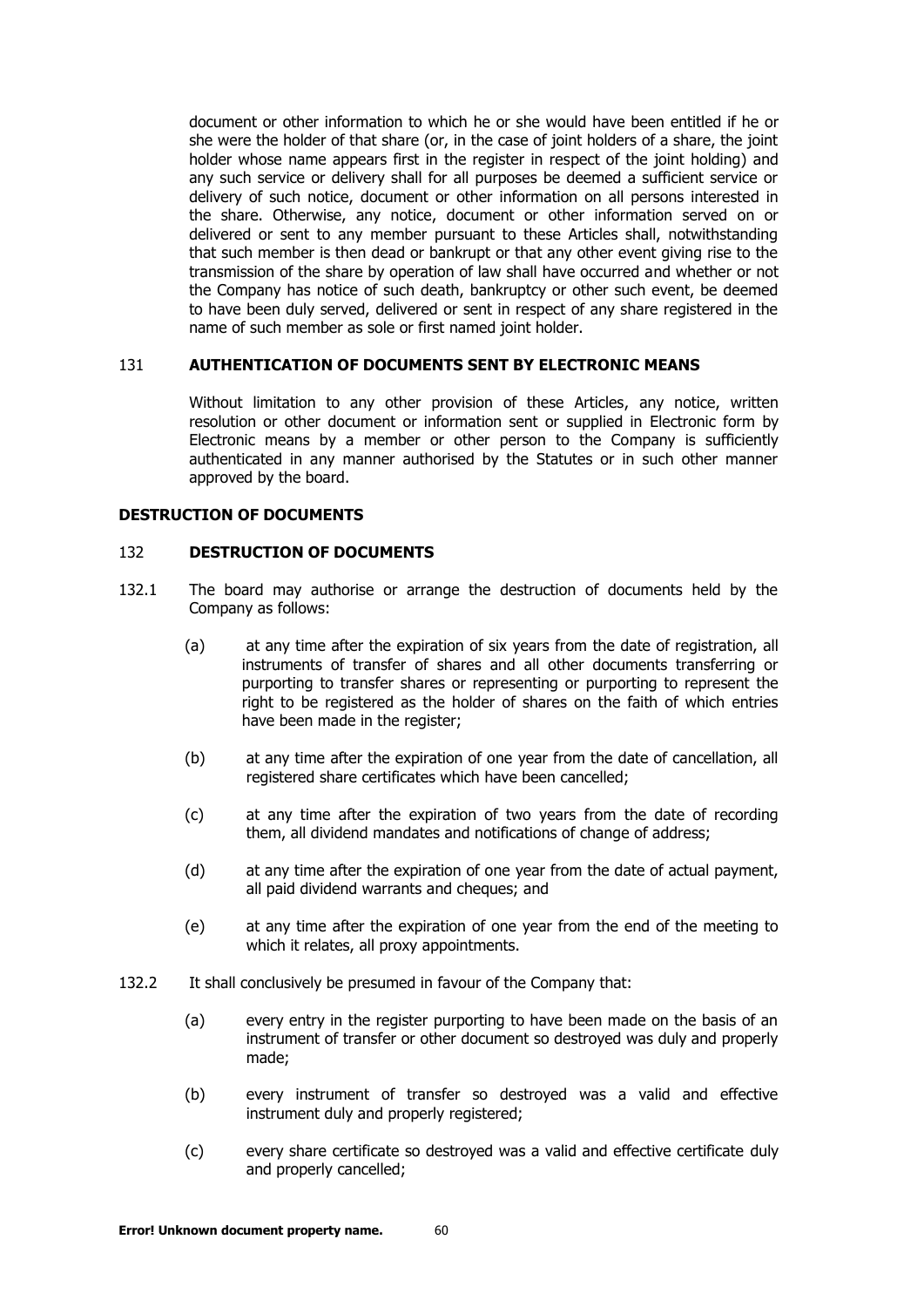- (d) every other document mentioned in Article 132.1 so destroyed was a valid and effective document in accordance with [the pa](#page-59-2)rticulars of it recorded in the books and records of the Company; and
- (e) every paid dividend warrant and cheque so destroyed was duly paid.
- 132.3 The provisions of Article [132.2](#page-59-3) shall apply only to the destruction of a document in good faith and without notice of any claim (regardless of the parties to it) to which the document might be relevant.
- [132](#page-59-1).4 Nothing in this Article 132 (*[Destruction of documents](#page-59-1)*) shall be construed as imposing on the Company or the board any liability in respect of the destruction of any document earlier than as stated in Article [132.1](#page-59-2) or in any other circumstances in which liability would not attach to the Company or the board in the absence of this Article [132](#page-59-1) ([Destruction of documents](#page-59-1)).
- [132](#page-59-1).5 References in this Article 132 (*[Destruction of documents](#page-59-1)*) to the destruction of any document include references to its disposal in any manner.

# <span id="page-60-0"></span>**WINDING-UP**

## 133 **POWERS TO DISTRIBUTE IN SPECIE**

If the Company is wound up, the liquidator or the directors (as the case may be) may, with the sanction of a special resolution of the Company and any other sanction required by the Statutes:

- (a) divide among the members in specie the whole or any part of the assets of the Company and, for that purpose, value any assets and determine how the division shall be carried out as between the members or different classes of members; or
- (b) vest the whole or any part of the assets in trustees upon such trusts for the benefit of members as the liquidator, with the like sanction, shall think fit but no member shall be compelled to accept any assets upon which there is any liability.

# **INDEMNITY AND FUNDING OF DEFENCE PROCEEDINGS AND LIABILITY INSURANCE**

# <span id="page-60-1"></span>134 **INDEMNITY OF OFFICERS**

Insofar as the Law allows, and in the absence of fraud, gross negligence, wilful misconduct, bad faith or reckless disregard on the part of such person, every present or former officer of the Company shall be indemnified (and the board may) out of the assets of the Company against any loss or liability incurred by him by reason of being or having been such an officer or for anything done or omitted to be done in connection with such person's appointment or the exercise of his powers.

# <span id="page-60-2"></span>135 **FUNDING OF DEFENCE PROCEEDINGS**

Subject to the provisions of and so far as may be permitted by the Statutes, the board may exercise all the powers of the Company to:

(a) provide any current or former director or other officer (other than an auditor) of the Company with funds to meet expenditure incurred or to be incurred by him in defending any criminal or civil proceedings in connection with any